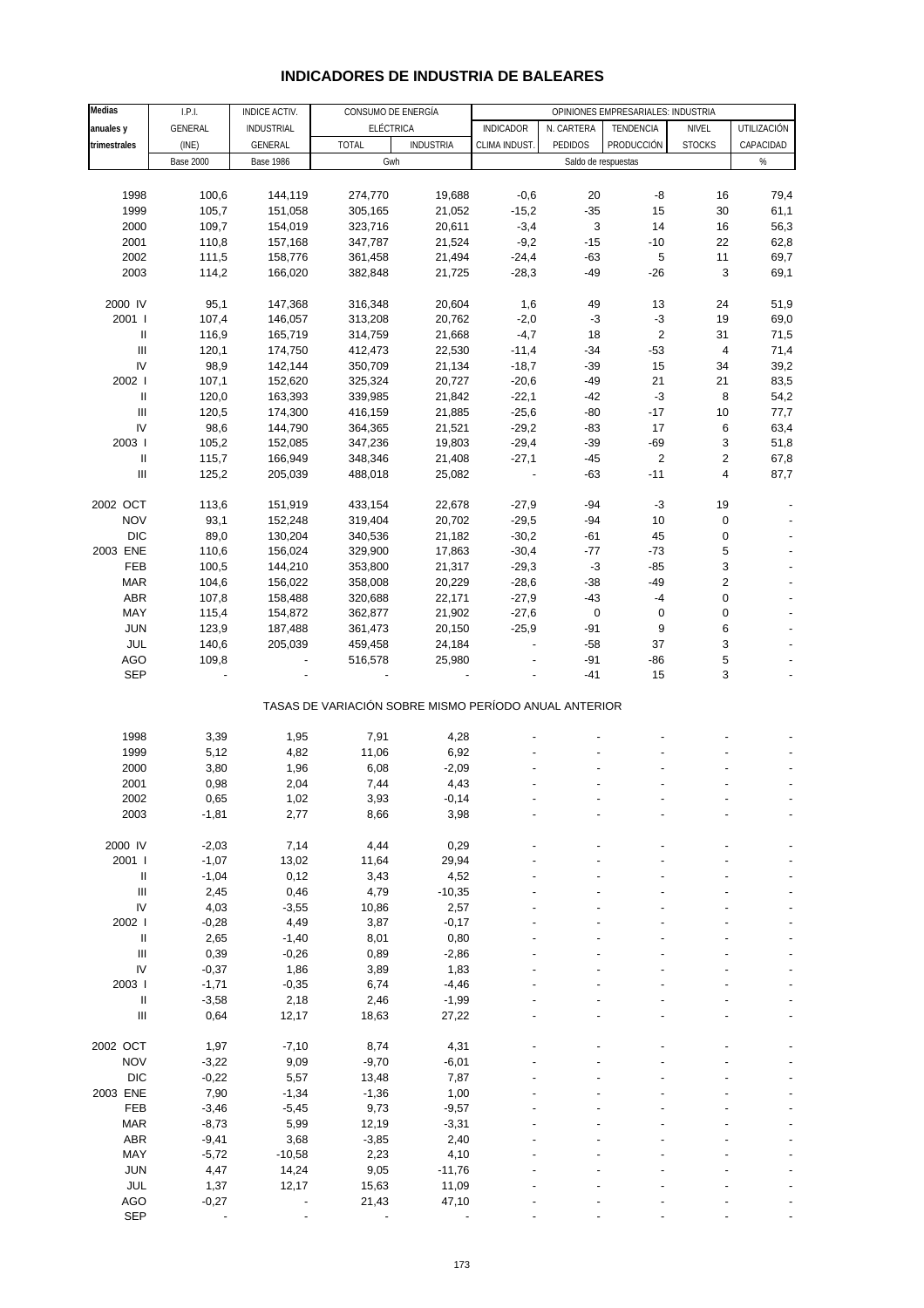#### **Medias anuales y** | TOTAL | EDIFICIOS | SERVICIOS | OTROS | TOTAL | RESIDENCIAL | NO RESID. **trimestrales** VIVIENDAS COMERCIALES DESTINOS TOTAL VIVIENDAS COLECTIVOS 1998 229.106 180.887 8.453 39.767 159 141 129 12 18 1999 243.580 193.895 8.209 41.476 184 158 151 8 25 2000 263.235 214.008 12.474 36.753 222 199 184 15 23 2001 252.708 202.924 17.903 31.881 199 176 170 6 23 2002 174.051 151.895 12.471 9.685 100 83 80 4 17 2003 190.626 139.246 17.550 33.830 139 105 97 8 35 2000 III 200.155 170.455 7.296 22.404 163 140 137 3 22 IV 214.719 164.664 13.269 36.786 216 192 189 3 24 2001 I 316.769 270.859 13.861 32.048 197 169 162 7 28 II 228.186 175.406 17.594 35.186 133 112 111 1 22 III 256.965 216.490 18.179 22.296 360 324 311 14 36 IV 208.912 148.942 21.977 37.993 106 99 98 1 7 2002 I 224.159 191.101 21.169 11.890 93 73 72 0 20 II 181.409 159.272 9.685 12.452 121 102 95 7 19 III 132.770 113.393 10.928 8.448 86 76 69 7 10 IV 157.864 143.813 8.102 5.949 99 83 82 0 17 2003 I 198.092 154.212 13.695 30.185 139 107 97 9 32 II 183.159 124.280 21.404 37.475 140 99 97 2 41 2002 JUL 144.959 125.331 10.294 9.334 137 116 95 21 21 AGO 106.722 92.363 9.703 4.656 26 25 25 0 1 SEP 146.628 122.485 12.788 11.355 94 86 86 0 8 OCT 174.797 168.290 4.125 2.382 99 80 80 0 19 NOV 142.946 130.372 7.771 4.803 101 82 81 1 19 DIC 155.849 132.777 12.410 10.662 98 86 86 0 12 2003 ENE 166.795 141.418 7.584 17.793 141 118 97 21 23 FEB 209.179 139.979 9.417 59.783 162 107 107 0 55 MAR 218.302 181.239 24.084 12.979 114 95 88 7 19 ABR 166.305 118.037 38.728 9.540 140 99 97 2 41 MAY 246.097 162.632 22.016 61.449 - - - - - JUN 137.076 92.172 3.469 41.435 - - - - - TASAS DE VARIACIÓN SOBRE MISMO PERÍODO ANUAL ANTERIOR 1998 50,76 49,83 59,80 53,21 15,91 19,01 17,32 41,84 -3,52 1999 6,32 7,19 -2,88 4,30 15,56 12,49 16,70 -34,53 39,27 2000 8,07 10,37 51,95 -11,39 20,49 25,51 21,66 102,20 -10,82 2001 -4,00 -5,18 43,52 -13,26 -10,12 -11,48 -7,13 -63,59 1,84 2002 -31,13 -25,15 -30,34 -69,62 -49,94 -52,75 -53,30 -35,82 -28,52 2003 -6,00 -20,52 13,76 177,95 42,09 31,76 25,48 275,00 86,49 2000 III -4,55 10,90 41,91 -55,94 34,44 31,15 28,35 - 59,52 IV -2,32 -0,60 66,47 -20,35 14,89 12,72 20,85 -80,49 35,85 2001 I -6,27 3,54 -19,66 -45,77 -24,65 -29,29 -17,63 -83,46 25,76 II -23,97 -32,36 45,66 22,48 -45,87 -50,15 -47,47 -92,50 -2,99 III 28,38 27,01 149,18 -0,48 121,31 131,12 126,21 355,56 59,70 IV -2,70 -9,55 65,63 3,28 -50,77 -48,44 -48,06 -75,00 -69,44 2002 I -29,24 -29,45 52,72 -62,90 -52,71 -57,00 -55,35 -95,24 -26,51 II -20,50 -9,20 -44,95 -64,61 -9,50 -8,96 -14,16 566,67 -12,31 III -48,33 -47,62 -39,88 -62,11 -76,20 -76,67 -77,90 -48,78 -71,96 IV -24,44 -3,44 -63,13 -84,34 -6,58 -16,50 -16,27 -50,00 127,27 2003 I -11,63 -19,30 -35,31 153,87 49,46 46,79 34,56 - 59,02 II 0,96 -21,97 121,00 200,95 23,89 -1,00 4,30 -71,43 215,38 2002 JUL -52,28 -54,48 -25,94 -35,95 -84,71 -85,99 -88,04 -38,24 -69,12 AGO -45,02 -38,45 257,91 -88,73 -61,19 -59,02 -54,55 - -83,33 SEP -46,29 -45,34 -66,28 3,27 -19,66 2,38 3,61 - -75,76 OCT -30,56 14,45 -88,73 -96,50 -29,29 -38,93 -37,98 - 111,11 NOV -14,94 -5,74 -66,33 -27,97 24,69 7,89 6,58 - 280,00 DIC -24,69 -17,77 98,66 -72,82 0,00 -4,44 -4,44 - 50,00 2003 ENE -37,02 -35,56 -79,44 109,16 80,77 81,54 49,23 - 76,92 FEB -16,08 -38,76 14,23 379,95 72,34 48,61 48,61 - 150,00 MAR 37,83 44,65 31,08 -11,75 6,54 17,28 10,00 600,00 -26,92 ABR -30,76 -44,21 119,15 -12,87 23,89 -1,00 4,30 -71,43 215,38 VISADOS: SUPERFICIE A CONSTRUIR LICENCIAS: SUPERFICIE A CONSTRUIR **RESIDENCIAL** Metros cuadrados **Metros** cuadrados **Miles de metros cuadrados Miles de metros cuadrados**

#### **INDICADORES DE CONSTRUCCIÓN DE BALEARES. I**

 MAY 54,86 20,87 656,82 186,36 - - - - - JUN -5,54 -30,01 -59,06 737,41 - - - - -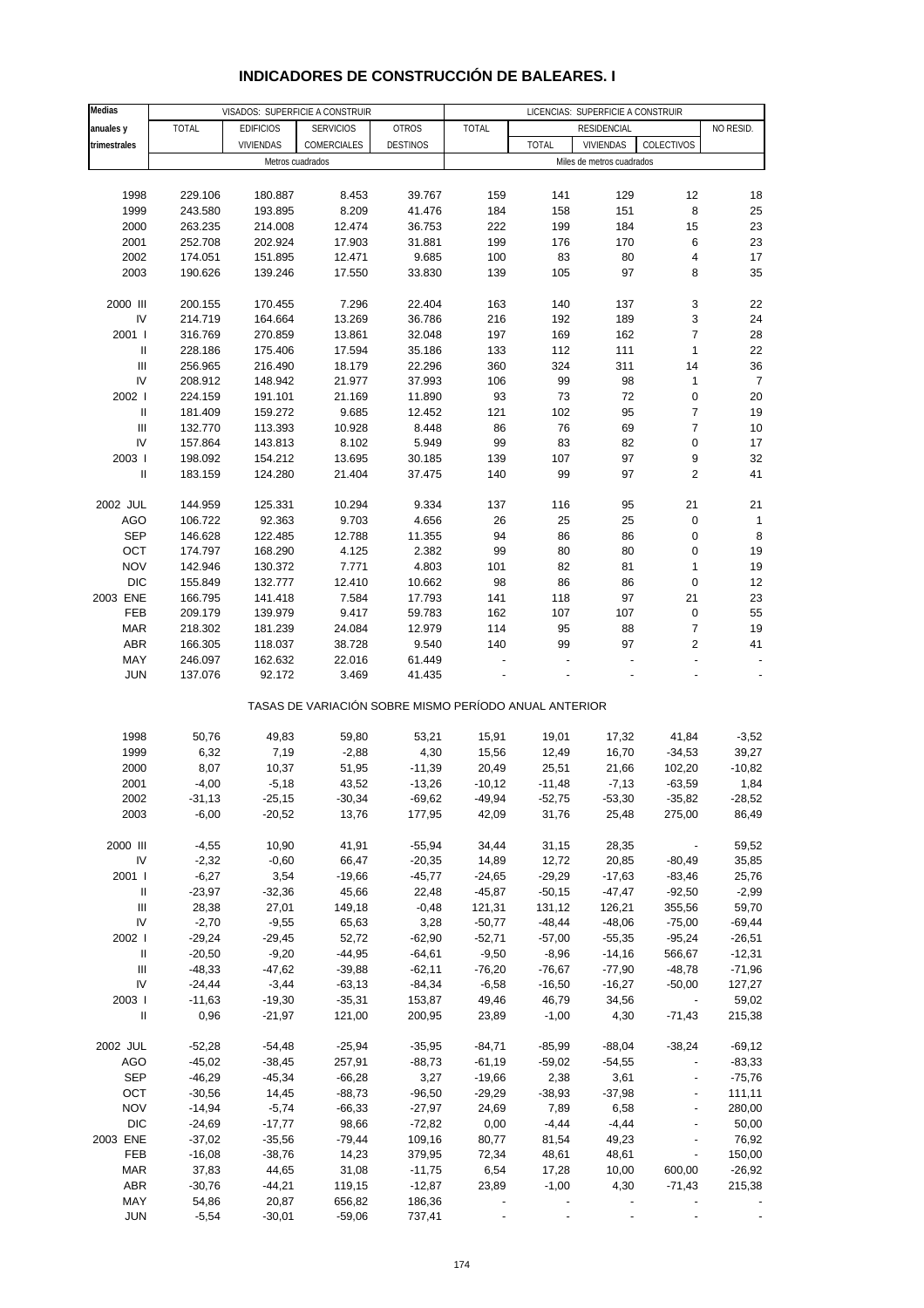| Medias                             |              |              |            | VIVIENDAS VISADAS COLEGIO ARQUITECTOS TÉCNICOS        |          |                 |           | LICENCIAS MUNIC.: Nº DE VIVIENDAS |          |
|------------------------------------|--------------|--------------|------------|-------------------------------------------------------|----------|-----------------|-----------|-----------------------------------|----------|
| anuales y                          | <b>TOTAL</b> |              | OBRA NUEVA |                                                       | Α        | Α               | OBRA      | REHABI-                           | DEMO-    |
|                                    |              |              |            |                                                       |          |                 |           |                                   |          |
| trimestrales                       |              | <b>TOTAL</b> | EDIF.VIV.  | OTROS EDIF.                                           | AMPLIAR  | <b>REFORMAR</b> | NUEVA     | LITACIÓN                          | LICIÓN   |
|                                    |              |              |            |                                                       | Unidades |                 |           |                                   |          |
|                                    |              |              |            |                                                       |          |                 |           |                                   |          |
| 1998                               | 1.303        | 1.109        | 1.106      | 3                                                     | 95       | 99              | 799       | 62                                | 37       |
| 1999                               | 1.369        | 1.192        | 1.188      | 4                                                     | 86       | 91              | 889       | 52                                | 31       |
| 2000                               | 1.466        | 1.271        | 1.262      | 10                                                    | 94       | 101             | 1.156     | 75                                | 41       |
| 2001                               | 1.427        | 1.194        | 1.181      | 13                                                    | 92       | 141             | 1.081     | 61                                | 60       |
| 2002                               | 1.103        | 910          | 891        | 19                                                    | 76       | 117             | 425       | 46                                | 26       |
| 2003                               | 979          | 765          | 756        | 9                                                     | 80       | 135             | 516       | 45                                | 32       |
|                                    |              |              |            |                                                       |          |                 |           |                                   |          |
| 2000 III                           | 1.186        | 999          | 995        | 4                                                     | 86       | 102             | 806       | 66                                | 27       |
| IV                                 | 1.180        | 987          | 977        | 11                                                    | 83       | 110             | 1.239     | 59                                | 32       |
| 2001 l                             | 1.831        | 1.603        | 1.597      | 6                                                     | 102      | 127             | 1.004     | 73                                | 34       |
| $\ensuremath{\mathsf{II}}$         | 1.296        | 1.044        | 1.019      | 25                                                    | 90       | 161             | 676       | 50                                | 43       |
| Ш                                  | 1.454        | 1.191        | 1.186      | 5                                                     | 96       | 168             | 2.081     | 78                                | 56       |
| IV                                 | 1.128        | 938          | 921        | 17                                                    | 81       | 110             | 563       | 42                                | 107      |
| 2002                               |              |              |            | 41                                                    |          |                 | 436       |                                   |          |
|                                    | 1.323        | 1.161        | 1.120      |                                                       | 60       | 102             |           | 48                                | 29       |
| $\mathbf{I}$                       | 1.124        | 939          | 925        | 14                                                    | 80       | 105             | 467       | 50                                | 19       |
| Ш                                  | 934          | 719          | 704        | 15                                                    | 69       | 146             | 366       | 49                                | 29       |
| IV                                 | 1.031        | 821          | 813        | $\boldsymbol{7}$                                      | 96       | 114             | 432       | 38                                | 26       |
| 2003                               | 1.048        | 849          | 841        | 8                                                     | 78       | 122             | 520       | 46                                | 28       |
| Ш                                  | 910          | 681          | 672        | 10                                                    | 81       | 148             | 504       | 40                                | 43       |
|                                    |              |              |            |                                                       |          |                 |           |                                   |          |
| 2002 JUL                           | 980          | 642          | 639        | 3                                                     | 79       | 259             | 491       | 57                                | 64       |
| <b>AGO</b>                         | 900          | 765          | 746        | 19                                                    | 56       | 79              | 127       | 39                                | $9\,$    |
| <b>SEP</b>                         | 922          | 749          | 727        | 22                                                    | 73       | 100             | 479       | 52                                | 15       |
| OCT                                | 1.189        | 935          | 930        | 5                                                     | 110      | 144             | 456       | 37                                | 28       |
| <b>NOV</b>                         | 976          | 744          | 743        | $\mathbf{1}$                                          | 107      | 125             | 405       | 44                                | 26       |
| <b>DIC</b>                         | 928          | 783          | 767        | 16                                                    | 71       | 74              | 436       | 32                                | 23       |
| 2003 ENE                           | 861          | 707          | 696        | 11                                                    | 64       | 90              | 605       | 24                                | 21       |
| FEB                                | 969          | 769          | 761        | 8                                                     | 70       | 130             | 523       | 42                                | 40       |
| <b>MAR</b>                         | 1.314        | 1.070        | 1.065      | 5                                                     | 99       | 145             | 432       | 73                                | 24       |
| <b>ABR</b>                         | 795          | 621          | 602        | 19                                                    | 76       | 98              | 504       | 40                                | 43       |
| MAY                                | 1.251        | 931          | 921        | $10$                                                  | 103      | 217             |           |                                   |          |
| <b>JUN</b>                         | 685          | 492          | 492        | $\pmb{0}$                                             | 65       | 128             |           |                                   |          |
|                                    |              |              |            |                                                       |          |                 |           |                                   |          |
|                                    |              |              |            | TASAS DE VARIACIÓN SOBRE MISMO PERÍODO ANUAL ANTERIOR |          |                 |           |                                   |          |
|                                    |              |              |            |                                                       |          |                 |           |                                   |          |
| 1998                               | 57,06        | 60,33        | 60,40      | 39,29                                                 | 26,82    | 56,97           | 24,52     | 38,76                             | 4,24     |
| 1999                               | 5,11         | 7,47         | 7,43       | 20,51                                                 | $-8,63$  | $-8,13$         | 11,27     | $-15,25$                          | $-16,25$ |
| 2000                               | 7,03         | 6,68         | 6,22       | 146,81                                                | 8,29     | 10,40           | 30,01     | 43,15                             | 33,69    |
| 2001                               | $-2,61$      | $-6,08$      | $-6,42$    | 37,93                                                 | $-1,51$  | 40,17           | $-6,45$   | $-18,80$                          | 45,16    |
| 2002                               | $-22,72$     | $-23,79$     | $-24,56$   | 44,38                                                 | $-17,18$ | $-17,28$        | $-60,66$  | $-24,25$                          | $-57,08$ |
| 2003                               | $-19,98$     | $-27,14$     | $-26,05$   | -67,88                                                | 13,57    | 29,90           | 12,60     | $-6,28$                           | 17,43    |
|                                    |              |              |            |                                                       |          |                 |           |                                   |          |
| 2000 III                           | 7,23         | 7,34         | 7,34       | 8,33                                                  | 21,23    | $-3,17$         | 27,61     | $-1,98$                           | 5,19     |
| $\mathsf{IV}$                      | 0,97         | $-2,73$      | $-3,59$    | 433,33                                                | 1,64     | 52,31           | 35,66     | 20,41                             | 10,23    |
| 2001 l                             | 6,47         | 5,48         | 6,09       | $-58,14$                                              | $-2,24$  | 31,49           | $-16, 15$ | 8,37                              | $-36,65$ |
| Ш                                  | $-27,07$     | $-33,90$     | $-35,10$   | 167,86                                                | $-11,15$ | 68,64           | $-51,04$  | $-53,58$                          | $-17,83$ |
| $\ensuremath{\mathsf{III}}\xspace$ | 22,59        | 19,22        | 19,20      | 23,08                                                 | 11,67    | 64,92           | 158,34    | 18,69                             | 108,64   |
| IV                                 | $-4,35$      | $-5,00$      | $-5,70$    | 59,38                                                 | $-2,42$  | 0,00            | $-54,56$  | $-28,81$                          | 229,90   |
| 2002                               | $-27,74$     | $-27,58$     | $-29,87$   | 583,33                                                | $-40,85$ | $-19,21$        | $-56,57$  | $-35,00$                          | $-15,69$ |
| $\ensuremath{\mathsf{II}}$         | $-13,25$     | $-10,03$     | $-9,19$    | $-44,00$                                              | $-11,81$ | $-34,92$        | $-30,92$  | 0,00                              | $-55,04$ |
| $\ensuremath{\mathsf{III}}\xspace$ | $-35,78$     | $-39,66$     | $-40,62$   | 175,00                                                | $-27,53$ | $-12,92$        | $-82,43$  | $-37,02$                          | $-47,93$ |
| IV                                 | $-8,63$      | $-12,51$     | $-11,69$   | $-56,86$                                              | 19,01    | 4,26            | $-23,21$  | $-10,32$                          | $-75,94$ |
| 2003                               | $-20,81$     | $-26,88$     | $-24,92$   | $-80,49$                                              | 28,73    | 18,89           | 19,27     | $-2,80$                           | $-1,16$  |
| $\ensuremath{\mathsf{II}}$         | $-19,01$     | $-27,47$     | $-27,41$   | $-30,95$                                              | 2,09     | 40,63           | $-4,00$   | $-16,67$                          | 86,96    |
|                                    |              |              |            |                                                       |          |                 |           |                                   |          |
| 2002 JUL                           | $-48,64$     | $-58,69$     | $-58,80$   | 0,00                                                  | $-39,23$ | 15,63           | $-90,89$  | $-72,20$                          | $-48,80$ |
| AGO                                | $-19,64$     | $-19,30$     | $-20,64$   | 137,50                                                | $-24,32$ | $-19,39$        | $-58,90$  | 680,00                            | 0,00     |
| <b>SEP</b>                         | $-30,94$     | $-30,07$     | $-31,80$   | 340,00                                                | $-12,05$ | $-44,75$        | $-12,11$  | 108,00                            | $-57,14$ |
| OCT                                | 4,94         | 5,17         | 7,51       | $-79,17$                                              | 35,80    | $-11,66$        | $-36,13$  | $-43,08$                          | $-36,36$ |
| <b>NOV</b>                         | $-7,49$      | $-14,09$     | $-11,76$   | $-95,83$                                              | 16,30    | 28,87           | $-3,34$   | 37,50                             | $-89,88$ |
| <b>DIC</b>                         | $-22,47$     | $-26,06$     | $-27,37$   | 433,33                                                | 2,90     | 7,25            | $-21,58$  | 10,34                             | 21,05    |
| 2003 ENE                           | $-46, 46$    | $-50,63$     | $-48,29$   | $-87,21$                                              | $-8,57$  | $-15,09$        | 68,99     | $-36,84$                          | 16,67    |
| FEB                                | $-31,28$     | $-37,28$     | $-37,67$   | 60,00                                                 | 11,11    | 7,44            | 24,52     | $-30,00$                          | 21,21    |
| <b>MAR</b>                         | 38,03        | 29,85        | 34,47      | $-84,38$                                              | 106,25   | 81,25           | $-18,49$  | 62,22                             | $-31,43$ |
| ABR                                | $-46,03$     | $-51,60$     | $-51,76$   | $-45,71$                                              | $-5,00$  | $-10,91$        | $-4,00$   | $-16,67$                          | 86,96    |
|                                    |              |              |            |                                                       |          |                 |           |                                   |          |
| MAY                                | 28,31        | 20,44        | 19,61      | 233,33                                                | 30,38    | 76,42           |           |                                   |          |
| JUN                                | $-25,87$     | $-35,43$     | $-35,09$   |                                                       | $-18,75$ | 56,10           |           |                                   |          |

# **INDICADORES DE CONSTRUCCIÓN DE BALEARES. II**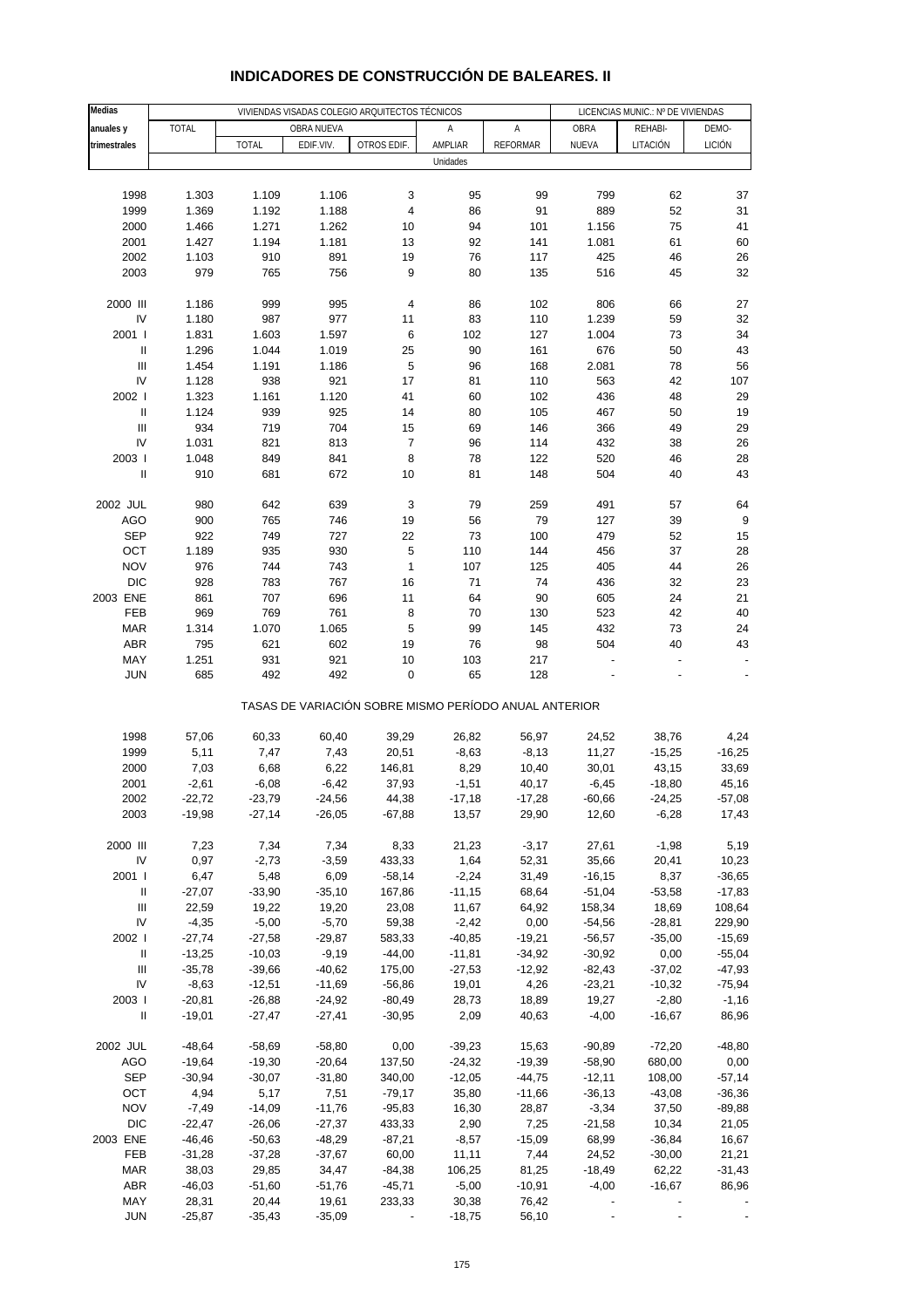| Medias                             |                          |                          | <b>VIVIENDAS</b>         |              |                          |               |                |                                                       |                          |                            | LIQUIDACIÓN      |
|------------------------------------|--------------------------|--------------------------|--------------------------|--------------|--------------------------|---------------|----------------|-------------------------------------------------------|--------------------------|----------------------------|------------------|
|                                    |                          | <b>INICIADAS</b>         |                          |              | TERMINADAS               |               |                | PROYECTOS VISADOS<br>POR EL COLEGIO DE ARQUITECTOS    |                          | CERTIFICAC.<br>FIN DE OBRA | <b>EJECUCIÓN</b> |
| anuales y<br>trimestrales          | <b>TOTAL</b>             | PROTEGIDAS               | <b>LIBRES</b>            | <b>TOTAL</b> | PROTEGIDAS               | <b>LIBRES</b> | <b>TOTAL</b>   | <b>PROTEGIDOS</b>                                     | <b>LIBRES</b>            | Nº VIVIENDAS               | MAT. OBRA        |
|                                    |                          |                          |                          |              | Unidades                 |               |                |                                                       |                          | Unidades                   | Miles €          |
|                                    |                          |                          |                          |              |                          |               |                |                                                       |                          |                            |                  |
|                                    |                          |                          |                          |              |                          |               |                |                                                       |                          |                            |                  |
| 1998<br>1999                       | 758                      | 59                       | 699<br>1.011             | 387<br>569   | 82<br>79                 | 305<br>489    | 940<br>1.185   | 41                                                    | 899<br>1.116             | 661<br>794                 | 43.408<br>52.323 |
|                                    | 1.091                    | 80                       |                          | 819          |                          |               |                | 69                                                    |                          |                            |                  |
| 2000<br>2001                       | 1.027<br>1.028           | 40<br>39                 | 987<br>989               | 1.054        | 10<br>50                 | 809<br>1.004  | 1.149<br>1.092 | 30<br>24                                              | 1.119<br>1.068           | 967<br>1.038               | 66.627<br>71.972 |
| 2002                               | 820                      |                          | 752                      | 1.039        |                          | 1.008         | 740            |                                                       |                          |                            | 74.793           |
|                                    | 596                      | 68                       | 556                      |              | 32                       | 964           | 648            | 45                                                    | 696                      | 1.057                      |                  |
| 2003                               |                          | 40                       |                          | 1.003        | 39                       |               |                | 73                                                    | 575                      | 1.090                      | 80.323           |
| 2000 III                           | 973                      | $\overline{7}$           | 966                      | 742          | $\pmb{0}$                | 742           | 1.001          | 55                                                    | 946                      | 867                        | 63.242           |
| IV                                 | 895                      | 90                       | 805                      | 1.168        | $\pmb{0}$                | 1.168         | 1.335          | 35                                                    | 1.300                    | 1.059                      | 68.305           |
| 2001 l                             | 1.208                    | 38                       | 1.170                    | 1.147        | 126                      | 1.021         | 1.082          | 11                                                    | 1.071                    | 923                        | 61.210           |
| $\, \parallel$                     | 1.003                    | 39                       | 964                      | 1.198        | 12                       | 1.185         | 1.112          | 35                                                    | 1.077                    | 1.191                      | 90.606           |
| $\ensuremath{\mathsf{III}}\xspace$ | 969                      | $\pmb{0}$                | 969                      | 670          | $\pmb{0}$                | 670           | 996            | 49                                                    | 947                      | 1.018                      | 71.405           |
| IV                                 | 930                      | 78                       | 852                      | 1.201        | 61                       | 1.139         | 1.177          | $\pmb{0}$                                             | 1.177                    | 1.018                      | 64.668           |
| 2002                               | 1.071                    | 11                       | 1.060                    | 1.056        | 19                       | 1.036         | 1.242          | 11                                                    | 1.231                    | 831                        | 57.353           |
| $\ensuremath{\mathsf{II}}$         | 1.168                    | 60                       | 1.108                    | 995          | 23                       | 972           | 529            | 93                                                    | 436                      | 1.332                      | 96.754           |
| $\mathbf{III}$                     | 443                      | 51                       | 393                      | 899          | 48                       | 852           | 554            | 57                                                    | 497                      | 985                        | 72.457           |
| IV                                 | 598                      | 151                      | 447                      | 1.208        | 37                       | 1.170         | 636            | 18                                                    | 618                      | 1.078                      | 72.607           |
| 2003 l                             | 596                      | 40                       | 556                      | 1.003        | 39                       | 964           | 648            | 73                                                    | 575                      | 1.005                      | 68.032           |
| $\ensuremath{\mathsf{II}}$         |                          | ÷                        |                          | ÷,           |                          |               |                |                                                       | $\overline{\phantom{a}}$ |                            |                  |
|                                    | $\overline{\phantom{a}}$ |                          | $\overline{\phantom{a}}$ |              | $\overline{\phantom{m}}$ |               | $\overline{a}$ | $\qquad \qquad \blacksquare$                          |                          | 1.175                      | 92.613           |
| 2002 JUL                           | 592                      | 106                      | 486                      | 1.332        | 122                      | 1.210         | 665            | 48                                                    | 617                      | 1.261                      | 88.530           |
|                                    | 540                      | 46                       | 494                      | 395          | 21                       | 374           | 488            |                                                       |                          | 606                        |                  |
| <b>AGO</b><br><b>SEP</b>           |                          |                          |                          | 971          |                          | 971           | 510            | 54                                                    | 434<br>440               |                            | 46.820<br>82.021 |
|                                    | 198                      | $\pmb{0}$                | 198                      |              | $\pmb{0}$                |               |                | 70                                                    |                          | 1.087                      |                  |
| OCT                                | 583                      | 28                       | 555                      | 910          | 83                       | 827           | 724            | 29                                                    | 695                      | 1.145                      | 73.436           |
| <b>NOV</b>                         | 438                      | 47                       | 391                      | 1.363        | 14                       | 1.349         | 744            | 13                                                    | 731                      | 962                        | 71.020           |
| <b>DIC</b>                         | 774                      | 378                      | 396                      | 1.350        | 15                       | 1.335         | 439            | 12                                                    | 427                      | 1.128                      | 73.365           |
| 2003 ENE                           | 746                      | 120                      | 626                      | 940          | 66                       | 874           | 418            | 46                                                    | 372                      | 902                        | 56.792           |
| FEB                                | 658                      | $\pmb{0}$                | 658                      | 1.079        | 37                       | 1.042         | 722            | 125                                                   | 597                      | 1.066                      | 67.857           |
| <b>MAR</b>                         | 384                      | $\mathbf 0$              | 384                      | 989          | 13                       | 976           | 805            | 48                                                    | 757                      | 1.047                      | 79.449           |
| ABR                                | $\overline{a}$           | $\overline{a}$           | ÷                        |              | $\overline{a}$           |               | Ĭ.             | $\overline{a}$                                        | $\overline{a}$           | 911                        | 75.133           |
| MAY                                |                          |                          |                          |              |                          |               |                |                                                       | $\overline{a}$           | 1.295                      | 106.490          |
| <b>JUN</b>                         |                          |                          |                          |              |                          |               |                |                                                       |                          | 1.318                      | 96.217           |
|                                    |                          |                          |                          |              |                          |               |                | TASAS DE VARIACIÓN SOBRE MISMO PERÍODO ANUAL ANTERIOR |                          |                            |                  |
|                                    |                          |                          |                          |              |                          |               |                |                                                       |                          |                            |                  |
| 1998                               | 28,09                    | $-35,36$                 | 39,72                    | $-30,98$     | $-30,01$                 | $-31,24$      | 35,31          | $-59,59$                                              | 51,73                    | 18,30                      | 25,33            |
| 1999                               | 44,02                    | 35,58                    | 44,74                    | 46,95        | $-2,95$                  | 60,33         | 26,00          | 66,80                                                 | 24,12                    | 20,07                      | 20,54            |
| 2000                               | $-5,92$                  | $-50,21$                 | $-2,40$                  | 43,95        | $-87,41$                 | 65,26         | $-2,98$        | $-56,57$                                              | 0,34                     | 21,78                      | 27,34            |
| 2001                               | 0,09                     | $-3,33$                  | 0,23                     | 28,69        | 398,33                   | 24,12         | $-4,98$        | $-20,00$                                              | $-4,58$                  | 7,27                       | 8,02             |
| 2002                               | $-20,20$                 | 76,08                    | $-23,96$                 | $-1,37$      | $-36,12$                 | 0,36          | $-32,21$       | 86,46                                                 | $-34,88$                 | 1,84                       | 3,92             |
| 2003                               | $-44,33$                 | 275,00                   | $-47,55$                 | $-5,02$      | 100,00                   | $-6,98$       | $-47,81$       | 563,64                                                | $-53,28$                 | 0,76                       | 4,24             |
|                                    |                          |                          |                          |              |                          |               |                |                                                       |                          |                            |                  |
| 2000 III                           | $-18,40$                 | $-4,76$                  | $-18,48$                 | 44,24        | $\overline{\phantom{a}}$ | 56,39         | 32,10          | 295,24                                                | 27,15                    | 11,92                      | 35,34            |
| IV                                 | 17,29                    | $-3,56$                  | 20,21                    | 106,18       |                          | 123,98        | 0,91           | $-39,18$                                              | 2,71                     | 30,09                      | 19,54            |
| 2001 l                             | 1,71                     | $-21,92$                 | 2,72                     | 99,94        | 214,17                   | 91,38         | $-6,53$        | 70,00                                                 | $-6,98$                  | 2,78                       | 0,98             |
| Ш                                  | $-4,54$                  | 172,09                   | $-6,98$                  | 51,28        | $\overline{\phantom{a}}$ | 49,73         | 0,85           | 51,43                                                 | $-0,25$                  | 14,04                      | 21,87            |
| Ш                                  | $-0,38$                  | $\sim$                   | 0,31                     | $-9,79$      | $\overline{\phantom{a}}$ | $-9,79$       | $-0,50$        | $-10,84$                                              | 0,11                     | 17,42                      | 12,91            |
| IV                                 | 3,87                     | $-14,02$                 | 5,88                     | 2,83         | $\overline{\phantom{a}}$ | $-2,43$       | $-11,81$       | $\sim$                                                | $-9,46$                  | $-3,90$                    | $-5,32$          |
| 2002                               | $-11,39$                 | $-71,93$                 | $-9,43$                  | $-7,96$      | $-84,62$                 | 1,47          | 14,78          | $-2,94$                                               | 14,97                    | $-9,93$                    | $-6,30$          |
| Ш                                  | 16,46                    | 53,85                    | 14,95                    | $-16,95$     | 86,49                    | $-18,03$      | $-52,44$       | 162,26                                                | $-59,49$                 | 11,81                      | 6,79             |
| Ш                                  | $-54,26$                 | $\sim$ $-$               | $-59,49$                 | 34,30        | $\sim 100$               | 27,18         | $-44,36$       | 16,22                                                 | $-47,52$                 | $-3,24$                    | 1,47             |
| IV                                 | $-35,66$                 | 94,42                    | $-47,52$                 | 0,58         | $-39,13$                 | 2,72          | $-46,01$       | $\sim 100$                                            | $-47,54$                 | 5,93                       | 12,28            |
| 2003                               | $-44,33$                 | 275,00                   | $-47,55$                 | $-5,02$      | 100,00                   | $-6,98$       | $-47,81$       | 563,64                                                | $-53,28$                 | 20,89                      | 18,62            |
| $\mathbf{II}$                      |                          |                          |                          |              |                          |               |                |                                                       | $\overline{\phantom{a}}$ | $-11,81$                   | $-4,28$          |
| 2002 JUL                           | $-19,46$                 |                          | $-33,88$                 | 42,61        |                          | 29,55         | $-51,81$       | $-67,57$                                              | $-49,92$                 | $-3,37$                    | $-13,31$         |
| AGO                                | $-60,26$                 |                          | $-63,65$                 | $-21,94$     |                          | $-26,09$      | $-48,58$       | $\blacksquare$                                        | $-54,27$                 | $-22,21$                   | 0,21             |
| <b>SEP</b>                         | $-75,68$                 | $\overline{\phantom{a}}$ | $-75,68$                 | 70,65        | $\overline{\phantom{a}}$ | 70,65         | $-22,73$       | $\overline{\phantom{a}}$                              | $-33,33$                 | 12,18                      | 25,47            |
| OCT                                | $-47,43$                 | $\blacksquare$           | $-49,95$                 | $-20,11$     |                          | $-27,39$      | $-31,95$       | $\qquad \qquad \blacksquare$                          | $-34,68$                 | 0,00                       | 6,36             |
| <b>NOV</b>                         | $-48,71$                 | $\blacksquare$           | $-54,22$                 | 22,57        | $\overline{\phantom{a}}$ | 21,31         | 12,22          | $\overline{a}$                                        | 10,26                    | $-2,34$                    | 10,36            |
| <b>DIC</b>                         | $-6,41$                  | 62,23                    | $-33,33$                 | $-0,07$      | $-91,85$                 | 14,40         | $-75,68$       | $\overline{\phantom{a}}$                              | $-76,34$                 | 22,08                      | 21,05            |
| 2003 ENE                           | $-24,65$                 | 275,00                   | $-34,66$                 | 11,77        | $\overline{\phantom{a}}$ | 3,92          | $-77,00$       |                                                       | $-79,53$                 | 8,15                       | $-0,20$          |
| FEB                                | 10,22                    | $\blacksquare$           | 10,22                    | $-6,17$      | 85,00                    | $-7,79$       | $-40,96$       | 278,79                                                | $-49,83$                 | $-3,09$                    | $-4,56$          |
| MAR                                | $-76,37$                 | $\overline{\phantom{a}}$ | $-76,37$                 | $-15,90$     | $-65,79$                 | $-14,24$      | 17,18          | $\overline{\phantom{a}}$                              | 10,19                    | 86,96                      | 80,34            |
| ABR                                |                          |                          |                          |              |                          |               |                |                                                       |                          | $-31,76$                   | $-24,82$         |
| MAY                                |                          |                          |                          |              |                          |               |                |                                                       |                          | $-3,65$                    | 15,32            |
| <b>JUN</b>                         |                          |                          |                          |              |                          |               |                |                                                       |                          | 0,08                       | $-1,81$          |

## **INDICADORES DE CONSTRUCCIÓN DE BALEARES. III**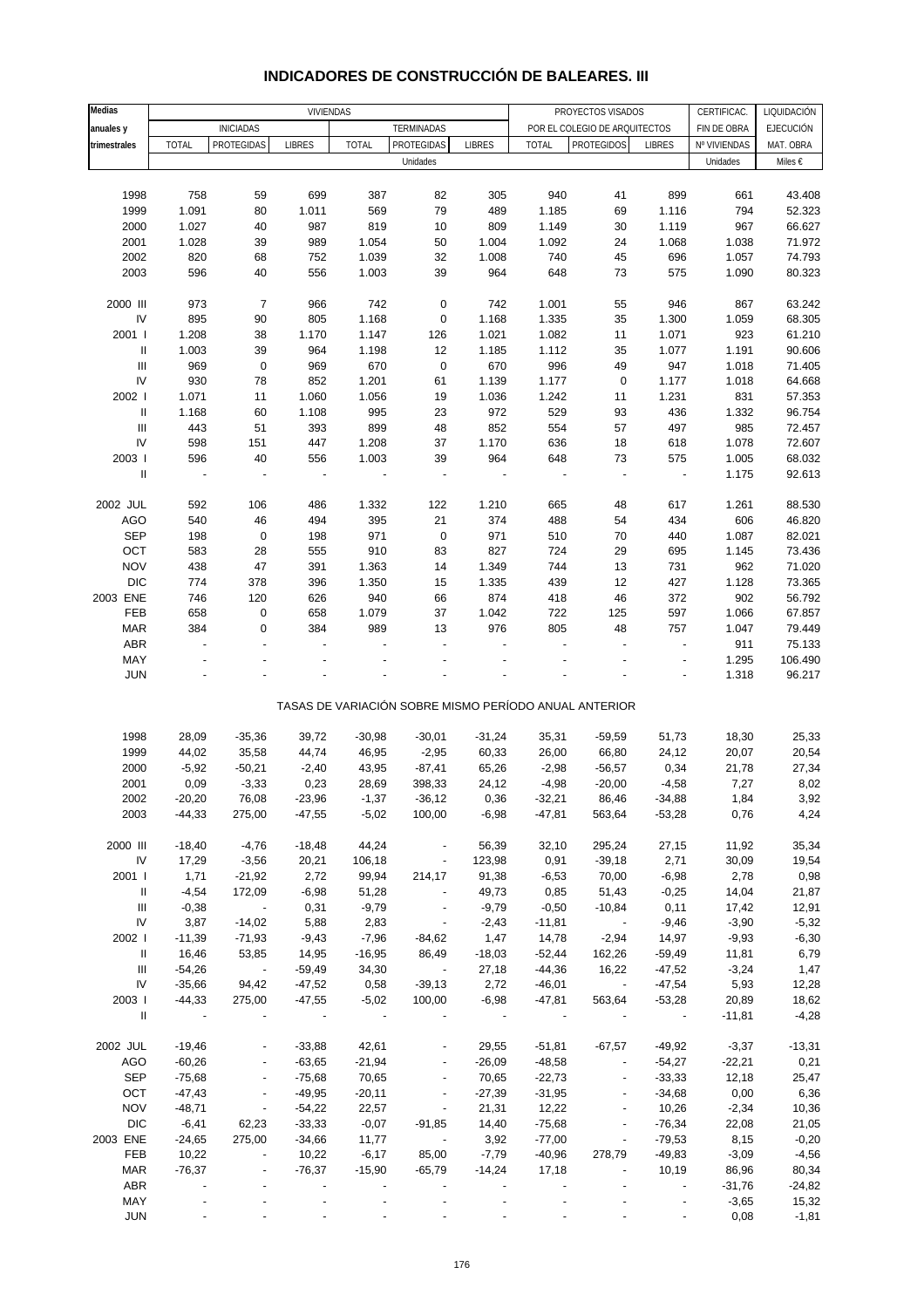| Medias                     | CONSUMO              |                      | LICITACIÓN OFICIAL (SEOPAN)                           |                      |                  | LICITACIÓN OFICIAL (FOMENTO) |                    |
|----------------------------|----------------------|----------------------|-------------------------------------------------------|----------------------|------------------|------------------------------|--------------------|
| anuales y                  | DE                   | <b>TOTAL</b>         | EDIFICACIÓN                                           | OBRA CIVIL           | <b>TOTAL</b>     | EDIFICACIÓN                  | INGENIERÍA         |
| trimestrales               | CEMENTO              |                      |                                                       |                      |                  |                              | <b>CIVIL</b>       |
|                            | Toneladas            |                      |                                                       | Miles €              |                  |                              |                    |
|                            |                      |                      |                                                       |                      |                  |                              |                    |
| 1998                       | 62.858               | 30.120,1             | 10.625,6                                              | 19.494,5             | 32.068           | 8.671                        | 23.398             |
| 1999                       | 77.306               | 25.452,7             | 12.257,9                                              | 13.194,8             | 22.636           | 11.976                       | 10.661             |
| 2000                       | 85.024               | 16.701,4             | 9.548,6                                               | 7.152,8              | 18.662           | 8.847                        | 9.815              |
| 2001                       | 90.418               | 34.708,6             | 18.239,9                                              | 16.468,7             | 46.561           | 21.289                       | 25.273             |
| 2002                       | 82.714               | 34.138,9             | 15.762,6                                              | 18.376,3             | 35.191           | 14.749                       | 20.443             |
| 2003                       | 90.446               | 46.741,8             | 17.803,8                                              | 28.938,1             | 82.701           | 15.383                       | 67.318             |
| 2000 III                   | 76.260               | 17.652,5             | 9.875,6                                               | 7.776,9              | 19.436           | 8.115                        | 11.321             |
| IV                         | 93.814               | 12.518,6             | 5.853,8                                               | 6.664,8              | 18.095           | 8.976                        | 9.119              |
| 2001 l                     | 93.000               | 11.218,1             | 4.435,6                                               | 6.782,6              | 9.875            | 4.179                        | 5.696              |
| Ш                          | 103.727              | 30.305,3             | 17.827,0                                              | 12.478,3             | 44.870           | 21.781                       | 23.089             |
| III                        | 82.590               | 37.986,8             | 18.460,4                                              | 19.526,4             | 41.750           | 17.200                       | 24.550             |
| IV<br>2002                 | 82.355               | 59.324,3             | 32.236,7                                              | 27.087,6             | 89.749           | 41.995                       | 47.755             |
| Ш                          | 87.034<br>95.801     | 24.904,1<br>23.142,3 | 10.578,2<br>11.367,6                                  | 14.325,9<br>11.774,8 | 34.115<br>23.184 | 12.970<br>9.157              | 21.146<br>14.027   |
| $\mathbf{III}$             | 69.133               | 37.155,3             | 15.030,3                                              | 22.125,0             | 35.885           | 12.286                       | 23.599             |
| IV                         | 78.889               | 51.353,7             | 26.074,4                                              | 25.279,3             | 47.581           | 24.581                       | 22.999             |
| 2003                       | 93.161               | 51.265,5             | 11.558,3                                              | 39.707,2             | 103.094          | 10.871                       | 92.224             |
| $\mathbf{I}$               | 87.732               | 42.218,1             | 24.049,2                                              | 18.168,9             | 52.112           | 22.151                       | 29.961             |
| 2002 JUL                   | 80.482               | 35.939,9             | 19.429,9                                              | 16.509,9             | 30.689           | 12.245                       | 18.443             |
| <b>AGO</b>                 | 54.016               | 33.910,7             | 19.003,1                                              | 14.907,6             | 31.985           | 15.365                       | 16.619             |
| <b>SEP</b>                 | 72.901               | 41.615,5             | 6.657,9                                               | 34.957,6             | 44.982           | 9.247                        | 35.735             |
| OCT                        | 84.116               | 36.510,3             | 17.386,9                                              | 19.123,5             | 35.359           | 18.726                       | 16.633             |
| <b>NOV</b>                 | 84.463               | 44.317,7             | 9.232,0                                               | 35.085,8             | 43.843           | 9.113                        | 34.730             |
| <b>DIC</b>                 | 68.087               | 73.233,0             | 51.604,3                                              | 21.628,7             | 63.540           | 45.905                       | 17.635             |
| 2003 ENE                   | 85.181               | 7.783,3              | 4.477,8                                               | 3.305,5              | 5.445            | 3.664                        | 1.781              |
| FEB                        | 89.150               | 16.538,5             | 11.690,1                                              | 4.848,4              | 17.626           | 9.379                        | 8.247              |
| <b>MAR</b>                 | 105.152              | 129.474,8            | 18.507,0                                              | 110.967,9            | 286.212          | 19.569                       | 266.643            |
| ABR                        | 82.181               | 34.803,7             | 12.891,4                                              | 21.912,3             | 38.502           | 5.794                        | 32.708             |
| MAY                        | 95.925               | 70.038,9             | 46.789,2                                              | 23.249,8             | 65.722           | 38.508                       | 27.213             |
| <b>JUN</b>                 | 85.089               | 21.811,9             | 12.467,2                                              | 9.344,7              |                  |                              |                    |
|                            |                      |                      | TASAS DE VARIACIÓN SOBRE MISMO PERÍODO ANUAL ANTERIOR |                      |                  |                              |                    |
| 1998                       | 13,73                | 83,98                | 79,27                                                 | 86,65                | 99,33            | 52,19                        | 125,18             |
| 1999                       | 22,98                | $-15,50$             | 15,36                                                 | $-32,32$             | $-29,41$         | 38,12                        | $-54,44$           |
| 2000                       | 9,98                 | $-34,38$             | $-22,10$                                              | $-45,79$             | $-17,56$         | $-26,13$                     | $-7,94$            |
| 2001                       | 6,34                 | 107,82               | 91,02                                                 | 130,24               | 149,50           | 140,63                       | 157,50             |
| 2002                       | $-8,52$              | $-1,64$              | $-13,58$                                              | 11,58                | $-24,42$         | $-30,72$                     | $-19,11$           |
| 2003                       | $-1,06$              | 94,57                | 62,25                                                 | 121,74               | 201,41           | 53,20                        | 286,95             |
| 2000 III                   | 10,30                | 8,31                 | 149,88                                                | $-37,01$             | 48,49            | 74,55                        | 34,13              |
| IV                         | 25,84                | $-65,63$             | $-81,94$                                              | 66,39                | $-51,01$         | $-71,45$                     | 65,79              |
| 2001 l                     | 10,03                | $-37,06$             | $-60,55$                                              | 3,05                 | $-42,81$         | $-57,26$                     | $-23,95$           |
| Ш                          | 21,32                | 61,12                | 58,86                                                 | 64,45                | 126,07           | 155,65                       | 103,83             |
| Ш                          | 8,30                 | 115,19               | 86,93                                                 | 151,08               | 114,81           | 111,96                       | 116,85             |
| IV                         | $-12,22$             | 373,89               | 450,69                                                | 306,43               | 395,99           | 367,87                       | 423,66             |
| 2002                       | $-6,42$              | 122,00               | 138,49                                                | 111,22               | 245,47           | 210,35                       | 271,24             |
| Ш                          | $-7,64$              | $-23,64$             | $-36,23$                                              | $-5,64$              | $-48,33$         | $-57,96$                     | $-39,25$           |
| Ш                          | $-16,29$             | $-2,19$              | $-18,58$                                              | 13,31                | $-14,05$         | $-28,57$                     | $-3,87$            |
| IV<br>2003                 | $-4,21$<br>7,04      | $-13,44$<br>105,85   | $-19,12$<br>9,27                                      | $-6,68$<br>177,17    | -46,98<br>202,20 | $-41,47$<br>$-16,18$         | $-51,84$<br>336,14 |
| $\ensuremath{\mathsf{II}}$ | $-8,42$              | 82,43                | 111,56                                                | 54,30                | 199,12           | 292,19                       | 154,46             |
|                            |                      |                      |                                                       |                      |                  |                              | $-32,13$           |
| 2002 JUL<br><b>AGO</b>     | $-11,46$<br>$-20,52$ | $-48,40$<br>54,14    | $-28,30$                                              | $-61,20$<br>135,50   | $-30,98$         | $-29,19$<br>$-32,82$         | 12,65              |
| SEP                        | $-18,00$             | 86,51                | 21,28<br>$-47,21$                                     | 260,36               | $-14,99$<br>4,23 | $-19,13$                     | 12,65              |
| OCT                        | $-17,23$             | $-63,21$             | $-59,55$                                              | $-66,00$             | $-81,22$         | $-73,05$                     | $-85,99$           |
| <b>NOV</b>                 | 5,28                 | 43,37                | $-5,84$                                               | 66,23                | 39,00            | $-35,14$                     | 98,56              |
| <b>DIC</b>                 | 4,40                 | 53,12                | 17,49                                                 | 453,92               | 28,43            | 8,12                         | 151,35             |
| 2003 ENE                   | $-4,85$              | $-37,14$             | 110,66                                                | $-67,77$             | $-77,68$         | $-13,67$                     | $-91,16$           |
| FEB                        | $-2,36$              | $-10,27$             | $-27,00$                                              | 100,65               | $-39,01$         | $-45,37$                     | $-29,70$           |
| <b>MAR</b>                 | 30,98                | 194,94               | 36,13                                                 | 266,18               | 483,49           | 11,85                        | 744,98             |

#### **INDICADORES DE CONSTRUCCIÓN DE BALEARES. IV**

ABR -21,70 156,74 64,93 281,76 194,88 10,15 319,49 MAY -11,29 194,91 521,47 43,34 201,66 537,97 72,77 JUN 14,49 -32,10 -33,54 -30,08 - - -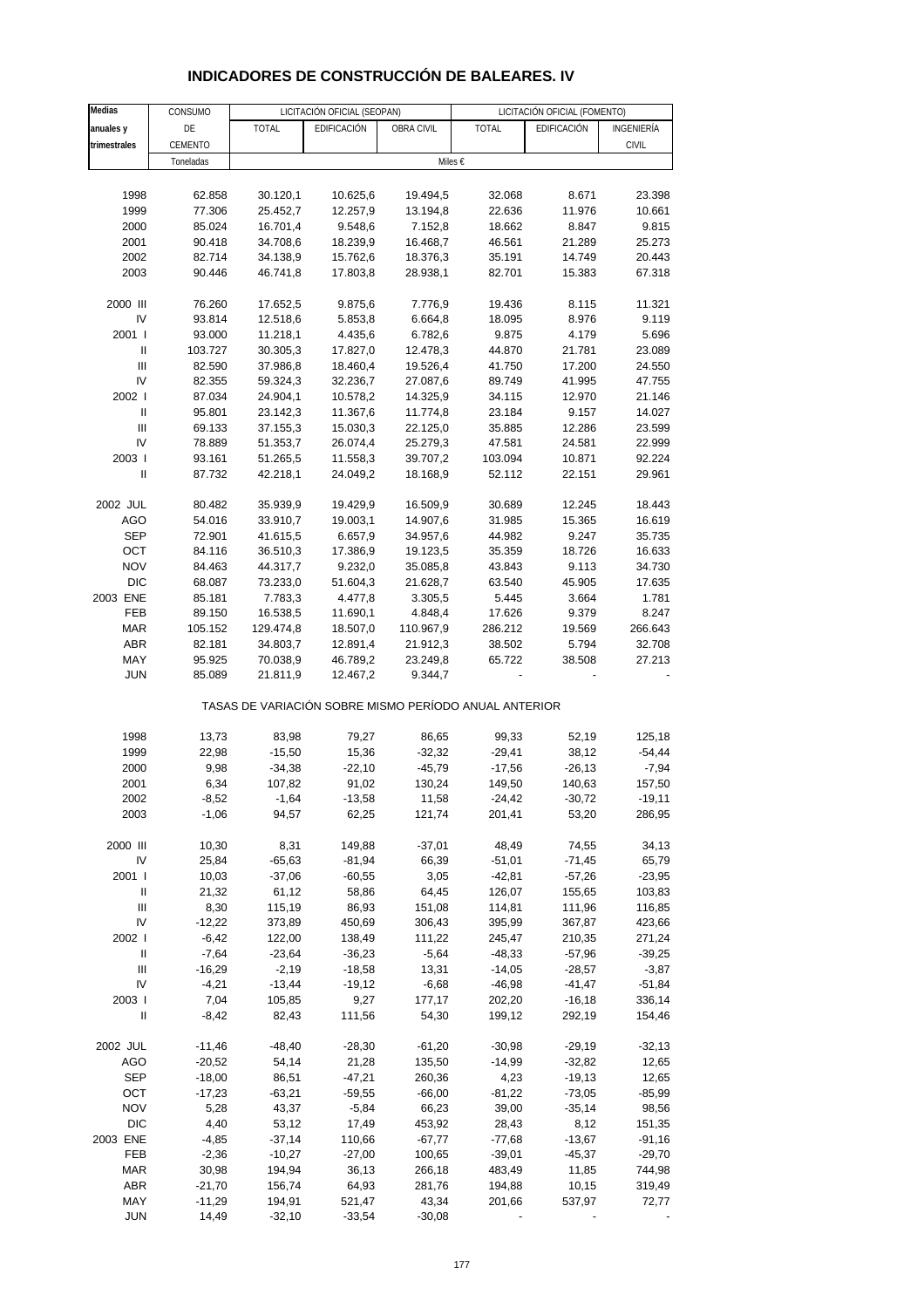| Medias                             | ESTABLECIMIENTOS HOTELEROS |                      |                                                       |                        |                          |                        |                     |  |
|------------------------------------|----------------------------|----------------------|-------------------------------------------------------|------------------------|--------------------------|------------------------|---------------------|--|
| anuales y                          |                            | NÚMERO DE VIAJEROS   |                                                       |                        | NÚMERO DE PERNOCTACIONES |                        | <b>GRADO DE</b>     |  |
| trimestrales                       | <b>TOTAL</b>               | <b>ESPAÑOLES</b>     | <b>EXTRANJEROS</b>                                    | <b>TOTAL</b>           | ESPAÑOLES                | EXTRANJEROS            | OCUPACIÓN           |  |
|                                    |                            |                      | Unidades                                              |                        |                          |                        | $\%$                |  |
|                                    |                            |                      |                                                       |                        |                          |                        |                     |  |
| 1998                               | 469.437                    | 79.460               | 389.978                                               | 3.854.510              | 452.252                  | 3.402.258              | 76,14               |  |
| 1999                               | 587.056                    | 85.455               | 501.601                                               | 4.892.686              | 469.847                  | 4.422.839              | 76,45               |  |
| 2000                               | 557.297                    | 92.374               | 464.923                                               | 4.452.296              | 483.310                  | 3.968.986              | 67,24               |  |
| 2001                               | 581.195                    | 89.180               | 492.015                                               | 4.453.412              | 412.174                  | 4.041.239              | 67,36               |  |
| 2002                               | 524.959                    | 90.602               | 434.357                                               | 3.949.121              | 419.170                  | 3.529.951              | 63,15               |  |
| 2003                               | 634.231                    | 98.353               | 535.878                                               | 4.483.902              | 505.090                  | 3.978.812              | 64,67               |  |
|                                    |                            |                      |                                                       |                        |                          |                        |                     |  |
| 2000 IV                            | 277.697                    | 67.005               | 210.692                                               | 2.209.951              | 315.541                  | 1.894.410              | 52,49               |  |
| 2001 l<br>Ш                        | 218.991                    | 84.484               | 134.507                                               | 1.500.050              | 357.900                  | 1.142.150              | 59,62               |  |
| $\ensuremath{\mathsf{III}}\xspace$ | 789.795<br>1.030.477       | 101.154<br>119.571   | 688.640<br>910.906                                    | 5.543.881<br>8.526.450 | 470.941<br>596.219       | 5.072.940<br>7.930.231 | 69,87<br>89,08      |  |
| IV                                 | 285.519                    | 51.510               | 234.009                                               | 2.243.268              | 223.635                  | 2.019.633              | 50,87               |  |
| 2002                               | 215.307                    | 76.053               | 139.255                                               | 1.304.361              | 304.116                  | 1.000.244              | 61,60               |  |
| Ш                                  | 693.963                    | 111.693              | 582.270                                               | 4.784.782              | 472.521                  | 4.312.261              | 61,34               |  |
| $\mathbf{III}$                     | 960.417                    | 124.725              | 835.692                                               | 7.910.961              | 688.350                  | 7.222.611              | 82,61               |  |
| IV                                 | 230.148                    | 49.935               | 180.213                                               | 1.796.380              | 211.693                  | 1.584.687              | 47,05               |  |
| 2003                               | 163.300                    | 56.480               | 106.820                                               | 1.093.750              | 305.945                  | 787.805                | 49,97               |  |
| $\sf II$                           | 767.022                    | 99.994               | 667.027                                               | 4.987.684              | 428.565                  | 4.559.119              | 64,81               |  |
| Ш                                  | 1.141.440                  | 158.699              | 982.741                                               | 8.813.455              | 918.594                  | 7.894.861              | 86,52               |  |
|                                    |                            |                      |                                                       |                        |                          |                        |                     |  |
| 2002 SEP                           | 833.372                    | 94.066               | 739.306                                               | 7.074.997              | 507.659                  | 6.567.338              | 76,92               |  |
| OCT                                | 510.822                    | 64.036               | 446.786                                               | 4.340.507              | 251.768                  | 4.088.739              | 55,25               |  |
| <b>NOV</b>                         | 105.104                    | 44.777               | 60.327                                                | 646.074                | 201.004                  | 445.070                | 47,08               |  |
| <b>DIC</b><br>2003 ENE             | 74.519                     | 40.993               | 33.526                                                | 402.559                | 182.306                  | 220.253                | 38,82               |  |
| <b>FEB</b>                         | 90.117<br>149.244          | 43.123<br>51.265     | 46.994<br>97.979                                      | 645.839<br>951.703     | 274.456<br>265.806       | 371.383<br>685.897     | 41,84<br>49,59      |  |
| <b>MAR</b>                         | 250.539                    | 75.053               | 175.486                                               | 1.683.709              | 377.574                  | 1.306.135              | 58,49               |  |
| <b>ABR</b>                         | 434.946                    | 101.335              | 333.611                                               | 2.574.827              | 509.540                  | 2.065.287              | 60,55               |  |
| MAY                                | 870.351                    | 80.234               | 790.117                                               | 5.295.495              | 311.780                  | 4.983.715              | 58,94               |  |
| <b>JUN</b>                         | 995.768                    | 118.414              | 877.354                                               | 7.092.730              | 464.375                  | 6.628.355              | 74,93               |  |
| JUL                                | 1.098.427                  | 146.731              | 951.696                                               | 8.251.725              | 752.846                  | 7.498.879              | 82,30               |  |
| AGO                                | 1.184.452                  | 170.667              | 1.013.785                                             | 9.375.184              | 1.084.342                | 8.290.842              | 90,74               |  |
|                                    |                            |                      | TASAS DE VARIACIÓN SOBRE MISMO PERÍODO ANUAL ANTERIOR |                        |                          |                        |                     |  |
| 1998                               | 14,37                      | 37,66                | 10,56                                                 | 4,47                   | 33,76                    | 1,52                   | 6,21                |  |
| 1999                               | 15,27                      | $-2,77$              | 18,99                                                 | 16,71                  | $-6,83$                  | 19,86                  | 0,78                |  |
| 2000                               | $-5,07$                    | 8,10                 | $-7,31$                                               | $-9,00$                | 2,87                     | $-10,26$               | $-12,05$            |  |
| 2001                               | 4,29                       | $-3,46$              | 5,83                                                  | 0,03                   | $-14,72$                 | 1,82                   | 0, 19               |  |
| 2002                               | -9,68                      | 1,59                 | $-11,72$                                              | -11,32                 | 1,70                     | $-12,65$               | $-6,25$             |  |
| 2003                               | 6,24                       | $-6,70$              | 9,02                                                  | 2,71                   | 3,95                     | 2,55                   | $-4, 14$            |  |
|                                    |                            |                      |                                                       |                        |                          |                        |                     |  |
| 2000 IV                            | $-14,85$                   | 1,36                 | $-18,97$                                              | $-19,39$               | $-4,88$                  | $-21,39$               | $-13,45$            |  |
| 2001 l                             | 1,97                       | 7,52                 | $-1,23$                                               | $-2,96$                | $-5,74$                  | $-2,06$                | 4,09                |  |
| Ш                                  | 5,99                       | $-6,83$              | 8,18                                                  | $-3,46$                | $-9,79$                  | $-2,83$                | $-2,60$             |  |
| $\ensuremath{\mathsf{III}}\xspace$ | 3,92                       | 3,66                 | 3,95                                                  | 2,60                   | $-16,73$                 | 4,42                   | 1,88                |  |
| IV                                 | 2,82                       | $-23,13$             | 11,07                                                 | 1,51                   | $-29,13$                 | 6,61                   | $-3,08$             |  |
| 2002 l                             | $-1,68$                    | $-9,98$              | 3,53                                                  | $-13,05$               | $-15,03$                 | $-12,42$               | 3,32                |  |
| Ш<br>$\mathbf{III}$                | $-12,13$<br>$-6,80$        | 10,42<br>4,31        | $-15,45$<br>$-8,26$                                   | $-13,69$<br>$-7,22$    | 0,34<br>15,45            | $-14,99$<br>$-8,92$    | $-12,21$<br>$-7,26$ |  |
| IV                                 | $-19,39$                   | $-3,06$              | $-22,99$                                              | $-19,92$               | $-5,34$                  | $-21,54$               | $-7,52$             |  |
| 2003                               | $-24,15$                   | $-25,74$             | $-23,29$                                              | $-16,15$               | 0,60                     | $-21,24$               | $-18,88$            |  |
| Ш                                  | 10,53                      | $-10,47$             | 14,56                                                 | 4,24                   | $-9,30$                  | 5,72                   | 5,65                |  |
| $\ensuremath{\mathsf{III}}\xspace$ | 11,48                      | 13,31                | 11,18                                                 | 5,82                   | 17,97                    | 4,56                   | 1,24                |  |
| 2002 SEP                           | $-14,23$                   | $-6,82$              | $-15,08$                                              | $-11,58$               | $-0,28$                  | $-12,35$               | $-10,81$            |  |
| OCT                                | $-19,11$                   | $-7,74$              | $-20,51$                                              | $-16,24$               | $-0,76$                  | $-17,04$               | $-7,30$             |  |
| <b>NOV</b>                         | $-23,36$                   | $-9,09$              | $-31,36$                                              | $-31,33$               | $-13,48$                 | $-37,19$               | -12,65              |  |
| <b>DIC</b>                         | $-15,26$                   | 14,29                | $-35,61$                                              | $-33,63$               | $-1,40$                  | $-47,76$               | $-0,77$             |  |
| 2003 ENE                           | $-11,36$                   | $-4,00$              | $-17,18$                                              | $-11,88$               | 55,71                    | $-33,29$               | 6,79                |  |
| FEB                                | $-29,13$                   | $-29,14$             | $-29,12$                                              | $-24,10$               | $-4,79$                  | $-29,63$               | $-31,69$            |  |
| <b>MAR</b>                         | $-24,92$                   | $-32,32$             | $-21,23$                                              | $-12,59$               | $-17,36$                 | $-11,11$               | $-19,91$            |  |
| <b>ABR</b><br>MAY                  | 4,78<br>9,27               | $-21,89$<br>$-19,09$ | 16,91<br>13,30                                        | 17,19<br>$-0,31$       | $-7,56$<br>$-20,70$      | 25,48<br>1,33          | 19,15<br>$-0,22$    |  |
| <b>JUN</b>                         | 14,42                      | 11,53                | 14,82                                                 | 3,61                   | $-1,86$                  | 4,02                   | 1,08                |  |
| JUL                                | 12,64                      | 20,95                | 11,46                                                 | 3,55                   | 17,23                    | 2,35                   | $-0,25$             |  |
| AGO                                | 10,42                      | 7,48                 | 10,93                                                 | 7,90                   | 18,49                    | 6,65                   | 2,64                |  |

#### **INDICADORES DE SERVICIOS DE BALEARES. I**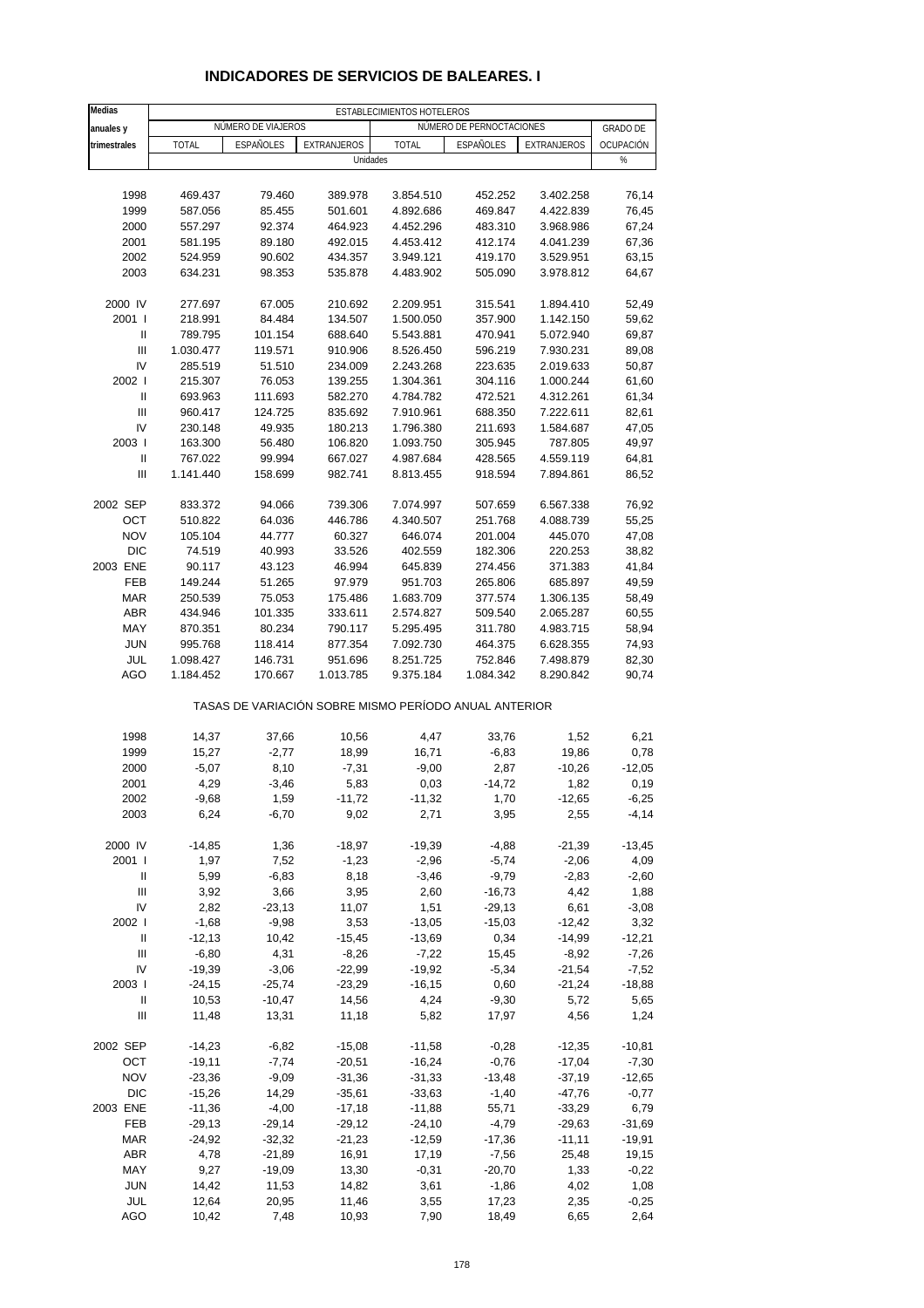| Medias            | APARTAMENTOS TURÍSTICOS |                      |                  |                 |                                                       |                 |                 |  |  |
|-------------------|-------------------------|----------------------|------------------|-----------------|-------------------------------------------------------|-----------------|-----------------|--|--|
| anuales y         |                         | NÚMERO DE VIAJEROS   |                  |                 | NÚMERO DE PERNOCTACIONES                              |                 | <b>GRADO DE</b> |  |  |
| trimestrales      | <b>TOTAL</b>            | ESPAÑOLES            | EXTRANJEROS      | <b>TOTAL</b>    | ESPAÑOLES                                             | EXTRANJEROS     | OCUPACIÓN       |  |  |
|                   |                         |                      | Unidades         |                 |                                                       |                 | $\%$            |  |  |
|                   |                         |                      |                  |                 |                                                       |                 |                 |  |  |
| 1998              |                         |                      |                  |                 |                                                       |                 |                 |  |  |
| 1999              |                         |                      |                  |                 |                                                       |                 |                 |  |  |
| 2000              | 130.349                 | 5.175                | 125.174          | 1.207.116       | 38.064                                                | 1.169.053       | 58,03           |  |  |
| 2001              | 92.422                  | 2.910                | 89.512           | 1.146.863       | 28.737                                                | 1.118.125       | 53,25           |  |  |
| 2002              | 82.180                  | 3.254                | 78.926           | 964.636         | 25.893                                                | 938.743         | 47,62           |  |  |
| 2003              | 93.320                  | 5.093                | 88.228           | 1.030.470       | 39.210                                                | 991.259         | 51,16           |  |  |
|                   |                         |                      |                  |                 |                                                       |                 |                 |  |  |
| 2000 IV           | 53.563                  | 2.059                | 51.504           | 604.140         | 16.598                                                | 587.542         | 42,85           |  |  |
| 2001 l            | 6.820                   | 458                  | 6.362            | 90.879          | 3.099                                                 | 87.780          | 35,14           |  |  |
| Ш                 | 137.189                 | 3.474                | 133.715          | 1.515.860       | 29.504                                                | 1.486.356       | 61,50           |  |  |
| Ш                 | 184.519                 | 6.222                | 178.297          | 2.456.475       | 66.481                                                | 2.389.994       | 79,19           |  |  |
| IV                | 41.160                  | 1.485                | 39.675           | 524.237         | 15.866                                                | 508.371         | 37,15           |  |  |
| 2002 l            | 6.125                   | 591                  | 5.535            | 70.452          | 3.296                                                 | 67.155          | 36,60           |  |  |
| Ш                 | 105.949                 | 2.798                | 103.151          | 1.208.511       | 19.419                                                | 1.189.092       | 50,87           |  |  |
| Ш                 | 177.568                 | 8.151                | 169.417          | 2.155.205       | 71.901                                                | 2.083.304       | 71,59           |  |  |
| IV                | 39.079                  | 1.476                | 37.603           | 424.376         | 8.954                                                 | 415.421         | 31,40           |  |  |
| 2003              | 6.364                   | 414                  | 5.950            | 68.780          | 2.442                                                 | 66.337          | 29,45           |  |  |
| Ш                 | 107.264                 | 4.726                | 102.537          | 1.149.414       | 32.649                                                | 1.116.765       | 53,67           |  |  |
| $\mathbf{III}$    | 202.840                 | 12.661               | 190.179          | 2.294.587       | 104.204                                               | 2.190.384       | 79,94           |  |  |
|                   |                         |                      |                  |                 |                                                       |                 |                 |  |  |
| 2002 SEP          | 159.442                 | 6.590                | 152.852          | 1.887.094       | 53.207                                                | 1.833.887       | 64,06           |  |  |
| OCT               | 111.719                 | 2.872                | 108.847          | 1.216.064       | 15.572                                                | 1.200.492       | 44,54           |  |  |
| <b>NOV</b>        | 3.100                   | 714                  | 2.386            | 31.442          | 4.082                                                 | 27.360          | 26,51           |  |  |
| DIC               | 2.418                   | 841                  | 1.577            | 25.621          | 7.209                                                 | 18.412          | 23,15           |  |  |
| 2003 ENE          | 4.594                   | 559                  | 4.035            | 45.052          | 3.207                                                 | 41.845          | 27,12           |  |  |
| <b>FEB</b>        | 4.751                   | 326                  | 4.425            | 53.384          | 1.683                                                 | 51.701          | 31,89           |  |  |
| <b>MAR</b>        | 9.747                   | 357                  | 9.390            | 107.903         | 2.437                                                 | 105.466         | 29,33           |  |  |
| <b>ABR</b>        | 33.633                  | 1.667                | 31.966           | 315.831         | 10.114                                                | 305.717         | 44,79           |  |  |
| MAY               | 127.349                 | 5.049                | 122.300          | 1.298.804       | 31.365                                                | 1.267.439       | 48,80           |  |  |
| <b>JUN</b>        | 160.809                 | 7.463                | 153.346          | 1.833.608       | 56.469                                                | 1.777.139       | 67,43           |  |  |
| JUL               | 186.961                 | 9.581                | 177.380          | 2.227.265       | 87.710                                                | 2.139.555       | 79,16           |  |  |
| <b>AGO</b>        | 218.718                 | 15.740               | 202.978          | 2.361.909       | 120.697                                               | 2.241.212       | 80,72           |  |  |
|                   |                         |                      |                  |                 | TASAS DE VARIACIÓN SOBRE MISMO PERÍODO ANUAL ANTERIOR |                 |                 |  |  |
|                   |                         |                      |                  |                 |                                                       |                 |                 |  |  |
| 1998              |                         |                      |                  |                 |                                                       |                 |                 |  |  |
| 1999              |                         |                      |                  |                 |                                                       |                 |                 |  |  |
| 2000              |                         |                      |                  |                 |                                                       |                 |                 |  |  |
| 2001              | $-29,10$                | $-43,77$             | $-28,49$         | $-4,99$         | $-24,50$                                              | $-4,36$         | $-8,25$         |  |  |
| 2002              | $-11,08$                | 11,83                | $-11,83$         | $-15,89$        | $-9,90$                                               | $-16,04$        | $-10,57$        |  |  |
| 2003              | 5,23                    | 45,35                | 3,58             | $-2,04$         | 36,00                                                 | $-3,11$         | $-0,94$         |  |  |
|                   |                         |                      |                  |                 |                                                       |                 |                 |  |  |
| 2000 IV<br>2001 l |                         | $-78,56$             | $-58,70$         | $-43,17$        | $-69,53$                                              | $-41,38$        | $-22,17$        |  |  |
|                   | $-61,12$                |                      | $-36,93$         |                 |                                                       |                 |                 |  |  |
| Ш<br>Ш            | $-37,36$<br>$-20,22$    | $-50,29$<br>$-34,63$ | $-19,60$         | 2,10<br>$-4,78$ | $-28,67$<br>$-20,97$                                  | 2,98<br>$-4,23$ | 2,26<br>$-5,72$ |  |  |
|                   | $-23,16$                |                      |                  | $-13,23$        |                                                       |                 |                 |  |  |
| IV                |                         | $-27,87$             | $-22,97$         |                 | $-4,41$                                               | $-13,47$        | $-13,30$        |  |  |
| 2002              | $-10,19$                | 28,97                | $-13,01$         | $-22,48$        | 6,38                                                  | $-23,50$        | 4,16            |  |  |
| Ш                 | $-22,77$                | $-19,45$             | $-22,86$         | $-20,28$        | $-34,18$                                              | $-20,00$        | $-17,28$        |  |  |
| Ш                 | $-3,77$                 | 31,00                | $-4,98$          | $-12,26$        | 8,15                                                  | $-12,83$        | $-9,59$         |  |  |
| IV                | $-5,06$                 | $-0,63$              | $-5,22$          | $-19,05$        | $-43,56$                                              | $-18,28$        | $-15,48$        |  |  |
| 2003              | 3,90                    | $-29,91$             | 7,50             | $-2,37$         | $-25,91$                                              | $-1,22$         | $-19,54$        |  |  |
| Ш                 | 1,24                    | 68,90                | $-0,59$          | $-4,89$         | 68,13                                                 | $-6,08$         | 5,50            |  |  |
| Ш                 | 8,68                    | 41,74                | 7,02             | 0,23            | 28,25                                                 | $-0,80$         | 6,08            |  |  |
| 2002 SEP          | $-5,17$                 | 30,19                | $-6,27$          | $-16,83$        | $-7,26$                                               | $-17,08$        | $-13,14$        |  |  |
| OCT               | $-2,66$                 | $-9,86$              | $-2,45$          | $-17,94$        | $-61,66$                                              | $-16,71$        | $-13,62$        |  |  |
| <b>NOV</b>        | $-33,59$                | 15,16                | $-41,06$         | $-33,61$        | 26,14                                                 | $-37,99$        | $-10,98$        |  |  |
| DIC               | $-40,16$                | 29,58                | $-53,51$         | $-41,03$        | 92,24                                                 | $-53,62$        | $-23,12$        |  |  |
| 2003 ENE          | $-1,14$                 | 34,05                | $-4,61$          | $-22,73$        | 25,27                                                 | $-24,93$        | $-18,90$        |  |  |
| FEB               | $-8,81$                 | $-39,96$             | $-5,19$          | $-18,74$        | $-49,00$                                              | $-17,14$        | $-13,41$        |  |  |
| <b>MAR</b>        | 14,41                   |                      | 21,84            | 23,53           | $-39,51$                                              | 26,57           | $-25,78$        |  |  |
| ABR               | 21,47                   | $-56,03$<br>137,13   |                  | 12,92           | 148,68                                                | 10,91           | 19,98           |  |  |
| MAY               | $-0,05$                 | 76,23                | 18,45<br>$-1,81$ | $-7,78$         | 60,10                                                 | $-8,74$         | $-0,85$         |  |  |
| <b>JUN</b>        | $-1,19$                 | 54,61                | $-2,89$          | $-5,36$         | 63,21                                                 | $-6,61$         | 2,06            |  |  |
|                   |                         |                      |                  |                 |                                                       |                 |                 |  |  |

#### **INDICADORES DE SERVICIOS DE BALEARES. II**

 JUL 3,52 55,81 1,68 -0,81 54,28 -2,24 6,04 AGO 13,52 34,36 12,17 1,24 14,25 0,62 6,11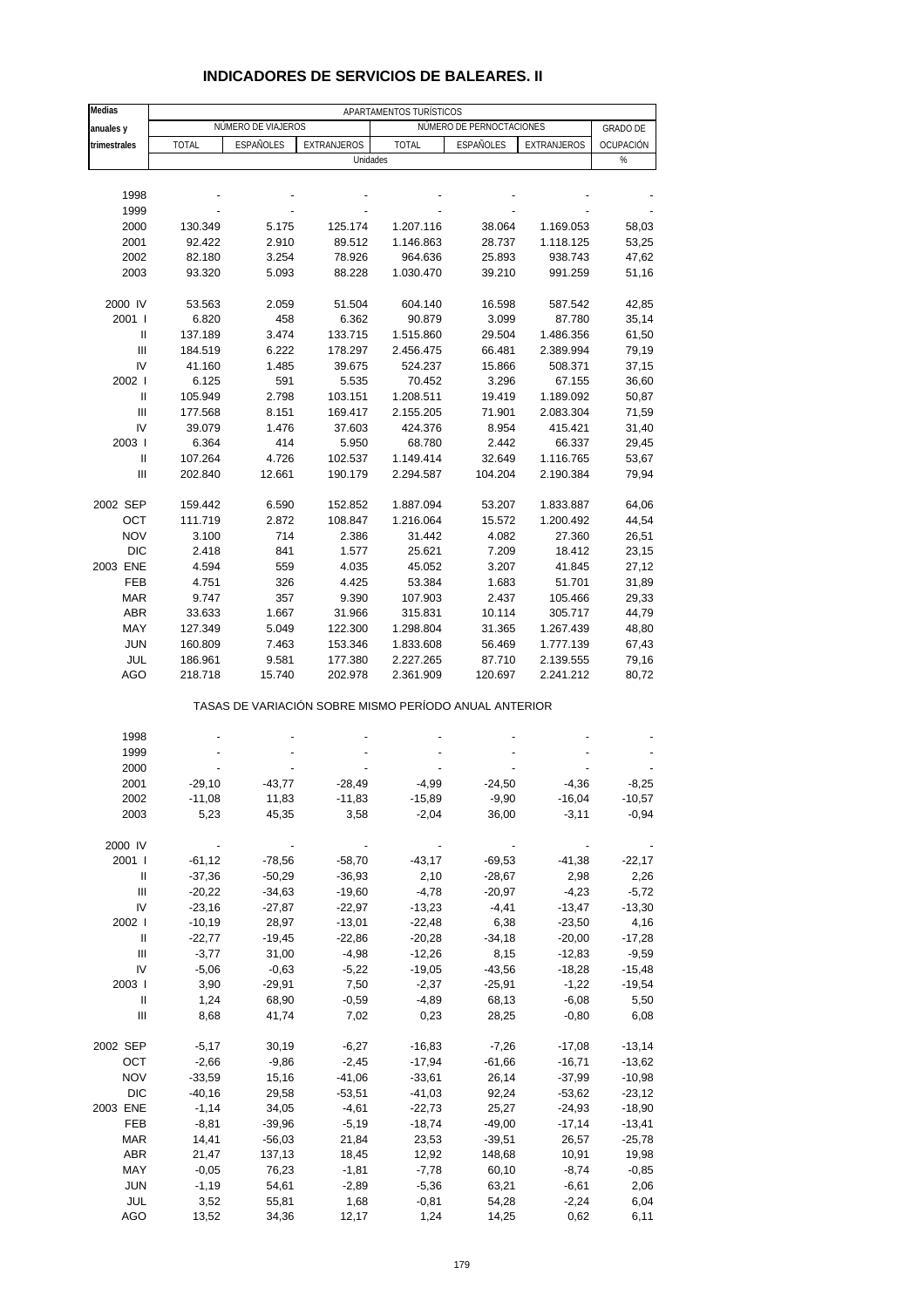| <b>Medias</b>                      |           |                                                       |                 | TRANSPORTE AÉREO DE PASAJEROS |              |                    |                    |
|------------------------------------|-----------|-------------------------------------------------------|-----------------|-------------------------------|--------------|--------------------|--------------------|
| anuales y                          | TOTAL     |                                                       | <b>INTERIOR</b> |                               |              | INTERNACIONAL      |                    |
| trimestrales                       |           | <b>TOTAL</b>                                          | REGULAR         | NO REGULAR                    | <b>TOTAL</b> | REGULAR            | NO REGULAR         |
|                                    |           |                                                       |                 | Unidades                      |              |                    |                    |
| 1998                               |           |                                                       | 441.401         | 46.404                        | 1.492.341    |                    |                    |
| 1999                               | 1.980.146 | 487.805<br>522.953                                    | 477.716         | 45.237                        | 1.635.912    | 599.086<br>674.303 | 893.255<br>961.609 |
|                                    | 2.158.865 |                                                       |                 |                               |              |                    | 922.623            |
| 2000                               | 2.207.096 | 576.560                                               | 543.884         | 32.677                        | 1.630.536    | 707.914            |                    |
| 2001                               | 2.192.328 | 583.207                                               | 559.433         | 23.774                        | 1.609.121    | 711.817            | 897.305            |
| 2002                               | 2.042.045 | 562.295                                               | 538.840         | 23.455                        | 1.479.750    | 637.920            | 841.830            |
| 2003                               | 2.314.112 | 657.952                                               | 628.365         | 29.587                        | 1.656.159    | 748.962            | 907.197            |
| 2000 IV                            | 1.471.513 | 515.078                                               | 498.411         | 16.667                        | 956.435      | 494.394            | 462.041            |
| 2001 l                             | 970.032   | 497.439                                               | 489.328         | 8.111                         | 472.594      | 365.823            | 106.770            |
| Ш                                  | 2.687.574 | 603.296                                               | 575.606         | 27.690                        | 2.084.278    | 896.211            | 1.188.067          |
| $\ensuremath{\mathsf{III}}\xspace$ | 3.791.808 | 753.739                                               | 706.160         | 47.580                        | 3.038.068    | 1.136.568          | 1.901.501          |
| IV                                 | 1.319.898 | 478.354                                               | 466.639         | 11.715                        | 841.544      | 448.664            | 392.880            |
| 2002                               | 923.739   | 472.751                                               | 462.626         | 10.125                        | 450.988      | 343.940            | 107.048            |
| Ш                                  | 2.407.730 | 546.017                                               | 525.982         | 20.034                        | 1.861.713    | 769.263            | 1.092.450          |
| $\ensuremath{\mathsf{III}}\xspace$ | 3.551.781 | 736.250                                               | 681.780         | 54.470                        | 2.815.531    | 1.016.269          | 1.799.262          |
| IV                                 | 1.284.929 | 494.164                                               | 484.973         | 9.191                         | 790.766      | 422.207            | 368.559            |
| 2003                               | 954.779   | 521.412                                               | 512.746         | 8.666                         | 433.366      | 356.449            | 76.917             |
| Ш                                  | 2.592.847 | 634.517                                               | 609.495         | 25.022                        | 1.958.330    | 874.052            | 1.084.278          |
| Ш                                  | 3.935.008 | 897.915                                               | 830.098         | 67.818                        | 3.037.093    | 1.150.097          | 1.886.996          |
|                                    |           |                                                       |                 |                               |              |                    |                    |
| 2002 SEP                           | 3.244.715 | 622.781                                               | 584.422         | 38.359                        | 2.621.934    | 993.313            | 1.628.621          |
| OCT                                | 2.226.398 | 466.485                                               | 456.398         | 10.087                        | 1.759.913    | 791.052            | 968.861            |
| <b>NOV</b>                         | 861.970   | 508.391                                               | 501.882         | 6.509                         | 353.579      | 260.199            | 93.380             |
| <b>DIC</b>                         | 766.420   | 507.615                                               | 496.639         | 10.976                        | 258.805      | 215.369            | 43.436             |
| 2003 ENE                           | 765.409   | 480.321                                               | 472.365         | 7.956                         | 285.088      | 244.977            | 40.111             |
| FEB                                | 878.267   | 495.151                                               | 487.813         | 7.338                         | 383.116      | 320.003            | 63.113             |
| <b>MAR</b>                         | 1.220.660 | 588.765                                               | 578.061         | 10.704                        | 631.895      | 504.368            | 127.527            |
| ABR                                | 1.735.553 | 661.328                                               | 631.228         | 30.100                        | 1.074.225    | 653.122            | 421.103            |
| MAY                                | 2.698.800 | 573.728                                               | 560.008         | 13.720                        | 2.125.072    | 882.253            | 1.242.819          |
| <b>JUN</b>                         | 3.344.188 | 668.494                                               | 637.248         | 31.246                        | 2.675.694    | 1.086.781          | 1.588.913          |
| JUL                                | 3.575.085 | 789.534                                               | 730.463         | 59.071                        | 2.785.551    | 1.055.043          | 1.730.508          |
| AGO                                | 4.294.930 | 1.006.296                                             | 929.732         | 76.564                        | 3.288.634    | 1.245.150          | 2.043.484          |
|                                    |           | TASAS DE VARIACIÓN SOBRE MISMO PERÍODO ANUAL ANTERIOR |                 |                               |              |                    |                    |
| 1998                               | 7,24      | $-0,01$                                               | 1,25            | $-10,60$                      | 9,84         | 40,78              | -4,27              |
| 1999                               | 9,03      | 7,21                                                  | 8,23            | $-2,52$                       | 9,62         | 12,56              | 7,65               |
| 2000                               | 2,23      | 10,25                                                 | 13,85           | $-27,77$                      | $-0,33$      | 4,98               | $-4,05$            |
| 2001                               | $-0,67$   | 1,15                                                  | 2,86            | $-27,24$                      | $-1,31$      | 0,55               | $-2,74$            |
| 2002                               | -6,85     | $-3,59$                                               | $-3,68$         | -1,34                         | $-8,04$      | $-10,38$           | -6,18              |
| 2003                               | 6,37      | 13,38                                                 | 13,56           | 9,82                          | 3,81         | 11,06              | $-1,49$            |
|                                    |           |                                                       |                 |                               |              |                    |                    |
| 2000 IV                            | $-1,07$   | 6,10                                                  | 10,54           | $-51,78$                      | $-4,54$      | 5,82               | $-13,60$           |
| 2001 l                             | 3,95      | 5,47                                                  | 9,45            | $-66,95$                      | 2,40         | 15,83              | $-26,71$           |
| Ш                                  | 0,72      | 3,34                                                  | 3,63            | $-2,23$                       | $-0,01$      | 1,00               | $-0,76$            |
| $\ensuremath{\mathsf{III}}\xspace$ | 0,97      | 2,44                                                  | 4,68            | $-22,23$                      | 0,61         | 0,22               | 0,84               |
| IV                                 | $-10,30$  | $-7,13$                                               | $-6,37$         | $-29,71$                      | $-12,01$     | $-9,25$            | $-14,97$           |
| 2002 l                             | $-4,77$   | $-4,96$                                               | $-5,46$         | 24,83                         | $-4,57$      | $-5,98$            | 0,26               |
| Ш                                  | $-10,41$  | $-9,49$                                               | $-8,62$         | $-27,65$                      | $-10,68$     | $-14,17$           | $-8,05$            |
| III                                | $-6,33$   | $-2,32$                                               | $-3,45$         | 14,48                         | $-7,32$      | $-10,58$           | $-5,38$            |
| IV                                 | $-2,65$   | 3,31                                                  | 3,93            | $-21,55$                      | $-6,03$      | $-5,90$            | $-6,19$            |
| 2003                               | 3,36      | 10,29                                                 | 10,83           | $-14,41$                      | $-3,91$      | 3,64               | $-28,15$           |
| Ш                                  | 7,69      | 16,21                                                 | 15,88           | 24,90                         | 5,19         | 13,62              | $-0,75$            |
| $\ensuremath{\mathsf{III}}\xspace$ | 6,20      | 13,23                                                 | 13,64           | 8,46                          | 4,28         | 11,90              | 0, 13              |
| 2002 SEP                           | $-11,13$  | $-6,50$                                               | $-6,71$         | $-3,19$                       | $-12,17$     | $-15,25$           | $-10,17$           |
| OCT                                | $-8,98$   | $-6,49$                                               | $-5,13$         | $-43,30$                      | $-9,61$      | $-12,59$           | $-7,03$            |
|                                    |           |                                                       |                 |                               |              |                    |                    |
| <b>NOV</b>                         | 3,88      | 7,15                                                  | 7,47            | $-12,77$                      | $-0,49$      | $-3,39$            | 8,57               |
| <b>DIC</b>                         | 12,06     | 9,94                                                  | 9,91            | 10,96                         | 16,47        | 25,43              | $-14,01$           |
| 2003 ENE                           | 16,72     | 14,00                                                 | 13,16           | 103,90                        | 21,61        | 29,60              | -11,65             |
| FEB                                | 7,40      | 14,09                                                 | 13,41           | 90,05                         | $-0,18$      | 4,81               | $-19,57$           |
| <b>MAR</b>                         | $-5,94$   | 4,59                                                  | 6,98            | $-52,66$                      | $-14,00$     | $-6,16$            | $-35,35$           |
| ABR                                | 20,06     | 21,54                                                 | 19,99           | 66,70                         | 19,16        | 26,45              | 9,38               |
| MAY                                | 4,61      | 7,29                                                  | 7,64            | $-5,29$                       | 3,91         | 4,19               | 3,70               |
| <b>JUN</b>                         | 4,58      | 19,54                                                 | 19,86           | 13,37                         | 1,41         | 15,06              | $-6,20$            |

#### **INDICADORES DE SERVICIOS DE BALEARES. III**

 JUL 3,40 13,72 13,27 19,54 0,81 5,96 -2,10 AGO 8,65 12,85 13,93 1,23 7,42 17,49 2,09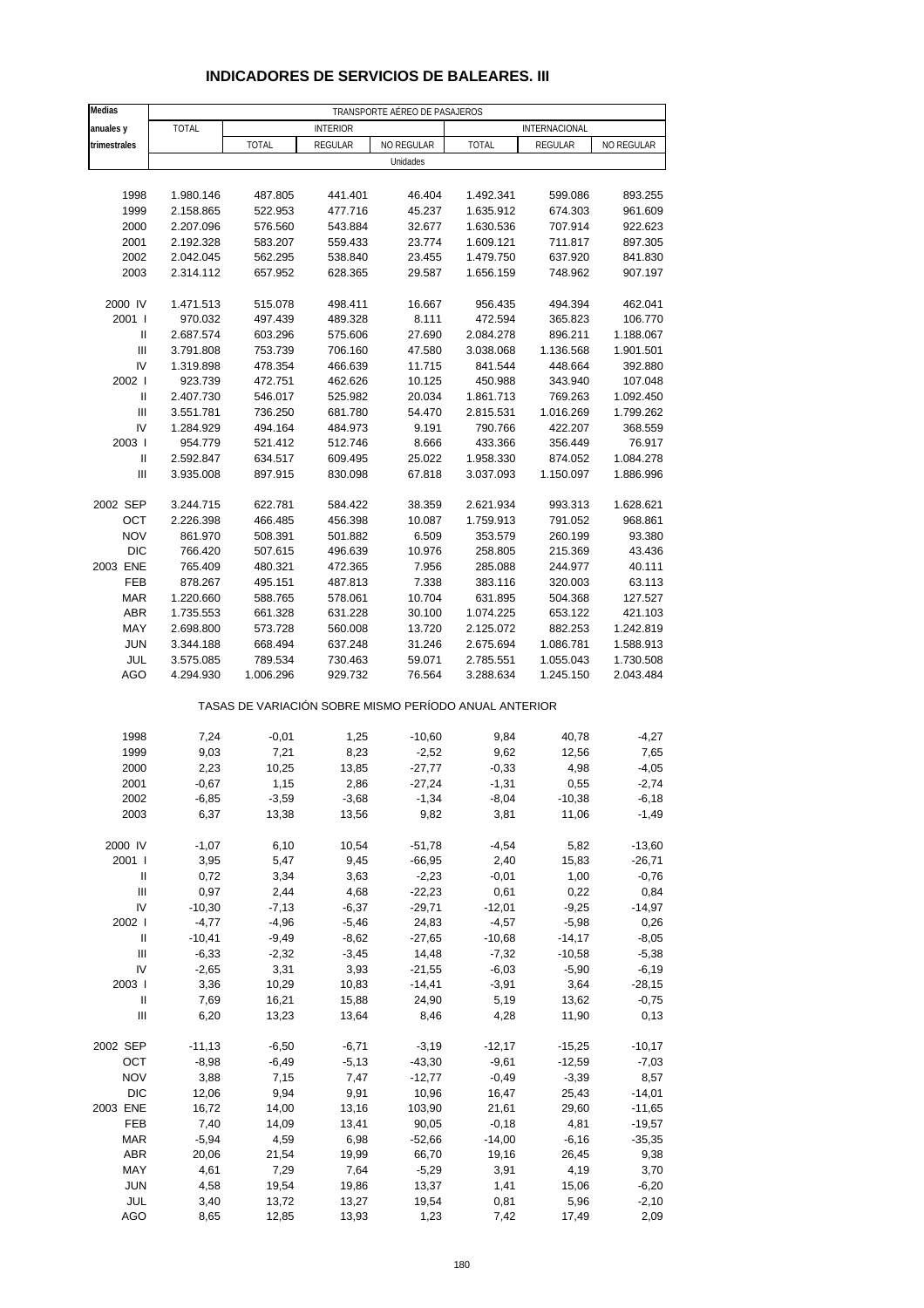| Medias                             |             | CONSUMO         |              | <b>INVERSIÓN</b>                                      |                    |                     | OPINIONES EMPRESARIALES |             |
|------------------------------------|-------------|-----------------|--------------|-------------------------------------------------------|--------------------|---------------------|-------------------------|-------------|
| anuales y                          | GASOLINA    | MATRICULACIÓN   | E.ELECTRICA  | MATRICULACIÓN                                         | <b>INSCRIPCIÓN</b> |                     | BIENES DE CONSUMO       |             |
| trimestrales                       | <b>AUTO</b> | <b>TURISMOS</b> | USOS DOMEST. | VH. CARGA                                             | MAQ.AGRÍCOLA       | N.CART.PED.         | N.STOCKS                | UTILIZ.CAP. |
|                                    | Toneladas   | Unidades        | Gwh          | Unidades                                              |                    | Saldo de respuestas |                         | $\%$        |
|                                    |             |                 |              |                                                       |                    |                     |                         |             |
| 1998                               | 25.148      | 4.477           | 93,02        | 624                                                   | 31                 | 14                  | 28                      | 82,1        |
| 1999                               | 25.330      | 5.160           | 105,28       | 682                                                   | 33                 | $-55$               | 39                      | 77,7        |
| 2000                               | 24.718      | 5.059           | 111,27       | 656                                                   | 30                 | 4                   | 20                      | 83,0        |
| 2001                               | 25.107      | 5.452           | 119,11       | 518                                                   | 30                 | $-1$                | 26                      | 81,9        |
| 2002                               | 23.867      | 4.717           | 132,52       | 552                                                   | 39                 | $-69$               | 17                      | 84,4        |
| 2003                               | 23.529      | 5.032           | 146,38       | 579                                                   | 29                 | $-68$               | 4                       | 82,1        |
| 2000 IV                            | 21.101      | 3.937           | 100,90       | 518                                                   | 35                 | 47                  | 25                      | 84,4        |
| 2001 l                             | 21.300      | 5.546           | 135,00       | 308                                                   | 30                 | 18                  | 26                      | 86,0        |
| Ш                                  | 26.115      | 8.430           | 112,76       | 743                                                   | 39                 | 21                  | 35                      | 83,2        |
| Ш                                  | 29.765      | 4.224           | 111,77       | 510                                                   | 22                 | $-19$               | 5                       | 83,9        |
| IV                                 | 23.249      | 3.608           | 116,90       | 513                                                   | 29                 | $-25$               | 40                      | 74,5        |
| 2002 l                             | 20.072      | 5.989           | 152,23       | 537                                                   | 27                 | $-56$               | 29                      | 88,8        |
| Ш                                  | 24.879      | 6.044           | 128,95       | 642                                                   | 49                 | $-40$               | 17                      | 88,9        |
| $\ensuremath{\mathsf{III}}\xspace$ | 28.933      | 3.723           | 120,93       | 466                                                   | 34                 | $-95$               | 10                      | 79,4        |
| IV                                 | 21.583      | 3.114           | 127,98       | 561                                                   | 46                 | -87                 | 11                      | 80,6        |
| 2003                               | 19.851      | 3.694           | 162,87       | 501                                                   | 31                 | $-55$               | 5                       | 84,4        |
| Ш                                  | 24.991      | 7.064           | 134,14       | 676                                                   | 27                 | -57                 | $\sqrt{2}$              | 77,6        |
| $\ensuremath{\mathsf{III}}\xspace$ | 30.174      | 4.338           | 140,00       | 560                                                   | 27                 | $-92$               | 5                       | 84,2        |
|                                    |             |                 |              |                                                       |                    |                     |                         |             |
| 2002 OCT                           | 24.724      | 3.490           | 137,75       | 535                                                   | 58                 | $-100$              | 34                      |             |
| <b>NOV</b>                         | 20.047      | 2.764           | 94,83        | 459                                                   | 49                 | -91                 | 0                       |             |
| <b>DIC</b>                         | 19.977      | 3.089           | 151,35       | 690                                                   | 32                 | -69                 | 0                       |             |
| 2003 ENE                           | 18.993      | 2.798           | 152,51       | 463                                                   | 28                 | $-89$               | 5                       |             |
| FEB                                | 19.096      | 3.334           | 166,39       | 460                                                   | 24                 | $-5$                | 5                       |             |
| <b>MAR</b>                         | 21.464      | 4.950           | 169,71       | 579                                                   | 41                 | $-72$               | 4                       |             |
| <b>ABR</b>                         | 23.626      | 8.504           | 142,06       | 597                                                   | 38                 | $-81$               | 0                       |             |
| MAY                                | 24.883      | 6.556           | 139,63       | 708                                                   | $\overline{7}$     | 0                   | 0                       |             |
| <b>JUN</b>                         | 26.465      | 6.131           | 120,71       | 723                                                   | 37                 | $-91$               | 5                       |             |
| JUL                                | 30.174      | 6.875           | 133,51       | 734                                                   | 22                 | $-93$               | 5                       |             |
| <b>AGO</b>                         |             | 3.109           | 146,49       | 448                                                   | 32                 | -91                 | 5                       |             |
| <b>SEP</b>                         |             | 3.030           |              | 498                                                   |                    | -93                 | 5                       |             |
|                                    |             |                 |              | TASAS DE VARIACIÓN SOBRE MISMO PERÍODO ANUAL ANTERIOR |                    |                     |                         |             |
| 1998                               | 0,82        | 6,83            | 16,26        | 23,42                                                 | 28,32              |                     |                         |             |
| 1999                               | 0,72        | 15,25           | 13,19        | 9,22                                                  | 6,27               |                     |                         |             |
| 2000                               | $-2,42$     | $-1,97$         | 5,68         | $-3,78$                                               | $-8,97$            |                     |                         |             |
| 2001                               | 1,58        | 7,77            | 7,05         | $-21,00$                                              | 1,13               |                     |                         |             |
| 2002                               | $-4,94$     | $-13,47$        | 11,26        | 6,43                                                  | 30,36              |                     |                         |             |
| 2003                               | 0,08        | $-4,19$         | 6,97         | 5,53                                                  | $-22,64$           |                     |                         |             |
| 2000 IV                            | $-9,33$     | $-1,40$         | 5,32         | $-13,03$                                              | 29,63              |                     |                         |             |
| 2001 l                             | 0,24        | 12,13           | 5,25         | $-55,41$                                              | $-9,00$            |                     |                         |             |
| Ш                                  | $-0,02$     | 15,96           | 4,34         | $-11,41$                                              | 39,76              |                     |                         |             |
| $\ensuremath{\mathsf{III}}\xspace$ | $-2,09$     | 3,48            | 3,65         | $-11,66$                                              | $-1,49$            |                     |                         |             |
| IV                                 |             |                 |              |                                                       |                    |                     |                         |             |
|                                    | 10,18       | $-8,36$         | 15,86        | $-1,09$                                               | $-18,10$           |                     |                         |             |
| 2002 l                             | $-5,77$     | 7,99            | 12,76        | 74,46                                                 | $-10,99$           |                     |                         |             |
| $\, \parallel$                     | $-4,73$     | $-28,30$        | 14,36        | $-13,51$                                              | 26,72              |                     |                         |             |
| $\ensuremath{\mathsf{III}}\xspace$ | $-2,79$     | $-11,86$        | 8,20         | $-8,69$                                               | 53,03              |                     |                         |             |
| IV                                 | $-7,17$     | $-13,68$        | 9,48         | 9,49                                                  | 61,63              |                     |                         |             |
| 2003                               | $-1,10$     | $-38,32$        | 6,99         | $-6,82$                                               | 14,81              |                     |                         |             |
| $\, \parallel$                     | 0,45        | 16,88           | 4,02         | 5,24                                                  | $-44,22$           |                     |                         |             |
| $\ensuremath{\mathsf{III}}\xspace$ | 1,52        | 16,53           | 11,46        | 20,17                                                 | $-20,59$           |                     |                         |             |
| 2002 OCT                           | $-7,16$     | $-14,29$        | 12,32        | 0,00                                                  | 93,33              |                     |                         |             |
| <b>NOV</b>                         | $-2,91$     | $-17,44$        | $-8,52$      | $-14,37$                                              | 75,00              |                     |                         |             |

#### **INDICADORES DE DEMANDA DE BALEARES**

 DIC -11,09 -9,25 21,66 47,75 14,29 - - - 2003 ENE 3,46 -18,38 -7,77 -4,73 -12,50 - - - FEB -2,34 -26,06 12,46 -10,16 4,35 - - - MAR -3,78 -50,65 18,37 -5,70 57,69 - - - ABR 2,86 84,95 6,87 3,83 -32,14 - - - - -MAY -1,99 -19,27 -6,05 -3,15 -85,42 - - - - - JUN 0,71 13,29 14,64 16,43 -13,95 - - - JUL 1,52 39,42 9,81 6,22 15,79 - - - AGO - -10,30 13,01 33,33 -34,69 - - - SEP - 9,35 - 34,23 - - - -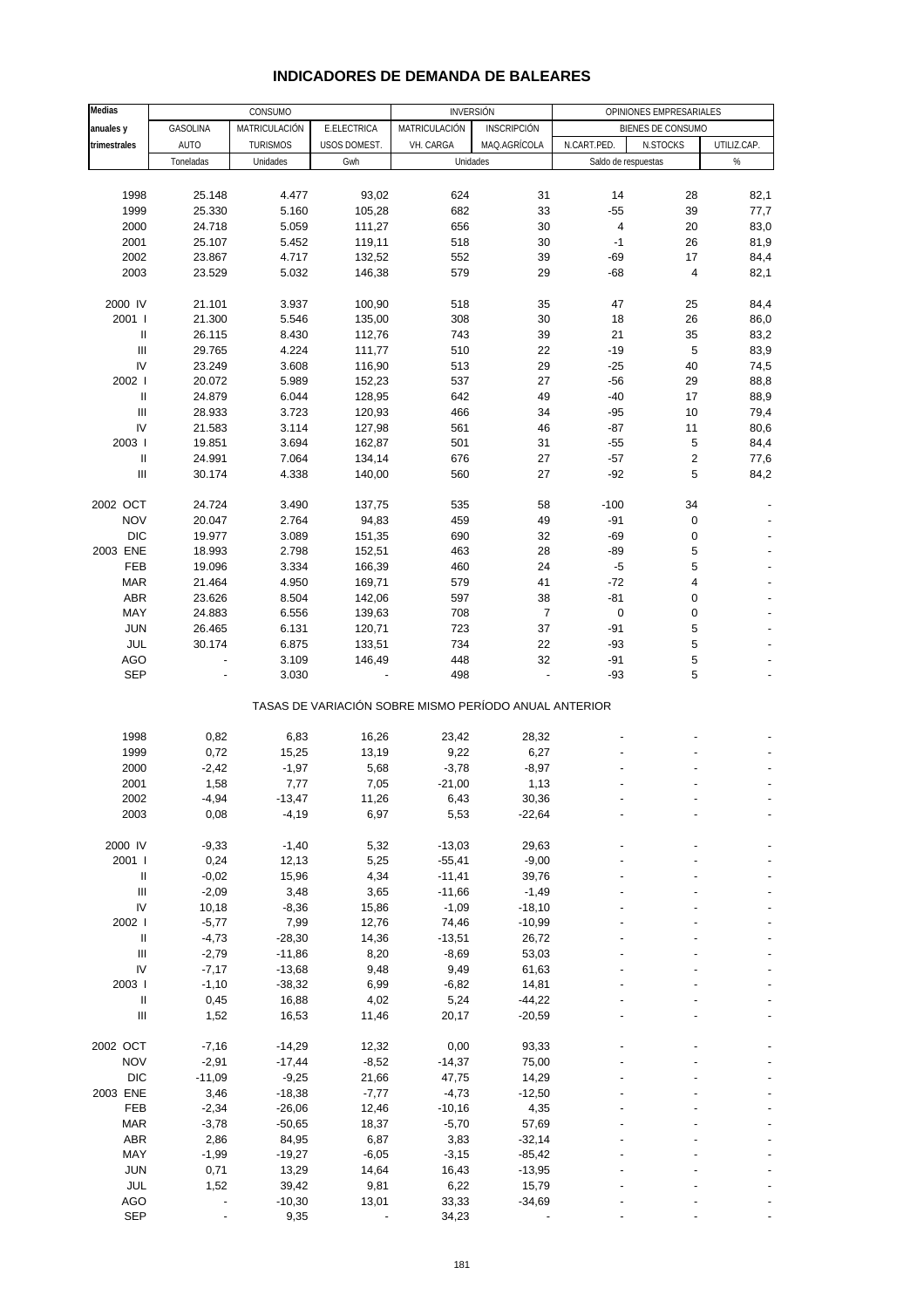# **INDICADORES DEL MERCADO DE TRABAJO DE BALEARES. I**

| <b>Medias</b>            |                    | POBLACIÓN ACTIVA (2) |                    |                    |                  | POBLACIÓN OCUPADA (2)                                 |                     |                    |
|--------------------------|--------------------|----------------------|--------------------|--------------------|------------------|-------------------------------------------------------|---------------------|--------------------|
| anuales y                |                    |                      |                    |                    |                  |                                                       |                     |                    |
| trimestrales             | <b>TOTAL</b>       | VARONES              | <b>MUJERES</b>     | <b>TOTAL</b>       | AGRICULT.        | <b>INDUSTRIA</b>                                      | CONSTRUC.           | <b>SERVICIOS</b>   |
|                          |                    |                      |                    | Miles de personas  |                  |                                                       |                     |                    |
|                          |                    |                      |                    |                    |                  |                                                       |                     |                    |
| 1998                     | 342,865            | 204,837              | 138,028            | 304,798            | 7,187            | 34,229                                                | 36,149              | 227,233            |
| 1999                     | 353,076            | 209,497              | 143,579            | 324,779            | 7,994            | 41,222                                                | 40,829              | 234,735            |
| 2000                     | 374,656            | 220,799              | 153,857            | 350,958            | 7,148            | 36,765                                                | 51,367              | 255,678            |
| 2001                     | 384,662            | 231,890              | 152,772            | 362,183            | 7,166            | 35,267                                                | 57,564              | 262,188            |
| 2002                     | 408,170            | 239,680              | 168,490            | 378,377            | 7,366            | 34,498                                                | 57,558              | 278,955            |
| 2003                     | 419,345            | 243,255              | 176,091            | 375,073            | 6,841            | 35,610                                                | 54,288              | 278,335            |
|                          |                    |                      |                    |                    |                  |                                                       |                     |                    |
| 2000 III<br>IV           | 382,284            | 224,646              | 157,638            | 364,964            | 6,915            | 33,780                                                | 52,026              | 272,242            |
| 2001 l                   | 378,753<br>364,626 | 223,172<br>223,698   | 155,581<br>140,929 | 351,337<br>331,943 | 7,753<br>7,004   | 34,576<br>36,059                                      | 55,978<br>57,047    | 253,030<br>231,833 |
| Ш                        | 393,557            | 234,407              | 159,150            | 370,626            | 6,433            | 37,124                                                | 55,793              | 271,276            |
| Ш                        | 399,867            | 237,763              | 162,104            | 384,268            | 7,265            | 33,946                                                | 59,011              | 284,046            |
| IV                       | 380,597            | 231,691              | 148,906            | 361,894            | 7,960            | 33,937                                                | 58,403              | 261,595            |
| 2002                     | 390,191            | 235,132              | 155,059            | 355,567            | 7,493            | 34,283                                                | 61,521              | 252,270            |
| $\mathbf{II}$            | 408,847            | 238,033              | 170,814            | 381,661            | 6,542            | 34,050                                                | 57,712              | 283,357            |
| Ш                        | 427,397            | 246,988              | 180,410            | 402,935            | 7,287            | 36,515                                                | 55,166              | 303,967            |
| IV                       | 406,243            | 238,565              | 167,678            | 373,345            | 8,140            | 33,144                                                | 55,833              | 276,227            |
| 2003                     | 406,139            | 237,245              | 168,894            | 357,308            | 6,552            | 35,153                                                | 53,504              | 262,099            |
| Ш                        | 432,551            | 249,264              | 183,287            | 392,837            | 7,129            | 36,066                                                | 55,071              | 294,571            |
|                          |                    |                      |                    |                    |                  |                                                       |                     |                    |
| 2002 JUL                 |                    |                      |                    |                    |                  |                                                       |                     |                    |
| <b>AGO</b>               |                    |                      |                    |                    |                  |                                                       |                     |                    |
| <b>SEP</b>               |                    |                      |                    |                    |                  |                                                       |                     |                    |
| OCT                      |                    |                      |                    |                    |                  |                                                       |                     |                    |
| <b>NOV</b><br><b>DIC</b> |                    |                      |                    |                    |                  |                                                       |                     |                    |
| 2003 ENE                 |                    |                      |                    |                    |                  |                                                       |                     |                    |
| FEB                      |                    |                      |                    |                    |                  |                                                       |                     |                    |
| <b>MAR</b>               |                    |                      |                    |                    |                  |                                                       |                     |                    |
| <b>ABR</b>               |                    |                      |                    |                    |                  |                                                       |                     |                    |
| MAY                      |                    |                      |                    |                    |                  |                                                       |                     |                    |
| <b>JUN</b>               |                    |                      |                    |                    |                  |                                                       |                     |                    |
|                          |                    |                      |                    |                    |                  |                                                       |                     |                    |
|                          |                    |                      |                    |                    |                  | TASAS DE VARIACIÓN SOBRE MISMO PERÍODO ANUAL ANTERIOR |                     |                    |
| 1998                     | 1,97               | 2,35                 | 1,41               | 2,55               | 11,70            | $-7,88$                                               | 6,75                | 3,40               |
| 1999                     | 2,98               | 2,27                 | 4,02               | 6,56               | 11,24            | 20,43                                                 | 12,95               | 3,30               |
| 2000                     | 6,11               | 5,39                 | 7,16               | 8,06               | $-10,58$         | $-10,81$                                              | 25,81               | 8,92               |
| 2001                     | 2,67               | 5,02                 | $-0,70$            | 3,20               | 0,24             | $-4,08$                                               | 12,06               | 2,55               |
| 2002                     | 6,11               | 3,36                 | 10,29              | 4,47               | 2,79             | -2,18                                                 | $-0,01$             | 6,40               |
| 2003                     | 4,96               | 2,82                 | 8,07               | 1,75               | $-2,52$          | 4,22                                                  | $-8,94$             | 3,93               |
|                          |                    |                      |                    |                    |                  |                                                       |                     |                    |
| 2000 III                 | 5,60               | 4,43                 | 7,31               | 7,48               | $-21,47$         | $-20,88$                                              | 26,82               | 10,21              |
| IV                       | 5,39               | 5,38                 | 5,42               | 5,78               | $-3,77$          | $-14,10$                                              | 25,27               | 5,80               |
| 2001 l                   | 0,22               | 3,61                 | $-4,73$            | 0,37               | 3,41             | $-10,09$                                              | 19,37               | $-1,79$            |
| $\, \parallel$           | 5,30               | 6,81                 | 3,16               | 3,87               | $-10,04$         | $-3,82$                                               | 12,32               | 3,79               |
| Ш                        | 4,60               | 5,84                 | 2,83               | 5,29               | 5,06             | 0,49                                                  | 13,43               | 4,34               |
| IV                       | 0,49               | 3,82                 | $-4,29$            | 3,00               | 2,67             | $-1,85$                                               | 4,33                | 3,38               |
| 2002                     | 7,01               | 5,11                 | 10,03              | 7,12               | 6,98             | $-4,93$                                               | 7,84                | 8,82               |
| $\, \parallel$           | 3,89               | 1,55                 | 7,33               | 2,98               | 1,69             | $-8,28$                                               | 3,44                | 4,45               |
| III<br>IV                | 6,88               | 3,88                 | 11,29              | 4,86               | 0,30             | 7,57                                                  | $-6,52$             | 7,01               |
| 2003                     | 6,74               | 2,97                 | 12,61              | 3,16               | 2,26             | $-2,34$                                               | $-4,40$             | 5,59               |
| $\sf II$                 | 4,09<br>5,80       | 0,90<br>4,72         | 8,92<br>7,30       | 0,49<br>2,93       | $-12,56$<br>8,97 | 2,54<br>5,92                                          | $-13,03$<br>$-4,58$ | 3,90<br>3,96       |
|                          |                    |                      |                    |                    |                  |                                                       |                     |                    |
| 2002 JUL                 |                    |                      |                    |                    |                  |                                                       |                     |                    |
| <b>AGO</b>               |                    |                      |                    |                    |                  |                                                       |                     |                    |
| <b>SEP</b>               |                    |                      |                    |                    |                  |                                                       |                     |                    |
| OCT                      |                    |                      |                    |                    |                  |                                                       |                     |                    |
| <b>NOV</b>               |                    |                      |                    |                    |                  |                                                       |                     |                    |
| <b>DIC</b>               |                    |                      |                    |                    |                  |                                                       |                     |                    |
| 2003 ENE                 |                    |                      |                    |                    |                  |                                                       |                     |                    |
| FEB                      |                    |                      |                    |                    |                  |                                                       |                     |                    |
| <b>MAR</b>               |                    |                      |                    |                    |                  |                                                       |                     |                    |
| <b>ABR</b>               |                    |                      |                    |                    |                  |                                                       |                     |                    |
| MAY                      |                    |                      |                    |                    |                  |                                                       |                     |                    |
| <b>JUN</b>               |                    |                      |                    |                    |                  |                                                       |                     |                    |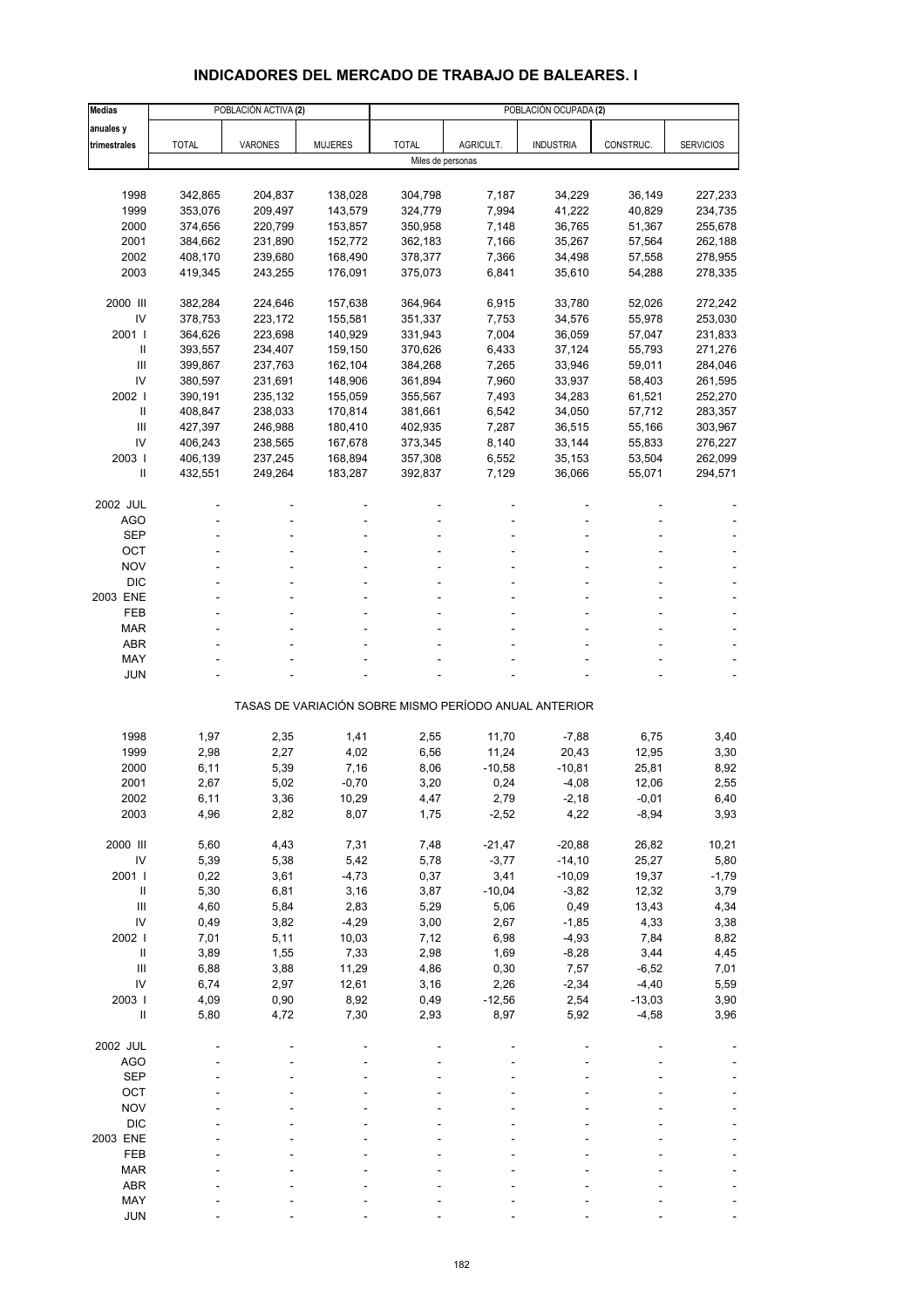# **INDICADORES DEL MERCADO DE TRABAJO DE BALEARES. II**

| <b>Medias</b> |                                                       |           | POBLACIÓN ASALARIADA (2) |           |                  |
|---------------|-------------------------------------------------------|-----------|--------------------------|-----------|------------------|
| anuales y     |                                                       |           |                          |           |                  |
| trimestrales  | <b>TOTAL</b>                                          | AGRICULT. | <b>INDUSTRIA</b>         | CONSTRUC. | <b>SERVICIOS</b> |
|               |                                                       |           | Miles de Personas        |           |                  |
|               |                                                       |           |                          |           |                  |
| 1998          | 239,445                                               | 2,016     | 27,152                   | 27,180    | 183,097          |
| 1999          | 260,493                                               | 2,822     | 33,697                   | 31,206    | 192,768          |
| 2000          | 281,155                                               | 3,509     | 28,211                   |           |                  |
|               |                                                       |           |                          | 38,948    | 210,487          |
| 2001          | 294,923                                               | 2,695     | 28,459                   | 49,403    | 214,367          |
| 2002          | 311,562                                               | 2,584     | 29,311                   | 46,417    | 233,251          |
| 2003          | 301,416                                               | 3,016     | 30,070                   | 40,809    | 227,522          |
| 2000 III      | 293,400                                               | 3,476     | 25,077                   | 38,740    | 226,107          |
| IV            | 278,851                                               | 3,354     | 25,608                   | 43,661    | 206,228          |
| 2001 l        | 264,417                                               | 3,465     | 28,120                   | 47,385    | 185,447          |
| Ш             | 300,467                                               | 2,540     | 29,944                   | 47,778    | 220,205          |
| Ш             | 318,894                                               | 2,455     | 27,199                   | 51,718    | 237,522          |
| IV            | 295,913                                               | 2,318     | 28,572                   | 50,729    | 214,294          |
| 2002 l        | 291,205                                               | 2,509     | 29,114                   | 52,065    | 207,517          |
| Ш             | 317,820                                               | 2,559     | 29,025                   | 47,285    | 238,951          |
| Ш             | 335,609                                               |           | 30,622                   | 43,692    |                  |
| IV            |                                                       | 2,669     |                          |           | 258,626          |
|               | 301,615                                               | 2,597     | 28,483                   | 42,626    | 227,909          |
| 2003          | 286,093                                               | 2,380     | 30,065                   | 41,086    | 212,562          |
| Ш             | 316,739                                               | 3,651     | 30,075                   | 40,532    | 242,481          |
| 2002 JUL      |                                                       |           |                          |           |                  |
| AGO           |                                                       |           | ٠                        |           |                  |
| SEP           |                                                       |           |                          |           |                  |
| OCT           |                                                       |           | ٠                        |           |                  |
| NOV           |                                                       |           |                          |           |                  |
| <b>DIC</b>    |                                                       |           |                          |           |                  |
| 2003 ENE      |                                                       |           | ٠                        |           |                  |
| FEB           |                                                       |           | ä,                       |           |                  |
| MAR           |                                                       |           |                          |           |                  |
| ABR           |                                                       |           |                          |           |                  |
|               |                                                       |           |                          |           |                  |
| MAY           |                                                       |           |                          |           |                  |
| JUN           |                                                       |           |                          |           |                  |
|               | TASAS DE VARIACIÓN SOBRE MISMO PERÍODO ANUAL ANTERIOR |           |                          |           |                  |
|               |                                                       |           |                          |           |                  |
| 1998          | 2,52                                                  | $-2,70$   | $-4,06$                  | 7,92      | 2,86             |
| 1999          | 8,79                                                  | 39,97     | 24,10                    | 14,82     | 5,28             |
| 2000          | 7,93                                                  | 24,36     | $-16,28$                 | 24,81     | 9,19             |
| 2001          | 4,90                                                  | $-23,21$  | 0,88                     | 26,84     | 1,84             |
| 2002          | 5,64                                                  | -4,12     | 2,99                     | -6,04     | 8,81             |
| 2003          | $-1,02$                                               | 19,00     | 3,44                     | $-17,85$  | 1,92             |
| 2000 III      | 5,71                                                  | $-10,34$  | $-29,71$                 | 21,73     | 9,67             |
|               |                                                       |           |                          |           |                  |
| IV            | 3,85                                                  | $-2,64$   | $-23,00$                 | 27,72     | 4,35             |
| 2001 l        | $-0,01$                                               | $-1,42$   | $-15,20$                 | 34,20     | $-3,64$          |
| Ш             | 4,35                                                  | $-31,18$  | 3,27                     | 25,47     | 1,40             |
| Ш             | 8,69                                                  | $-29,37$  | 8,46                     | 33,50     | 5,05             |
| IV            | 6, 12                                                 | $-30,89$  | 11,57                    | 16,19     | 3,91             |
| 2002 l        | 10, 13                                                | $-27,59$  | 3,53                     | 9,88      | 11,90            |
| $\sf II$      | 5,78                                                  | 0,75      | $-3,07$                  | $-1,03$   | 8,51             |
| Ш             | 5,24                                                  | 8,72      | 12,59                    | $-15,52$  | 8,89             |
| IV            | 1,93                                                  | 12,04     | $-0,31$                  | $-15,97$  | 6,35             |
| 2003          | $-1,76$                                               | $-5,14$   | 3,27                     | $-21,09$  | 2,43             |
| Ш             | $-0,34$                                               | 42,67     | 3,62                     | $-14,28$  | 1,48             |
| 2002 JUL      |                                                       |           |                          |           |                  |
|               |                                                       |           |                          |           |                  |
| <b>AGO</b>    |                                                       |           |                          |           |                  |
| <b>SEP</b>    |                                                       |           |                          |           |                  |
| OCT           |                                                       |           |                          |           |                  |
| <b>NOV</b>    |                                                       |           |                          |           |                  |
| <b>DIC</b>    |                                                       |           |                          |           |                  |
| 2003 ENE      |                                                       |           |                          |           |                  |
| FEB           |                                                       |           |                          |           |                  |
| MAR           |                                                       |           |                          |           |                  |
| ABR           |                                                       |           |                          |           |                  |
| MAY           |                                                       |           |                          |           |                  |
| <b>JUN</b>    |                                                       |           |                          |           |                  |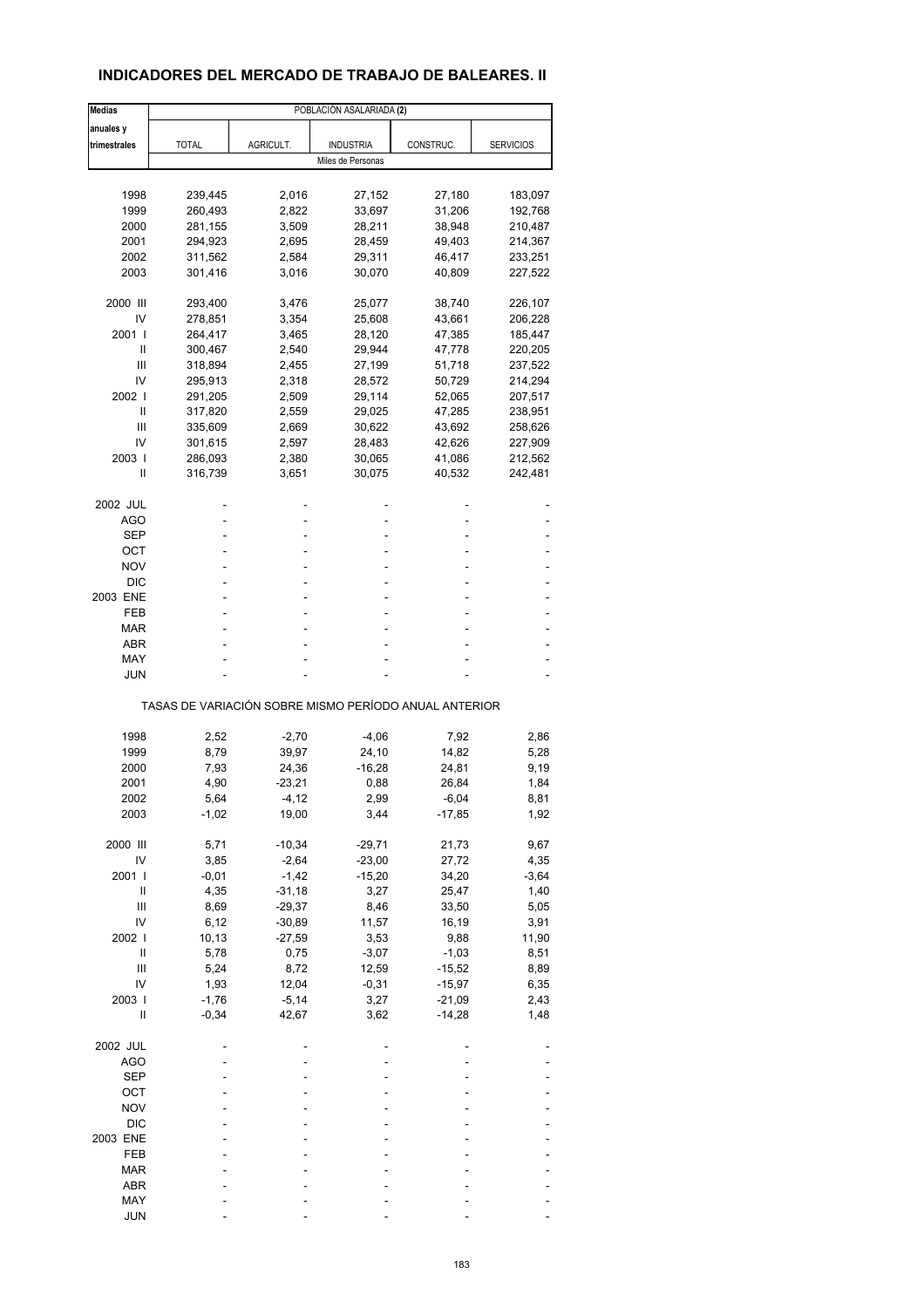# **INDICADORES DEL MERCADO DE TRABAJO DE BALEARES. III**

| <b>Medias</b>                            |                | PARADOS <sub>(2)</sub> |                |                                                       | TASA DE ACTIVIDAD (2) |                |              | TASA DE PARO (2) |                |
|------------------------------------------|----------------|------------------------|----------------|-------------------------------------------------------|-----------------------|----------------|--------------|------------------|----------------|
| anuales y                                |                |                        |                |                                                       | <b>MENORES</b>        |                |              | <b>MENORES</b>   |                |
| trimestrales                             | <b>TOTAL</b>   | <b>VARONES</b>         | <b>MUJERES</b> | <b>TOTAL</b>                                          | 20 AÑOS               | <b>MUJERES</b> | <b>TOTAL</b> | 20 AÑOS          | <b>MUJERES</b> |
|                                          |                | Miles de personas      |                |                                                       |                       | Porcentaje     |              |                  |                |
|                                          |                |                        |                |                                                       |                       |                |              |                  |                |
| 1998                                     | 38,067         | 16,548                 | 21,519         | 56,00                                                 | 30,96                 | 44,00          | 11,12        | 37,18            | 15,62          |
| 1999                                     | 28,297         | 12,125                 | 16,172         | 56,18                                                 | 30,91                 | 44,68          | 8,05         | 21,25            | 11,33          |
| 2000                                     | 23,698         | 9,756                  | 13,942         | 57,90                                                 | 29,02                 | 46,62          | 6,35         | 23,45            | 9,12           |
| 2001                                     | 22,479         | 9,827                  | 12,652         | 57,81                                                 | 26,99                 | 45,11          | 5,90         | 22,59            | 8,41           |
| 2002                                     | 29,793         | 14,051                 | 15,742         | 59,94                                                 | 30,43                 | 48,66          | 7,34         | 22,71            | 9,43           |
| 2003                                     | 44,273         | 19,181                 | 25,091         | 60,58                                                 | 35,77                 | 50,07          | 10,60        | 41,01            | 14,37          |
|                                          |                |                        |                |                                                       |                       |                |              |                  |                |
| 2000 III                                 | 17,320         | 7,774                  | 9,547          | 58,85                                                 | 27,69                 | 47,60          | 4,53         | 23,84            | 6,06           |
| $\mathsf{IV}$                            | 27,416         | 12,101                 | 15,315         | 57,85                                                 | 24,65                 | 46,64          | 7,24         | 24,48            | 9,84           |
| 2001 l                                   | 32,683         | 13,349                 | 19,335         | 55,31                                                 | 21,90                 | 41,98          | 8,96         | 33,94            | 13,72          |
| Ш                                        | 22,930         | 9,524                  | 13,406         | 59,33                                                 | 29,92                 | 47,13          | 5,83         | 27,69            | 8,42           |
| $\ensuremath{\mathsf{III}}\xspace$       | 15,598         | 6,628                  | 8,971          | 59,92                                                 | 33,33                 | 47,73          | 3,90         | 15,69            | 5,53           |
| IV                                       | 18,703         | 9,807                  | 8,896          | 56,69                                                 | 22,80                 | 43,59          | 4,91         | 13,02            | 5,97           |
| 2002                                     | 34,625         | 15,906                 | 18,718         | 57,78                                                 | 25,98                 | 45,14          | 8,87         | 25,04            | 12,07          |
| Ш                                        | 27,186         | 11,537                 | 15,649         | 60,21                                                 | 26,60                 | 49,47          | 6,65         | 21,55            | 9,16           |
| $\mathbf{III}$                           | 24,463         | 11,231                 | 13,231         | 62,59                                                 | 35,93                 | 51,97          | 5,72         | 20,58            | 7,33           |
| IV                                       | 32,898         | 17,529                 | 15,370         | 59,16                                                 | 33,21                 | 48,05          | 8,10         | 23,67            | 9,17           |
| 2003                                     | 48,831         | 19,637                 | 29,193         | 58,83                                                 | 31,22                 | 48,15          | 12,02        | 37,95            | 17,29          |
| $\mathbf{II}$                            | 39,714         | 18,725                 | 20,989         | 62,33                                                 | 40,33                 | 51,99          | 9,18         | 44,08            | 11,45          |
|                                          |                |                        |                |                                                       |                       |                |              |                  |                |
| 2002 JUL                                 |                |                        |                |                                                       |                       |                |              |                  |                |
| AGO                                      |                |                        |                |                                                       |                       |                |              |                  |                |
| <b>SEP</b>                               |                |                        |                |                                                       |                       |                |              |                  |                |
| OCT                                      |                |                        |                |                                                       |                       |                |              |                  |                |
| <b>NOV</b>                               |                |                        |                |                                                       |                       |                |              |                  |                |
| <b>DIC</b>                               |                |                        |                |                                                       |                       |                |              |                  |                |
| 2003 ENE                                 |                |                        |                |                                                       |                       |                |              |                  |                |
| FEB                                      |                |                        |                |                                                       |                       |                |              |                  |                |
| <b>MAR</b>                               |                |                        |                |                                                       |                       |                |              |                  |                |
| <b>ABR</b>                               |                |                        |                |                                                       |                       |                |              |                  |                |
| MAY                                      |                |                        |                |                                                       |                       |                |              |                  |                |
| <b>JUN</b>                               |                |                        |                |                                                       |                       |                |              |                  |                |
|                                          |                |                        |                | TASAS DE VARIACIÓN SOBRE MISMO PERÍODO ANUAL ANTERIOR |                       |                |              |                  |                |
|                                          |                |                        |                |                                                       |                       |                |              |                  |                |
| 1998                                     | $-2,46$        | $-3,93$                | $-1,30$        |                                                       |                       |                |              |                  |                |
| 1999                                     | $-25,67$       | $-26,73$               | $-24,85$       |                                                       |                       |                |              |                  |                |
| 2000                                     | $-16,25$       | $-19,54$               | $-13,79$       |                                                       |                       |                |              |                  |                |
| 2001                                     | $-5,14$        | 0,73                   | $-9,25$        |                                                       |                       |                |              |                  |                |
| 2002                                     | 32,54          | 42,98                  | 24,42          |                                                       |                       |                |              |                  |                |
| 2003                                     | 43,25          | 39,79                  | 46,02          |                                                       |                       |                |              |                  |                |
|                                          |                |                        |                |                                                       |                       |                |              |                  |                |
| 2000 III                                 | $-22,92$       | $-29,25$               | $-16,86$       |                                                       |                       |                |              |                  |                |
| ${\sf IV}$                               | 0,71           | 4,83                   | $-2,33$        |                                                       |                       |                |              |                  |                |
| 2001 l                                   | $-1,28$        | $-0,19$                | $-2,02$        |                                                       |                       |                |              |                  |                |
| $\mathbf{II}$                            | 35,30          | 64,97                  | 19,97          |                                                       |                       |                |              |                  |                |
| $\ensuremath{\mathsf{III}}\xspace$       | $-9,94$        | $-14,74$               | $-6,03$        |                                                       |                       |                |              |                  |                |
| IV                                       | $-31,78$       | $-18,96$               | $-41,91$       |                                                       |                       |                |              |                  |                |
| 2002 l                                   | 5,94           | 19,15                  | $-3,19$        |                                                       |                       |                |              |                  |                |
| $\rm H$                                  | 18,56          | 21,14                  | 16,73          |                                                       |                       |                |              |                  |                |
| $\ensuremath{\mathsf{III}}\xspace$<br>IV | 56,83          | 69,45                  | 47,49          |                                                       |                       |                |              |                  |                |
|                                          | 75,90          | 78,74                  | 72,77          |                                                       |                       |                |              |                  |                |
| 2003 l<br>Ш                              | 41,03<br>46,08 | 23,46<br>62,30         | 55,96<br>34,12 |                                                       |                       |                |              |                  |                |
|                                          |                |                        |                |                                                       |                       |                |              |                  |                |
| 2002 JUL                                 |                |                        |                |                                                       |                       |                |              |                  |                |
| AGO                                      |                |                        |                |                                                       |                       |                |              |                  |                |
| <b>SEP</b>                               |                |                        |                |                                                       |                       |                |              |                  |                |
| OCT                                      |                |                        |                |                                                       |                       |                |              |                  |                |
| <b>NOV</b>                               |                |                        |                |                                                       |                       |                |              |                  |                |
| <b>DIC</b>                               |                |                        |                |                                                       |                       |                |              |                  |                |
| 2003 ENE                                 |                |                        |                |                                                       |                       |                |              |                  |                |
| FEB                                      |                |                        |                |                                                       |                       |                |              |                  |                |
| <b>MAR</b>                               |                |                        |                |                                                       |                       |                |              |                  |                |
| ABR                                      |                |                        |                |                                                       |                       |                |              |                  |                |
| MAY                                      |                |                        |                |                                                       |                       |                |              |                  |                |
| <b>JUN</b>                               |                |                        |                |                                                       |                       |                |              |                  |                |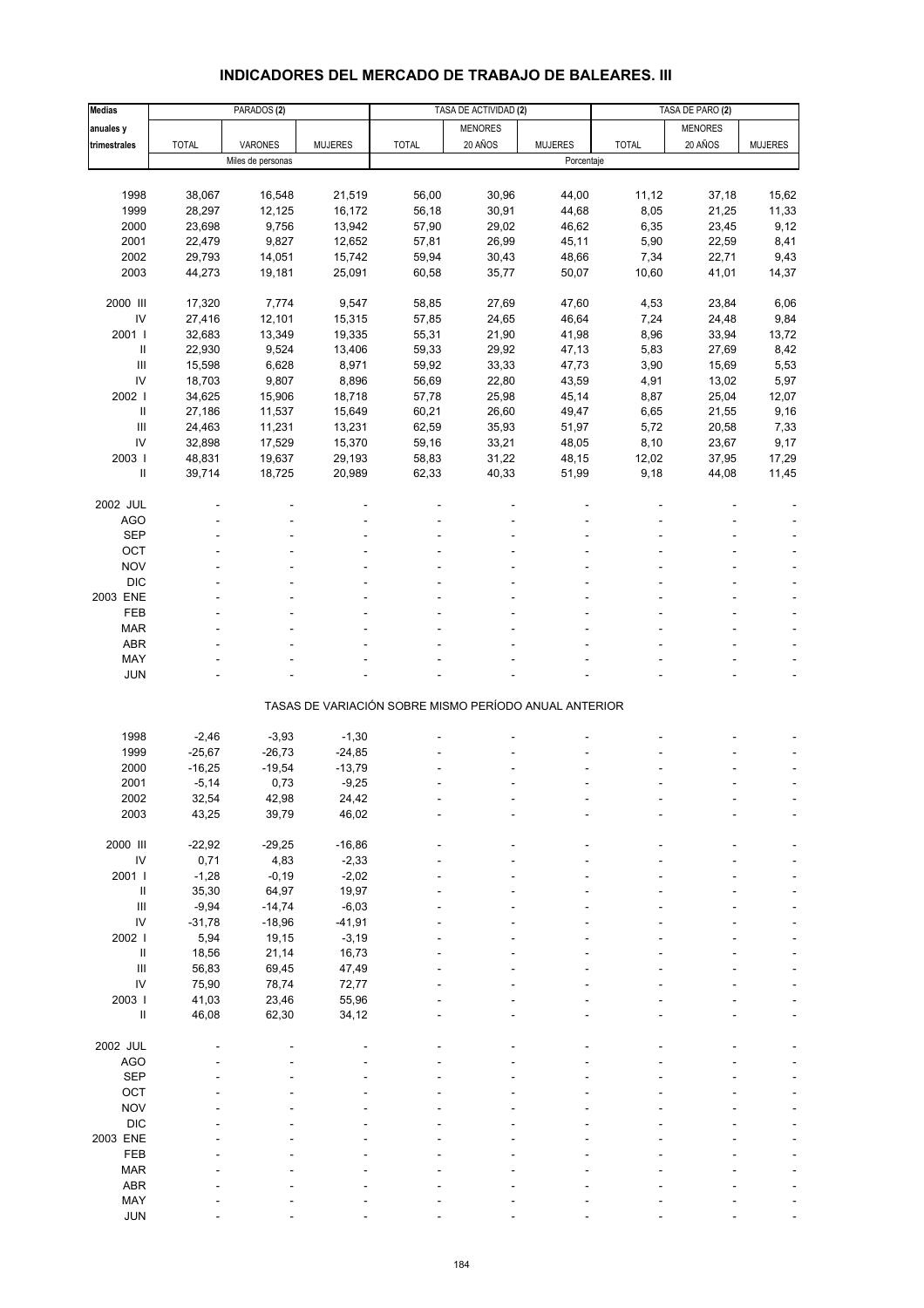| <b>Medias</b>                      |                |                                                       | PARO REGISTRADO  |                |                  |            |
|------------------------------------|----------------|-------------------------------------------------------|------------------|----------------|------------------|------------|
| anuales y                          |                |                                                       |                  |                |                  | SIN EMPLEO |
| trimestrales                       | <b>TOTAL</b>   | <b>AGRICULTURA</b>                                    | <b>INDUSTRIA</b> | CONSTRUCCIÓN   | <b>SERVICIOS</b> | ANTERIOR   |
|                                    |                |                                                       | Personas         |                |                  |            |
|                                    |                |                                                       |                  |                |                  |            |
| 1998                               | 24.794         | 183                                                   | 1.998            | 2.246          | 18.787           | 1.581      |
| 1999                               | 21.832         | 134                                                   | 1.732            | 1.822          | 16.970           | 1.175      |
| 2000                               | 21.280         | 130                                                   | 1.446            | 1.831          | 16.922           | 951        |
| 2001                               | 22.700         | 124                                                   | 1.383            | 2.115          | 18.079           | 999        |
| 2002                               | 25.917         | 133                                                   | 1.610            | 2.866          | 20.354           | 954        |
| 2003                               | 26.788         | 143                                                   | 1.730            | 3.748          | 20.121           | 1.046      |
| 2000 IV                            | 26.425         | 116                                                   | 1.446            | 1.942          | 21.905           | 1.017      |
| 2001 l                             | 28.989         | 152                                                   | 1.488            | 1.972          | 24.317           | 1.060      |
| Ш                                  | 17.210         | 116                                                   | 1.224            | 1.778          | 13.078           | 1.014      |
| $\ensuremath{\mathsf{III}}\xspace$ | 15.751         | 105                                                   | 1.270            | 2.306          | 11.160           | 909        |
| IV                                 | 28.851         | 123                                                   | 1.551            | 2.404          | 23.761           | 1.013      |
| 2002                               | 31.264         | 144                                                   | 1.683            | 2.513          | 25.921           | 1.004      |
| $\mathbf{II}$                      | 20.548         | 124                                                   | 1.434            | 2.449          | 15.560           | 981        |
| Ш                                  | 19.067         | 105                                                   | 1.501            | 3.153          | 13.423           | 885        |
| IV                                 | 32.790         | 159                                                   | 1.823            | 3.349          | 26.511           | 947        |
| 2003                               | 35.273         | 171                                                   | 1.916            | 3.460          | 28.729           | 998        |
| $\ensuremath{\mathsf{II}}$         | 23.370         | 128                                                   | 1.648            | 3.410          | 17.059           | 1.125      |
| Ш                                  | 21.720         | 129                                                   | 1.627            | 4.373          | 14.576           | 1.015      |
|                                    |                |                                                       |                  |                |                  |            |
| 2002 OCT                           | 25.361         | 153                                                   | 1.736            | 3.076          | 19.496           | 900        |
| <b>NOV</b>                         | 36.253         | 165                                                   | 1.861            | 3.187          | 30.037           | 1.003      |
| <b>DIC</b>                         | 36.756         | 160                                                   | 1.872            | 3.785          | 30.001           | 938        |
| 2003 ENE                           | 36.364         | 166                                                   | 1.878            | 3.496          | 29.905           | 919        |
| FEB                                | 35.195         | 170                                                   | 1.908            | 3.452          | 28.705           | 960        |
| <b>MAR</b>                         | 34.261         | 176                                                   | 1.961            | 3.433          | 27.576           | 1.115      |
| <b>ABR</b>                         | 27.643         | 146                                                   | 1.800            | 3.440          | 21.132           | 1.125      |
| MAY                                | 21.742         | 129                                                   | 1.601            | 3.297          | 15.635           | 1.080      |
| <b>JUN</b>                         | 20.726         | 109                                                   | 1.543            | 3.494          | 14.411           | 1.169      |
| JUL                                | 20.997         | 128                                                   | 1.565            | 4.051          | 14.156           | 1.097      |
| <b>AGO</b>                         | 21.582         | 119                                                   | 1.654            | 4.813          | 14.013           | 983        |
| <b>SEP</b>                         | 22.580         | 140                                                   | 1.663            | 4.254          | 15.559           | 964        |
|                                    |                | TASAS DE VARIACIÓN SOBRE MISMO PERÍODO ANUAL ANTERIOR |                  |                |                  |            |
| 1998                               | $-9,72$        | $-11,24$                                              | $-10,25$         | $-20,52$       | $-6,59$          | $-24,57$   |
| 1999                               | $-11,95$       | $-27,00$                                              | $-13,33$         | $-18,87$       | $-9,67$          | $-25,68$   |
| 2000                               | $-2,53$        | $-2,62$                                               | $-16,51$         | 0,52           | $-0,28$          | $-19,06$   |
| 2001                               | 6,67           | $-4,61$                                               | $-4,33$          | 15,49          | 6,83             | 5,07       |
|                                    |                |                                                       | 16,41            |                |                  | -4,50      |
| 2002<br>2003                       | 14,17<br>13,38 | 7,19<br>14,76                                         | 12,42            | 35,53<br>38,54 | 12,58<br>9,94    | 9,33       |
|                                    |                |                                                       |                  |                |                  |            |
| 2000 IV                            | 3,53           | $-11,45$                                              | $-15,04$         | 8,39           | 4,59             | 6,30       |
| 2001                               | 3,86           | $-12,48$                                              | $-13,92$         | 3,43           | 5,10             | 9,66       |
| Ш                                  | 4,11           | $-9,11$                                               | $-12,66$         | 9,89           | 5,06             | 8,41       |
| Ш                                  | 10,51          | 2,60                                                  | 5,16             | 24,07          | 9,42             | 2,83       |
| IV                                 | 9,18           | 5,75                                                  | 7,29             | 23,79          | 8,47             | $-0,43$    |
| 2002                               | 7,85           | $-5,48$                                               | 13,11            | 27,41          | 6,60             | $-5,31$    |
| $\sf II$                           | 19,40          | 6,30                                                  | 17,19            | 37,78          | 18,98            | $-3,25$    |
| Ш                                  | 21,06          | 0,00                                                  | 18,16            | 36,74          | 20,27            | $-2,68$    |
| IV                                 | 13,65          | 29,89                                                 | 17,54            | 39,34          | 11,58            | $-6,52$    |
| 2003                               | 12,82          | 18,79                                                 | 13,85            | 37,70          | 10,83            | $-0,56$    |
| Ш                                  | 13,73          | 3,50                                                  | 14,92            | 39,24          | 9,63             | 14,64      |
| Ш                                  | 13,91          | 22,47                                                 | 8,44             | 38,67          | 8,59             | 14,65      |
| 2002 OCT                           | 21,44          | 39,09                                                 | 19,97            | 36,77          | 20,76            | $-3,64$    |
| <b>NOV</b>                         | 10,24          | 28,91                                                 | 18,01            | 37,02          | 8,32             | $-10,77$   |
| <b>DIC</b>                         | 12,12          | 23,08                                                 | 14,92            | 43,59          | 9,46             | $-4,38$    |
| 2003 ENE                           | 9,10           | 25,76                                                 | 9,57             | 36,88          | 7,13             | $-9,55$    |
| FEB                                | 11,43          | 14,09                                                 | 12,24            | 37,97          | 9,41             | $-3,61$    |
| <b>MAR</b>                         | 18,64          | 17,33                                                 | 20,01            | 38,26          | 16,79            | 11,61      |
| <b>ABR</b>                         | 11,12          | 1,39                                                  | 16,13            | 39,05          | 7,31             | 10,62      |
| MAY                                | 15,85          | 12,17                                                 | 14,52            | 38,12          | 12,26            | 14,89      |
| JUN                                |                |                                                       |                  |                |                  | 18,56      |
| JUL                                | 15,14          | $-2,68$                                               | 13,96            | 40,49          | 10,33            | 19,24      |
|                                    | 15,46          | 34,74                                                 | 9,36             | 44,22          | 9,48             |            |
| <b>AGO</b>                         | 13,88          | 20,20                                                 | 8,03             | 37,67          | 8,04             | 14,84      |
| <b>SEP</b>                         | 12,54          | 14,75                                                 | 7,99             | 34,83          | 8,29             | 9,67       |

## **INDICADORES DEL MERCADO DE TRABAJO DE BALEARES. IV**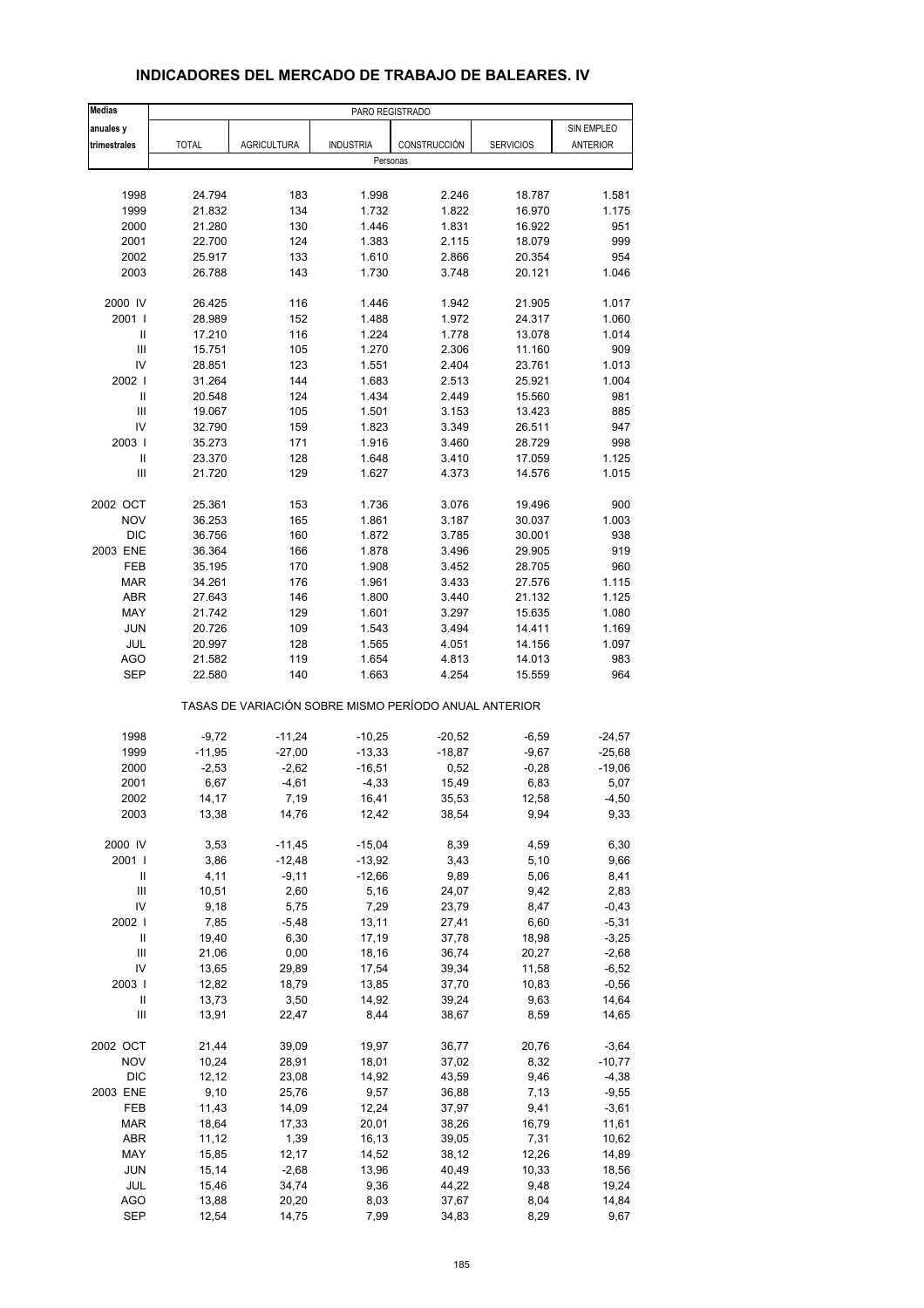# **INDICADORES DEL MERCADO DE TRABAJO DE BALEARES. V**

| <b>Medias</b>            | AFILIADOS A LA SEGURIDAD SOCIAL EN ALTA LABORAL       |                    |                    |                    |                    |  |  |  |  |
|--------------------------|-------------------------------------------------------|--------------------|--------------------|--------------------|--------------------|--|--|--|--|
| anuales y                |                                                       |                    | <b>TOTAL</b>       |                    |                    |  |  |  |  |
| trimestrales             | <b>TOTAL</b>                                          | <b>AGRICULTURA</b> | <b>INDUSTRIA</b>   | CONSTRUCCIÓN       | <b>SERVICIOS</b>   |  |  |  |  |
|                          |                                                       |                    | Personas           |                    |                    |  |  |  |  |
|                          |                                                       |                    |                    |                    |                    |  |  |  |  |
| 1998                     | 325.147                                               | 9.064              | 30.988             | 40.035             | 244.150            |  |  |  |  |
| 1999                     | 348.658                                               | 8.860              | 31.352             | 47.466             | 260.292            |  |  |  |  |
| 2000                     | 369.821                                               | 8.589              | 32.038             | 53.190             | 275.361            |  |  |  |  |
| 2001                     | 384.313                                               | 8.221              | 32.372             | 56.581             | 286.691            |  |  |  |  |
| 2002                     | 390.512                                               | 8.095              | 32.024             | 57.860             | 292.409            |  |  |  |  |
| 2003                     | 399.998                                               | 8.183              | 31.865             | 56.916             | 302.914            |  |  |  |  |
| 2000 IV                  | 344.758                                               | 8.354              | 31.653             | 53.832             | 250.292            |  |  |  |  |
| 2001                     | 346.566                                               | 8.229              | 32.095             | 58.285             | 247.250            |  |  |  |  |
| Ш                        | 411.476                                               | 8.263              | 32.902             | 57.964             | 311.690            |  |  |  |  |
| Ш                        | 426.190                                               | 8.281              | 32.839             | 54.482             | 330.286            |  |  |  |  |
| IV                       | 353.018                                               | 8.109              | 31.653             | 55.592             | 257.537            |  |  |  |  |
| 2002                     | 353.894                                               | 7.962              | 31.760             | 59.555             | 254.496            |  |  |  |  |
| Ш                        | 416.513                                               | 8.150              | 32.589             | 59.624             | 316.019            |  |  |  |  |
| Ш                        | 433.154                                               | 8.250              | 32.466             | 55.695             | 336.613            |  |  |  |  |
| IV                       | 358.487                                               | 8.017              | 31.280             | 56.566             | 262.509            |  |  |  |  |
| 2003                     | 353.652                                               | 8.014              | 31.496             | 59.090             | 254.939            |  |  |  |  |
| Ш                        | 419.239                                               | 8.246              | 32.095             | 57.743             | 321.034            |  |  |  |  |
| Ш                        | 440.657                                               | 8.340              | 32.075             | 52.415             | 347.696            |  |  |  |  |
|                          |                                                       |                    |                    |                    |                    |  |  |  |  |
| 2002 SEP                 | 422.456                                               | 8.180              | 31.886             | 56.680             | 325.583            |  |  |  |  |
| ОСТ                      | 378.851                                               | 8.069              | 31.199             | 57.833             | 281.632            |  |  |  |  |
| <b>NOV</b><br><b>DIC</b> | 353.029                                               | 7.992<br>7.991     | 31.431             | 59.020             | 254.471<br>251.424 |  |  |  |  |
| 2003 ENE                 | 343.581<br>346.520                                    | 7.985              | 31.209<br>31.379   | 52.844<br>58.323   | 248.721            |  |  |  |  |
| FEB                      | 353.031                                               | 7.970              | 31.504             | 59.287             | 254.159            |  |  |  |  |
| <b>MAR</b>               | 361.405                                               | 8.088              | 31.605             | 59.661             | 261.938            |  |  |  |  |
| <b>ABR</b>               | 393.026                                               | 8.161              | 31.692             | 58.352             | 294.700            |  |  |  |  |
| MAY                      | 426.803                                               | 8.225              | 32.193             | 57.927             | 328.337            |  |  |  |  |
| <b>JUN</b>               | 437.887                                               | 8.353              | 32.399             | 56.951             | 340.064            |  |  |  |  |
| JUL                      | 443.296                                               | 8.346              | 32.353             | 53.758             | 348.708            |  |  |  |  |
| <b>AGO</b>               | 438.017                                               | 8.334              | 31.797             | 51.071             | 346.684            |  |  |  |  |
|                          | TASAS DE VARIACIÓN SOBRE MISMO PERÍODO ANUAL ANTERIOR |                    |                    |                    |                    |  |  |  |  |
| 1998                     |                                                       |                    |                    |                    |                    |  |  |  |  |
| 1999                     | 7,06<br>7,23                                          | $-3,87$<br>$-2,25$ | $-3,61$<br>1,18    | 18,38<br>18,56     | 7,41<br>6,61       |  |  |  |  |
| 2000                     | 6,07                                                  | $-3,06$            | 2,19               | 12,06              | 5,79               |  |  |  |  |
| 2001                     | 3,92                                                  | $-4,29$            | 1,04               | 6,37               | 4,11               |  |  |  |  |
| 2002                     | 1,61                                                  | $-1,53$            | -1,08              | 2,26               | 1,99               |  |  |  |  |
| 2003                     | 0,37                                                  | 0,85               | $-1,41$            | $-2,69$            | 1,15               |  |  |  |  |
|                          |                                                       |                    |                    |                    |                    |  |  |  |  |
| 2000 IV                  | 2,98                                                  | $-4,50$            | 1,31               | 10,08              | 2,06               |  |  |  |  |
| 2001 l                   | 5,88                                                  | $-5,16$            | 2,13               | 9,95               | 5,88               |  |  |  |  |
| Ш                        | 4,70                                                  | $-4,62$            | 1,39               | 7,69               | 4,80               |  |  |  |  |
| Ш                        | 2,89                                                  | $-4,40$            | 0,66               | 4,58               | 3,15               |  |  |  |  |
| IV                       | 2,40                                                  | $-2,93$            | 0,00               | 3,27               | 2,89               |  |  |  |  |
| 2002                     | 2,11                                                  | $-3,24$            | $-1,04$            | 2,18               | 2,93               |  |  |  |  |
| $\sf II$                 | 1,22                                                  | $-1,37$            | $-0,95$            | 2,86               | 1,39               |  |  |  |  |
| Ш                        | 1,63                                                  | $-0,37$            | $-1,14$            | 2,23               | 1,92               |  |  |  |  |
| IV<br>2003               | 1,55<br>$-0,07$                                       | $-1, 13$<br>0,66   | $-1,18$<br>$-0,83$ | 1,75<br>$-0,78$    | 1,93<br>0,17       |  |  |  |  |
| $\mathsf{I}$             | 0,65                                                  | 1,18               | $-1,52$            | $-3,15$            | 1,59               |  |  |  |  |
| Ш                        | 0,49                                                  | 0,66               | $-2,08$            | $-5,05$            | 1,63               |  |  |  |  |
|                          |                                                       |                    |                    |                    |                    |  |  |  |  |
| 2002 SEP                 | 0,42                                                  | $-1,10$            | $-2,00$            | 2,51               | 0,35               |  |  |  |  |
| OCT                      | 1,36                                                  | $-1,38$            | $-1,51$            | 2,38               | 1,57               |  |  |  |  |
| <b>NOV</b>               | 2,01                                                  | $-1,21$            | $-0,99$            | 2,22               | 2,45               |  |  |  |  |
| DIC                      | 1,29                                                  | $-0,79$            | $-1,04$            | 0,57               | 1,81               |  |  |  |  |
| 2003 ENE                 | 1,10                                                  | 0,50               | $-0,84$            | $-0,23$            | 1,70               |  |  |  |  |
| FEB                      | 0,31                                                  | 0,26               | $-1,10$            | $-1,48$            | 0,93               |  |  |  |  |
| <b>MAR</b>               | $-1,53$                                               | 1,20               | $-0,54$            | $-0,62$            | $-1,93$            |  |  |  |  |
| ABR                      | 0,91                                                  | 1,63               | $-0,75$            | $-2,87$            | 1,86               |  |  |  |  |
| MAY                      | 0,75                                                  | 0,80               | $-1,73$            | $-2,67$            | 1,64               |  |  |  |  |
| <b>JUN</b>               | 0,34                                                  | 1,11               | $-2,05$            | $-3,93$            | 1,31               |  |  |  |  |
| JUL<br><b>AGO</b>        | 0,82                                                  | 0,61               | $-1,90$<br>$-2,26$ | $-4,90$<br>$-5,20$ | 2,03<br>1,22       |  |  |  |  |
|                          | 0, 16                                                 | 0,70               |                    |                    |                    |  |  |  |  |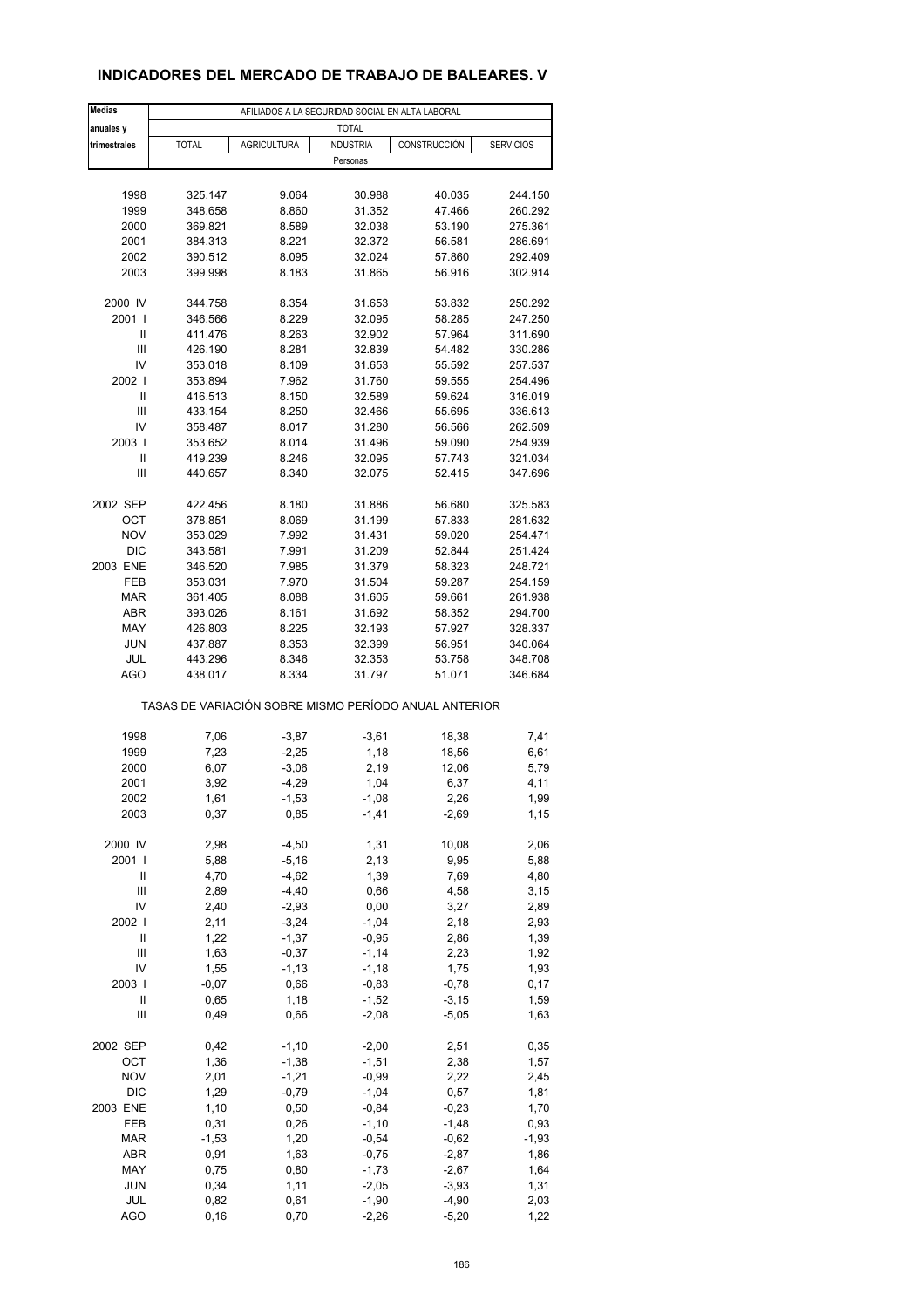## **INDICADORES DEL MERCADO DE TRABAJO DE BALEARES. VI**

| <b>Medias</b>                      |                     | AFILIADOS A LA SEGURIDAD SOCIAL EN ALTA LABORAL       |                                  |                  |                 |  |  |
|------------------------------------|---------------------|-------------------------------------------------------|----------------------------------|------------------|-----------------|--|--|
| anuales y                          | <b>CUENTA AJENA</b> |                                                       |                                  |                  |                 |  |  |
| trimestrales                       | <b>TOTAL</b>        | <b>AGRICULTURA</b>                                    | <b>INDUSTRIA</b><br>CONSTRUCCIÓN | <b>SERVICIOS</b> |                 |  |  |
|                                    |                     |                                                       | Personas                         |                  |                 |  |  |
|                                    |                     |                                                       |                                  |                  |                 |  |  |
| 1998                               | 249.091             | 3.273                                                 | 24.455                           | 29.425           | 191.583         |  |  |
| 1999                               | 270.843             | 3.404                                                 | 24.758                           | 35.984           | 206.622         |  |  |
| 2000                               | 290.348             | 3.434                                                 | 25.576                           | 40.640           | 220.627         |  |  |
| 2001                               | 303.537             | 3.325                                                 | 26.004                           | 43.122           | 231.026         |  |  |
| 2002                               | 309.295             | 3.364                                                 | 25.739                           | 43.885           | 236.253         |  |  |
| 2003                               | 317.733             | 3.568                                                 | 25.639                           | 42.748           | 245.723         |  |  |
| 2000 IV                            | 265.412             | 3.313                                                 | 25.247                           | 40.895           | 195.890         |  |  |
| 2001 l                             | 268.949             | 3.259                                                 | 25.737                           | 45.122           | 194.769         |  |  |
| Ш                                  | 329.404             | 3.340                                                 | 26.482                           | 44.468           | 255.048         |  |  |
| $\ensuremath{\mathsf{III}}\xspace$ | 342.721             | 3.409                                                 | 26.454                           | 40.941           | 271.855         |  |  |
| IV                                 | 273.073             | 3.292                                                 | 25.342                           | 41.955           | 202.430         |  |  |
| 2002                               | 276.088             | 3.202                                                 | 25.516                           | 45.790           | 201.531         |  |  |
| Ш                                  | 334.133             | 3.402                                                 | 26.265                           | 45.607           | 258.798         |  |  |
| Ш                                  | 348.983             | 3.513                                                 | 26.136                           | 41.679           | 277.596         |  |  |
| IV                                 | 277.976             | 3.340                                                 | 25.038                           | 42.463           | 207.088         |  |  |
| 2003                               | 274.686             | 3.361                                                 | 25.316                           | 44.970           | 200.992         |  |  |
| Ш                                  | 335.662             | 3.644                                                 | 25.840                           | 43.514           | 262.606         |  |  |
| Ш                                  | 355.410             | 3.763                                                 | 25.821                           | 38.266           | 287.494         |  |  |
| 2002 SEP                           | 338.374             | 3.464                                                 | 25.572                           | 42.667           | 266.613         |  |  |
| OCT                                | 295.892             | 3.373                                                 | 24.931                           | 43.742           | 223.796         |  |  |
| <b>NOV</b>                         | 273.483             | 3.321                                                 | 25.190                           | 44.902           | 200.023         |  |  |
| <b>DIC</b>                         | 264.554             | 3.326                                                 | 24.992                           | 38.746           | 197.445         |  |  |
| 2003 ENE                           | 268.049             | 3.331                                                 | 25.199                           | 44.284           | 195.191         |  |  |
| FEB                                | 274.207             | 3.319                                                 | 25.330                           | 45.150           | 200.361         |  |  |
| <b>MAR</b>                         | 281.802             | 3.434                                                 | 25.420                           | 45.475           | 207.424         |  |  |
| <b>ABR</b>                         | 311.512             | 3.538                                                 | 25.464                           | 44.134           | 238.318         |  |  |
| MAY                                | 342.685             | 3.632                                                 | 25.933                           | 43.706           | 269.356         |  |  |
| <b>JUN</b>                         | 352.788             | 3.763                                                 | 26.123                           | 42.701           | 280.144         |  |  |
| JUL                                | 358.035             | 3.762                                                 | 26.081                           | 39.587           | 288.537         |  |  |
| AGO                                | 352.785             | 3.763                                                 | 25.560                           | 36.944           | 286.450         |  |  |
|                                    |                     | TASAS DE VARIACIÓN SOBRE MISMO PERÍODO ANUAL ANTERIOR |                                  |                  |                 |  |  |
| 1998                               | 8,83                | 0,44                                                  | $-4,00$                          | 23,15            | 9,00            |  |  |
| 1999                               | 8,73                | 3,98                                                  | 1,24                             | 22,29            | 7,85            |  |  |
| 2000                               | 7,20                | 0,90                                                  | 3,31                             | 12,94            | 6,78            |  |  |
| 2001                               | 4,54                | $-3,18$                                               | 1,67                             | 6,11             | 4,71            |  |  |
| 2002                               | 1,90                | 1,19                                                  | -1,02                            | 1,77             | 2,26            |  |  |
| 2003                               | 0, 10               | 6, 15                                                 | $-1,47$                          | $-4,09$          | 0,96            |  |  |
|                                    |                     |                                                       |                                  |                  |                 |  |  |
| 2000 IV<br>2001 l                  | 3,39                | $-2,48$                                               | 2,15                             | 10,51            | 2,29            |  |  |
|                                    | 7,01                | $-4,50$                                               | 3,02<br>2,06                     | 10,30            | 7,04<br>5,36    |  |  |
| Ш                                  | 5,27                | $-3,94$                                               |                                  | 7,54             |                 |  |  |
| Ш<br>IV                            | 3,31<br>2,89        | $-3,55$<br>$-0,64$                                    | 1,25<br>0,38                     | 3,90<br>2,59     | 3,53<br>3,34    |  |  |
| 2002                               |                     | $-1,75$                                               | $-0,86$                          | 1,48             |                 |  |  |
| $\sf II$                           | 2,65<br>1,44        |                                                       |                                  |                  | 3,47            |  |  |
| Ш                                  | 1,83                | 1,88<br>3,05                                          | $-0,82$<br>$-1,20$               | 2,56<br>1,80     | 1,47<br>2,11    |  |  |
| IV                                 |                     |                                                       |                                  |                  |                 |  |  |
| 2003                               | 1,80<br>$-0,51$     | 1,46<br>4,98                                          | $-1,20$<br>$-0,78$               | 1,21<br>$-1,79$  | 2,30<br>$-0,27$ |  |  |
| Ш                                  | 0,46                | 7,11                                                  | $-1,62$                          | $-4,59$          | 1,47            |  |  |
| $\ensuremath{\mathsf{III}}\xspace$ | 0,32                | 6,36                                                  | $-2,26$                          | $-7,09$          | 1,56            |  |  |
|                                    |                     |                                                       |                                  |                  |                 |  |  |
| 2002 SEP                           | 0,29                | 1,29                                                  | $-2,29$                          | 2,22             | 0,23            |  |  |
| OCT                                | 1,48                | 0,42                                                  | $-1,65$                          | 2,04             | 1,75            |  |  |
| <b>NOV</b>                         | 2,33                | 1,62                                                  | $-0,99$                          | 1,83             | 2,89            |  |  |
| <b>DIC</b>                         | 1,60                | 2,37                                                  | $-0,96$                          | $-0,40$          | 2,33            |  |  |
| 2003 ENE                           | 0,96                | 5,08                                                  | $-0,83$                          | $-1,27$          | 1,66            |  |  |
| FEB                                | $-0,01$             | 3,91                                                  | $-1, 12$                         | $-2,68$          | 0,69            |  |  |
| <b>MAR</b>                         | $-2,33$             | 5,92                                                  | $-0,39$                          | $-1,41$          | $-2,89$         |  |  |
| ABR                                | 0,77                | 7,87                                                  | $-0,71$                          | $-4,27$          | 1,82            |  |  |
| MAY                                | 0,59                | 6,23                                                  | $-1,85$                          | $-3,94$          | 1,54            |  |  |
| <b>JUN</b>                         | 0,06                | 7,27                                                  | $-2,26$                          | $-5,57$          | 1,11            |  |  |
| JUL                                | 0,71                | 6, 12                                                 | $-2,08$                          | $-6,85$          | 2,03            |  |  |
| <b>AGO</b>                         | $-0,08$             | 6,60                                                  | $-2,45$                          | $-7,35$          | 1,08            |  |  |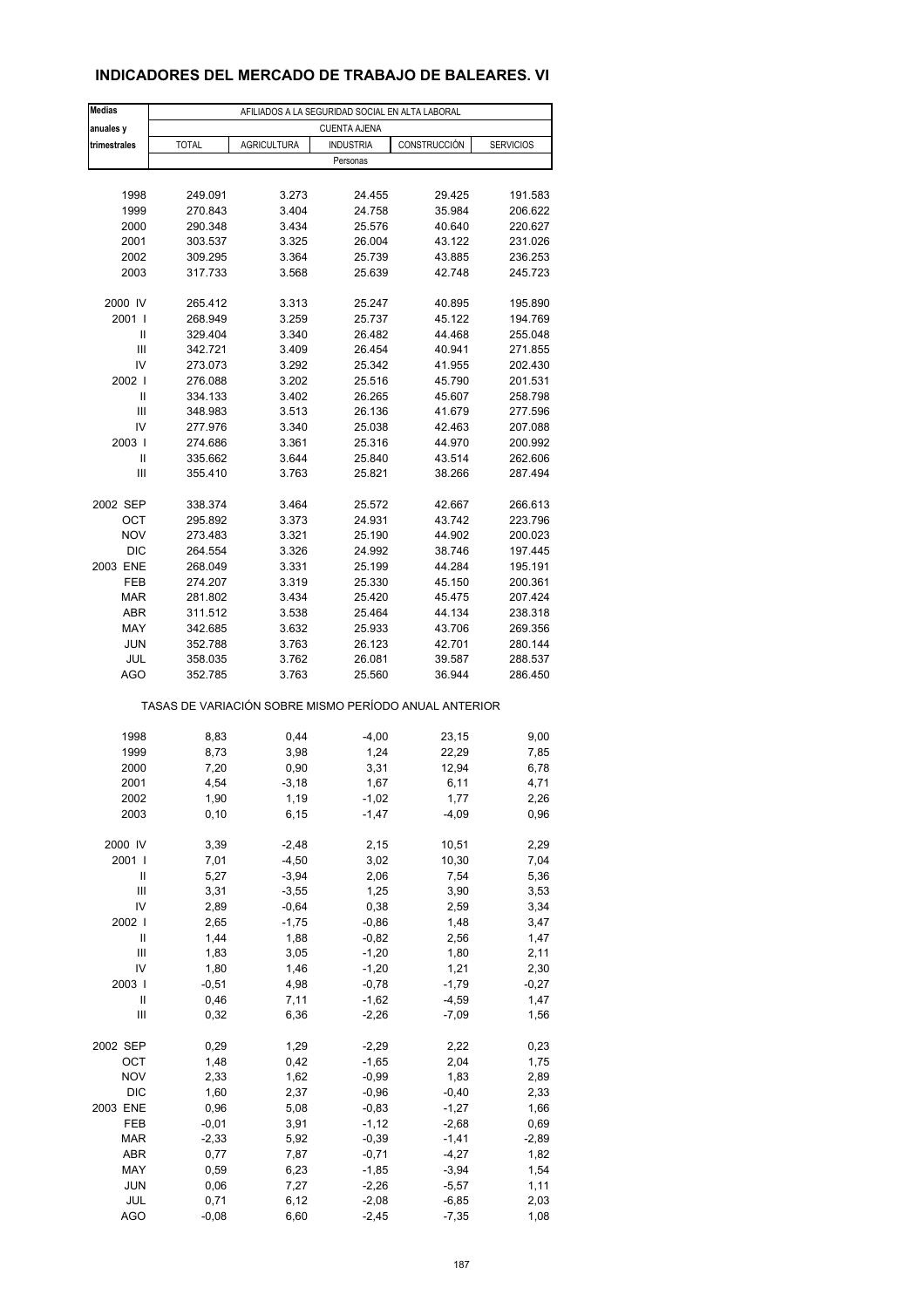## **INDICADORES DEL MERCADO DE TRABAJO DE BALEARES. VII**

| <b>Medias</b>     | AFILIADOS A LA SEGURIDAD SOCIAL EN ALTA LABORAL       |                    |                      |                  |                  |  |  |  |
|-------------------|-------------------------------------------------------|--------------------|----------------------|------------------|------------------|--|--|--|
| anuales y         |                                                       |                    | <b>CUENTA PROPIA</b> |                  |                  |  |  |  |
| trimestrales      | <b>TOTAL</b>                                          | <b>AGRICULTURA</b> | <b>INDUSTRIA</b>     | CONSTRUCCIÓN     | <b>SERVICIOS</b> |  |  |  |
|                   |                                                       |                    | Personas             |                  |                  |  |  |  |
|                   |                                                       |                    |                      |                  |                  |  |  |  |
| 1998              | 76.056                                                | 5.791              | 6.532                | 10.611           | 52.567           |  |  |  |
| 1999<br>2000      | 77.815<br>79.473                                      | 5.456<br>5.154     | 6.594<br>6.462       | 11.482<br>12.550 | 53.670<br>54.734 |  |  |  |
| 2001              | 80.776                                                | 4.896              | 6.368                | 13.459           | 55.665           |  |  |  |
| 2002              | 81.217                                                | 4.731              | 6.285                | 13.975           | 56.156           |  |  |  |
| 2003              | 82.265                                                | 4.615              | 6.227                | 14.169           | 57.191           |  |  |  |
|                   |                                                       |                    |                      |                  |                  |  |  |  |
| 2000 IV           | 79.346                                                | 5.040              | 6.406                | 12.937           | 54.401           |  |  |  |
| 2001 l            | 77.617                                                | 4.970              | 6.358                | 13.163           | 52.481           |  |  |  |
| Ш                 | 82.072                                                | 4.924              | 6.420                | 13.495           | 56.642           |  |  |  |
| Ш                 | 83.469                                                | 4.872              | 6.385                | 13.541           | 58.431           |  |  |  |
| IV                | 79.945                                                | 4.817              | 6.310                | 13.637           | 55.107           |  |  |  |
| 2002              | 77.806                                                | 4.760              | 6.244                | 13.764           | 52.964           |  |  |  |
| Ш                 | 82.380                                                | 4.748              | 6.324                | 14.017           | 57.221           |  |  |  |
| Ш                 | 84.170                                                | 4.737              | 6.330                | 14.016           | 59.018           |  |  |  |
| IV                | 80.511                                                | 4.677              | 6.242                | 14.102           | 55.421           |  |  |  |
| 2003  <br>Ш       | 78.966<br>83.577                                      | 4.653<br>4.602     | 6.180<br>6.255       | 14.121<br>14.230 | 53.947<br>58.428 |  |  |  |
| Ш                 | 85.247                                                | 4.578              | 6.255                | 14.149           | 60.203           |  |  |  |
|                   |                                                       |                    |                      |                  |                  |  |  |  |
| 2002 SEP          | 84.082                                                | 4.716              | 6.314                | 14.013           | 58.970           |  |  |  |
| OCT               | 82.959                                                | 4.696              | 6.268                | 14.091           | 57.836           |  |  |  |
| <b>NOV</b>        | 79.546                                                | 4.671              | 6.241                | 14.118           | 54.448           |  |  |  |
| <b>DIC</b>        | 79.027                                                | 4.665              | 6.217                | 14.098           | 53.979           |  |  |  |
| 2003 ENE          | 78.471                                                | 4.654              | 6.180                | 14.039           | 53.530           |  |  |  |
| FEB               | 78.824                                                | 4.651              | 6.174                | 14.137           | 53.798           |  |  |  |
| <b>MAR</b>        | 79.603                                                | 4.654              | 6.185                | 14.186           | 54.514           |  |  |  |
| <b>ABR</b>        | 81.514                                                | 4.623              | 6.228                | 14.218           | 56.382           |  |  |  |
| MAY               | 84.118                                                | 4.593              | 6.260                | 14.221           | 58.981           |  |  |  |
| <b>JUN</b>        | 85.099                                                | 4.590              | 6.276                | 14.250           | 59.920           |  |  |  |
| JUL<br><b>AGO</b> | 85.261<br>85.232                                      | 4.584<br>4.571     | 6.272<br>6.237       | 14.171<br>14.127 | 60.171<br>60.234 |  |  |  |
|                   |                                                       |                    |                      |                  |                  |  |  |  |
|                   | TASAS DE VARIACIÓN SOBRE MISMO PERÍODO ANUAL ANTERIOR |                    |                      |                  |                  |  |  |  |
|                   |                                                       |                    |                      |                  |                  |  |  |  |
| 1998              | 1,63                                                  | $-6, 15$           | $-2,15$              | 6,91             | 1,97             |  |  |  |
| 1999              | 2,31                                                  | $-5,77$            | 0,95                 | 8,21             | 2,10             |  |  |  |
| 2000              | 2,13                                                  | $-5,53$            | $-2,01$              | 9,30             | 1,98             |  |  |  |
| 2001              | 1,64                                                  | $-5,02$            | $-1,45$              | 7,24             | 1,70             |  |  |  |
| 2002              | 0,55                                                  | -3,37              | -1,31                | 3,83             | 0,88             |  |  |  |
| 2003              | 1,41                                                  | $-2,89$            | $-1, 13$             | 1,77             | 1,98             |  |  |  |
| 2000 IV           | 1,62                                                  | $-5,79$            | $-1,87$              | 8,75             | 1,27             |  |  |  |
| 2001 l            | 2,13                                                  | $-5,58$            | $-1,33$              | 8,78             | 1,78             |  |  |  |
| Ш                 | 2,51                                                  | $-5,07$            | $-1,25$              | 8,22             | 2,35             |  |  |  |
| Ш                 | 1,19                                                  | $-4,98$            | $-1,72$              | 6,69             | 1,39             |  |  |  |
| IV                | 0,76                                                  | $-4,43$            | $-1,50$              | 5,41             | 1,30             |  |  |  |
| 2002              | 0,24                                                  | $-4,23$            | $-1,79$              | 4,57             | 0,92             |  |  |  |
| $\sf II$          | 0,38                                                  | $-3,57$            | $-1,50$              | 3,87             | 1,02             |  |  |  |
| Ш                 | 0,84                                                  | $-2,76$            | $-0,86$              | 3,51             | 1,00             |  |  |  |
| IV                | 0,71                                                  | $-2,90$            | $-1,08$              | 3,41             | 0,57             |  |  |  |
| 2003              | 1,49                                                  | $-2,25$            | $-1,03$              | 2,59             | 1,86             |  |  |  |
| Ш                 | 1,45                                                  | $-3,07$            | $-1,09$              | 1,52             | 2,11             |  |  |  |
| Ш                 | 1,23                                                  | $-3,59$            | $-1,33$              | 0,94             | 1,97             |  |  |  |
| 2002 SEP          | 0,96                                                  | $-2,78$            | $-0,79$              | 3,40             | 0,91             |  |  |  |
| OCT               | 0,94                                                  | $-2,63$            | $-0,96$              | 3,42             | 0,88             |  |  |  |
| <b>NOV</b>        | 0,91                                                  | $-3, 13$           | $-0,95$              | 3,48             | 0,85             |  |  |  |
| <b>DIC</b>        | 0,26                                                  | $-2,93$            | $-1,33$              | 3,34             | $-0,03$          |  |  |  |
| 2003 ENE          | 1,58                                                  | $-2,53$            | $-0,88$              | 3,21             | 1,84             |  |  |  |
| FEB               | 1,47                                                  | $-2,19$            | $-1,04$              | 2,57             | 1,83             |  |  |  |
| <b>MAR</b>        | 1,43                                                  | $-2,02$            | $-1, 17$             | 2,01             | 1,90             |  |  |  |
| ABR               | 1,44                                                  | $-2,67$            | $-0,91$              | 1,74             | 2,00             |  |  |  |
| MAY               | 1,41                                                  | $-3, 12$           | $-1,20$              | 1,46             | 2,08             |  |  |  |
| <b>JUN</b>        | 1,50                                                  | $-3,43$            | $-1,17$              | 1,36             | 2,24             |  |  |  |
| JUL               | 1,29                                                  | $-3,49$            | $-1,17$              | 0,98             | 2,02             |  |  |  |
| <b>AGO</b>        | 1,17                                                  | $-3,69$            | $-1,48$              | 0,90             | 1,91             |  |  |  |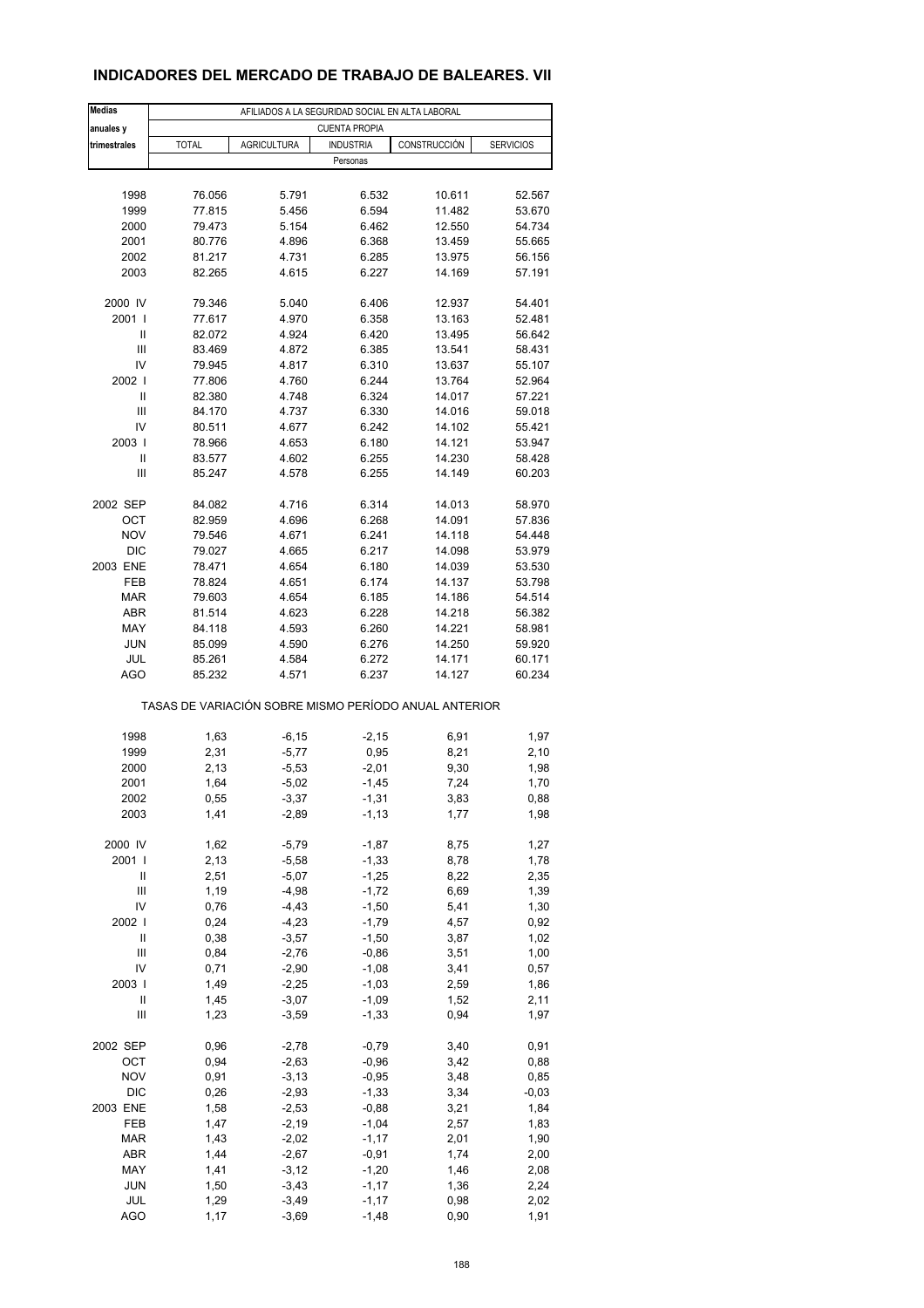| <b>Medias</b>                      | EFECTIVOS LABORALES |                    |                   |                                                       |                   | JORNADA MEDIA POR TRABAJADOR Y TRIM. |              |                    |                |
|------------------------------------|---------------------|--------------------|-------------------|-------------------------------------------------------|-------------------|--------------------------------------|--------------|--------------------|----------------|
| anuales y                          | <b>TOTAL</b>        |                    | <b>SECTORES</b>   |                                                       | CONTRATO          | CONTRATO                             | <b>TOTAL</b> | A TIEMPO           | A TIEMPO       |
|                                    |                     | <b>INDUSTRIA</b>   | CONSTRUC.         | <b>SERVICIOS</b>                                      |                   |                                      |              |                    | <b>PARCIAL</b> |
| trimestrales                       |                     |                    |                   |                                                       | <b>INDEFINIDO</b> | <b>TEMPORAL</b>                      |              | COMPLETO<br>Horas  |                |
|                                    |                     |                    | Miles de personas |                                                       |                   |                                      |              |                    |                |
|                                    |                     |                    |                   |                                                       |                   |                                      |              |                    |                |
| 1998                               | 227,8               | 24,7               | 30,2              | 173,0                                                 | 132,7             | 95,1                                 | 428,1        | 457,5              | 273,1          |
| 1999                               | 246,7               | 25,1               | 35,8              | 185,7                                                 | 142,9             | 103,7                                | 428,9        | 454,4              | 299,4          |
| 2000                               | 266,3               | 26,0               | 40,8              | 199,5                                                 | 155,5             | 110,7                                | 429,1        | 453,3              | 285,3          |
| 2001                               | 278,7               | 26,9               | 42,8              | 208,9                                                 | 166,3             | 112,4                                | 428,1        | 453,3              | 271,7          |
| 2002                               | 282,1               | 26,4               | 43,0              | 212,7                                                 | 173,3             | 108,9                                | 425,6        | 451,8              | 283,3          |
| 2003                               | 287,1               | 26,4               | 44,5              | 216,3                                                 | 181,3             | 105,8                                | 436,4        | 463,4              | 288,9          |
| 2000 III                           | 301,5               | 26,7               | 40,8              | 234,0                                                 | 166,2             | 135,2                                | 398,5        | 417,5              | 289,6          |
| IV                                 | 223,9               | 25,7               | 38,3              | 159,9                                                 | 143,2             | 80,7                                 | 432,3        | 459,2              | 248,9          |
| 2001 l                             | 256,0               | 27,0               | 46,3              | 182,6                                                 | 157,5             | 98,5                                 | 435,7        | 465,6              | 255,3          |
| $\ensuremath{\mathsf{II}}$         | 318,4               | 28,7               | 44,1              | 245,6                                                 | 177,1             | 141,3                                | 444,2        | 468,0              | 296,2          |
| Ш                                  | 309,1               | 26,2               | 41,6              | 241,2                                                 | 183,1             | 126,0                                | 405,2        | 425,9              | 269,7          |
| IV                                 | 231,1               | 25,8               | 39,3              | 166,1                                                 | 147,3             | 83,8                                 | 427,3        | 453,6              | 265,5          |
|                                    |                     |                    |                   |                                                       |                   |                                      |              |                    |                |
| 2002                               | 261,1               | 26,3               | 45,8              | 189,0                                                 | 164,5             | 96,7                                 | 433,4        | 463,3              | 266,8          |
| Ш                                  | 322,7               | 27,7               | 44,7              | 250,2                                                 | 187,9             | 134,9                                | 437,1        | 466,1              | 292,6          |
| Ш                                  | 308,3               | 26,3               | 42,2              | 239,9                                                 | 181,4             | 127,0                                | 402,5        | 422,5              | 295,7          |
| IV                                 | 236,1               | 25,3               | 39,1              | 171,7                                                 | 159,2             | 76,9                                 | 429,4        | 455,2              | 277,9          |
| 2003                               | 252,0               | 26,2               | 45,8              | 180,0                                                 | 164,2             | 87,7                                 | 435,1        | 462,5              | 273,3          |
| $\mathbf{II}$                      | 322,2               | 26,5               | 43,2              | 252,5                                                 | 198,3             | 123,8                                | 437,6        | 464,2              | 304,4          |
| 2002 JUL                           |                     |                    |                   |                                                       |                   |                                      |              |                    |                |
| <b>AGO</b>                         |                     |                    |                   |                                                       |                   |                                      |              |                    |                |
| <b>SEP</b>                         |                     |                    |                   |                                                       |                   |                                      |              |                    |                |
| OCT                                |                     |                    |                   |                                                       |                   |                                      |              |                    |                |
| <b>NOV</b>                         |                     |                    |                   |                                                       |                   |                                      |              |                    |                |
| <b>DIC</b>                         |                     |                    |                   |                                                       |                   |                                      |              |                    |                |
| 2003 ENE                           |                     |                    |                   |                                                       |                   |                                      |              |                    |                |
| <b>FEB</b>                         |                     |                    |                   |                                                       |                   |                                      |              |                    |                |
| <b>MAR</b>                         |                     |                    |                   |                                                       |                   |                                      |              |                    |                |
| <b>ABR</b>                         |                     |                    |                   |                                                       |                   |                                      |              |                    |                |
|                                    |                     |                    |                   |                                                       |                   |                                      |              |                    |                |
| MAY                                |                     |                    |                   |                                                       |                   |                                      |              |                    |                |
| <b>JUN</b>                         |                     |                    |                   |                                                       |                   |                                      |              |                    |                |
|                                    |                     |                    |                   | TASAS DE VARIACIÓN SOBRE MISMO PERÍODO ANUAL ANTERIOR |                   |                                      |              |                    |                |
| 1998                               | 9,23                | 1,13               | 23,69             | 8,24                                                  | 14,64             | 2,48                                 | $-0,89$      | $-0,35$            | 12,36          |
| 1999                               | 8,26                |                    | 18,82             | 7,37                                                  |                   | 9,07                                 |              | $-0,69$            |                |
|                                    |                     | 1,72               |                   |                                                       | 7,69              |                                      | 0, 18        |                    | 9,65           |
| 2000                               | 7,95                | 3,59               | 13,75             | 7,42                                                  | 8,83              | 6,72                                 | 0,05         | $-0,23$            | $-4,72$        |
| 2001                               | 4,66                | 3,56               | 5,09              | 4,70                                                  | 6,90              | 1,54                                 | $-0,24$      | $-0,01$            | $-4,78$        |
| 2002                               | 1,22                | $-1,95$            | 0,29              | 1,83                                                  | 4,21              | $-3,14$                              | $-0,58$      | $-0,33$            | 4,26           |
| 2003                               | $-1,64$             | $-2,41$            | $-1,66$           | $-1,53$                                               | 2,87              | $-8,68$                              | 0,25         | $-0,29$            | 3,27           |
| 2000 III                           | 8,65                | 2,69               | 14,29             | 8,43                                                  | 7,85              | 9,56                                 | $-2,02$      | $-1,79$            | $-6,82$        |
| ${\sf IV}$                         | 6,57                | 3,63               | 10,06             | 6,25                                                  | 6,79              | 6,32                                 | 0,58         | 0,20               | $-1,74$        |
| 2001                               | 7,56                | 12,50              | 8,43              | 6,60                                                  | 6,64              | 9,08                                 | $-1,00$      | $-0,24$            | $-6,65$        |
| $\ensuremath{\mathsf{II}}$         | 5,57                | 3,99               | 7,04              | 5,50                                                  | 7,33              | 3,44                                 | $-0,31$      | $-0,40$            | $-10,02$       |
| $\ensuremath{\mathsf{III}}\xspace$ | 2,52                | $-1,87$            | 1,96              | 3,08                                                  | 10,17             | $-6,80$                              | 1,68         | 2,01               | $-6,87$        |
| ${\sf IV}$                         | 3,22                | 0,39               | 2,61              | 3,88                                                  | 2,86              | 3,84                                 | $-1,16$      | $-1,22$            | 6,67           |
| 2002 l                             | 1,99                | $-2,59$            | $-1,08$           | 3,50                                                  | 4,44              | $-1,83$                              | $-0,53$      | $-0,49$            | 4,50           |
| $\ensuremath{\mathsf{II}}$         | 1,35                | $-3,48$            | 1,36              | 1,87                                                  | 6,10              | $-4,53$                              | $-1,60$      | $-0,41$            | $-1,22$        |
| $\ensuremath{\mathsf{III}}\xspace$ | $-0,26$             | 0,38               | 1,44              | $-0,54$                                               | $-0,93$           | 0,79                                 | $-0,67$      | $-0,80$            | 9,64           |
| ${\sf IV}$                         | 2,16                | $-1,94$            | $-0,51$           | 3,37                                                  | 8,08              | $-8,23$                              | 0,49         | 0,35               | 4,67           |
|                                    |                     |                    |                   |                                                       |                   |                                      |              |                    |                |
| 2003 l<br>$\sf II$                 | $-3,49$<br>$-0,15$  | $-0,38$<br>$-4,33$ | 0,00<br>$-3,36$   | $-4,76$<br>0,92                                       | $-0,18$<br>5,53   | $-9,31$<br>$-8,23$                   | 0,39<br>0,11 | $-0,17$<br>$-0,41$ | 2,44<br>4,03   |
|                                    |                     |                    |                   |                                                       |                   |                                      |              |                    |                |
| 2002 JUL                           |                     |                    |                   |                                                       |                   |                                      |              |                    |                |
| <b>AGO</b>                         |                     |                    |                   |                                                       |                   |                                      |              |                    |                |
| <b>SEP</b>                         |                     |                    |                   |                                                       |                   |                                      |              |                    |                |
| OCT                                |                     |                    |                   |                                                       |                   |                                      |              |                    |                |
| <b>NOV</b>                         |                     |                    |                   |                                                       |                   |                                      |              |                    |                |
| <b>DIC</b>                         |                     |                    |                   |                                                       |                   |                                      |              |                    |                |
| 2003 ENE                           |                     |                    |                   |                                                       |                   |                                      |              |                    |                |
| FEB                                |                     |                    |                   |                                                       |                   |                                      |              |                    |                |
| <b>MAR</b>                         |                     |                    |                   |                                                       |                   |                                      |              |                    |                |
| ABR                                |                     |                    |                   |                                                       |                   |                                      |              |                    |                |
| MAY                                |                     |                    |                   |                                                       |                   |                                      |              |                    |                |

### **INDICADORES DEL MERCADO DE TRABAJO DE BALEARES. VIII**

JUN - - - - - ----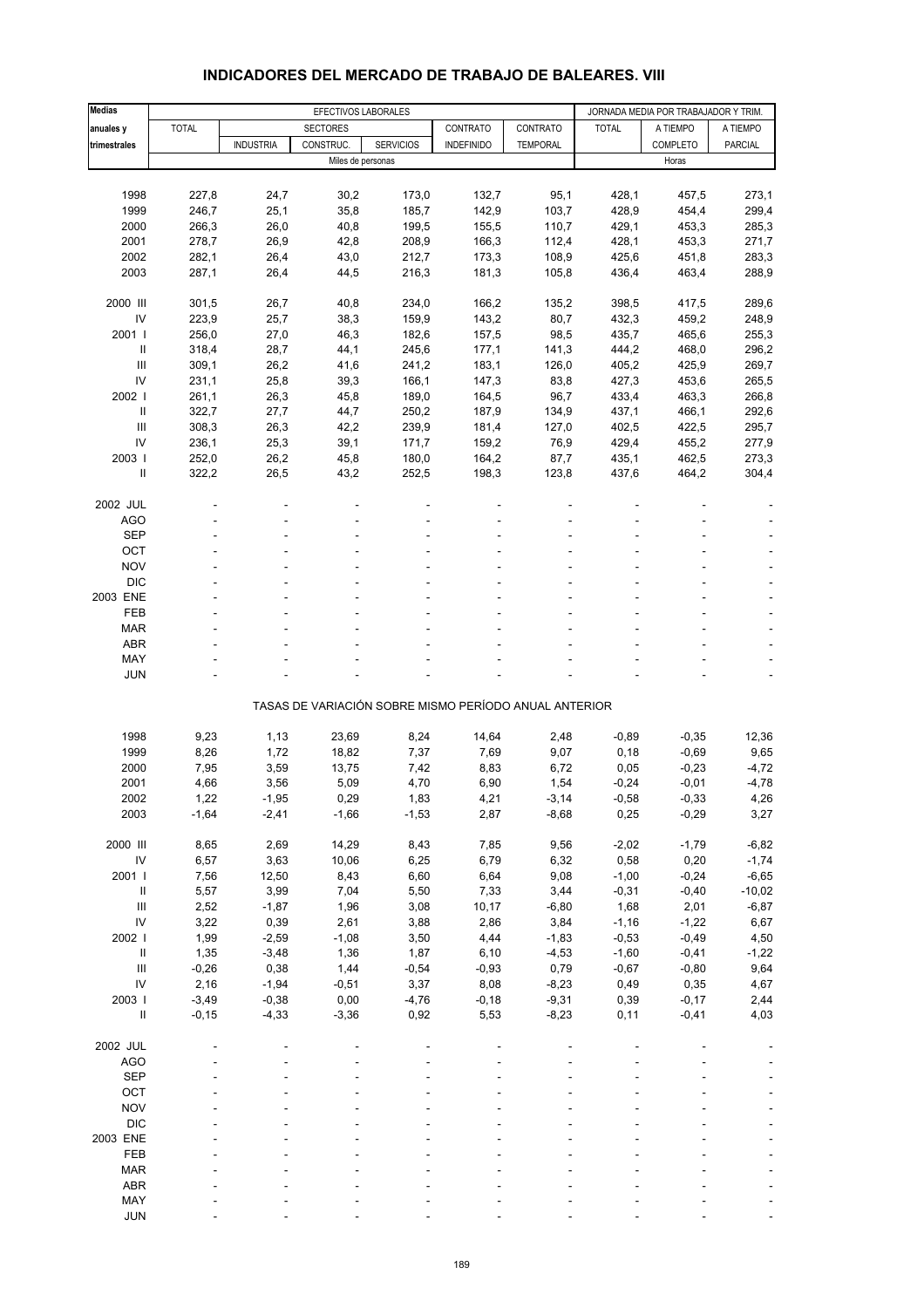# **INDICADORES DE PRECIOS DE BALEARES. I**

| <b>Medias</b> |                                                       | INDICES DE PRECIOS DE CONSUMO (3) |                     | DIFERENCIAL DE   |
|---------------|-------------------------------------------------------|-----------------------------------|---------------------|------------------|
| anuales y     | <b>GENERAL</b>                                        | <b>ALIMENTACIÓN</b>               | SIN                 | <b>INFLACIÓN</b> |
| trimestrales  |                                                       | <b>AGREGADO</b>                   | <b>ALIMENTACIÓN</b> | RTO. ESPAÑA      |
|               |                                                       | <b>Base 2001</b>                  |                     | P.Porcentuales   |
|               |                                                       |                                   |                     |                  |
|               |                                                       |                                   |                     |                  |
| 1998          | 90,576                                                | 91,007                            | 90,356              | 0,17             |
| 1999          | 92,691                                                | 92,245                            | 92,764              | 0,02             |
| 2000          | 96,054                                                | 94,434                            | 96,514              | 0, 19            |
| 2001          | 99,948                                                | 99,455                            | 100,047             | 0,46             |
| 2002          | 103,809                                               | 104,935                           | 103,470             | 0,27             |
| 2003          | 106,594                                               | 108,904                           | 105,903             | 0,25             |
| 2000 IV       | 97,368                                                | 95,988                            | 97,729              | 0,02             |
| 2001 l        | 98,410                                                | 97,230                            | 98,693              | 0,35             |
| Ш             | 99,996                                                | 98,836                            | 100,273             | 0,50             |
| Ш             | 100,617                                               | 100,434                           | 100,633             | 0,31             |
| IV            | 100,770                                               | 101,321                           | 100,590             | 0,69             |
| 2002 l        |                                                       |                                   |                     | 0,34             |
|               | 102,002                                               | 102,582                           | 101,827             |                  |
| Ш             | 103,933                                               | 104,479                           | 103,769             | 0,26             |
| Ш             | 104,123                                               | 105,906                           | 103,586             | 0,21             |
| IV            | 105,177                                               | 106,771                           | 104,698             | 0,27             |
| 2003          | 105,788                                               | 107,526                           | 105,266             | 0,31             |
| Ш             | 106,909                                               | 108,603                           | 106,400             | 0,28             |
| Ш             | 107,086                                               | 110,582                           | 106,042             | 0, 15            |
| 2002 OCT      | 104,766                                               | 106,511                           | 104,241             | 0,01             |
| <b>NOV</b>    | 105,186                                               | 106,684                           | 104,735             | 0,33             |
| <b>DIC</b>    |                                                       |                                   | 105,117             |                  |
|               | 105,580                                               | 107,119                           |                     | 0,47             |
| 2003 ENE      | 105,536                                               | 107,446                           | 104,962             | 0,35             |
| FEB           | 105,655                                               | 107,378                           | 105,138             | 0,34             |
| MAR           | 106,173                                               | 107,755                           | 105,697             | 0,24             |
| ABR           | 106,944                                               | 108,216                           | 106,560             | 0,33             |
| MAY           | 106,871                                               | 108,648                           | 106,338             | 0,26             |
| <b>JUN</b>    | 106,911                                               | 108,946                           | 106,301             | 0,24             |
| JUL           | 107,053                                               | 109,709                           | 106,258             | 0,36             |
| AGO           | 107,046                                               | 110,786                           | 105,931             | 0,03             |
| SEP           | 107,158                                               | 111,252                           | 105,938             | 0,08             |
|               | TASAS DE VARIACIÓN SOBRE MISMO PERÍODO ANUAL ANTERIOR |                                   |                     |                  |
| 1998          | 2,01                                                  | 2,28                              | 1,91                |                  |
| 1999          | 2,33                                                  | 1,36                              | 2,67                |                  |
|               |                                                       |                                   |                     |                  |
| 2000          | 3,63                                                  | 2,37                              | 4,04                |                  |
| 2001          | 4,05                                                  | 5,32                              | 3,66                |                  |
| 2002          | 3,81                                                  | 4,93                              | 3,47                |                  |
| 2003          | 3,14                                                  | 4,39                              | 2,76                |                  |
| 2000 IV       | 4,02                                                  | 3,17                              | 4,28                |                  |
| 2001 l        | 4,14                                                  | 4,10                              | 4,12                |                  |
| Ш             | 4,64                                                  | 5,70                              | 4,26                |                  |
| Ш             | 3,96                                                  | 5,90                              | 3,36                |                  |
| IV            | 3,49                                                  | 5,56                              | 2,93                |                  |
| 2002          | 3,44                                                  | 4,61                              | 3,09                |                  |
| Ш             | 3,81                                                  | 5,12                              | 3,42                |                  |
| Ш             | 3,73                                                  | 4,84                              | 3,39                |                  |
|               |                                                       |                                   |                     |                  |
| IV            | 4,24                                                  | 5,16                              | 3,96                |                  |
| 2003          | 3,71                                                  | 4,82                              | 3,38                |                  |
| Ш             | 2,86                                                  | 3,95                              | 2,54                |                  |
| Ш             | 2,85                                                  | 4,42                              | 2,37                |                  |
| 2002 OCT      | 4,00                                                  | 5,24                              | 3,62                |                  |
| <b>NOV</b>    | 4,26                                                  | 5,28                              | 3,95                |                  |
| <b>DIC</b>    | 4,47                                                  | 4,96                              | 4,32                |                  |
| 2003 ENE      | 3,94                                                  | 5,05                              | 3,60                |                  |
| FEB           | 3,72                                                  | 4,81                              | 3,39                |                  |
| <b>MAR</b>    | 3,47                                                  | 4,59                              | 3,14                |                  |
| ABR           | 3,16                                                  | 4,09                              | 2,88                |                  |
| MAY           | 2,74                                                  |                                   |                     |                  |
|               |                                                       | 3,95                              | 2,37                |                  |
| <b>JUN</b>    | 2,69                                                  | 3,81                              | 2,35                |                  |
| <b>JUL</b>    | 2,86                                                  | 4,05                              | 2,51                |                  |
| AGO           | 2,92                                                  | 4,50                              | 2,45                |                  |
| <b>SEP</b>    | 2,75                                                  | 4,69                              | 2,16                |                  |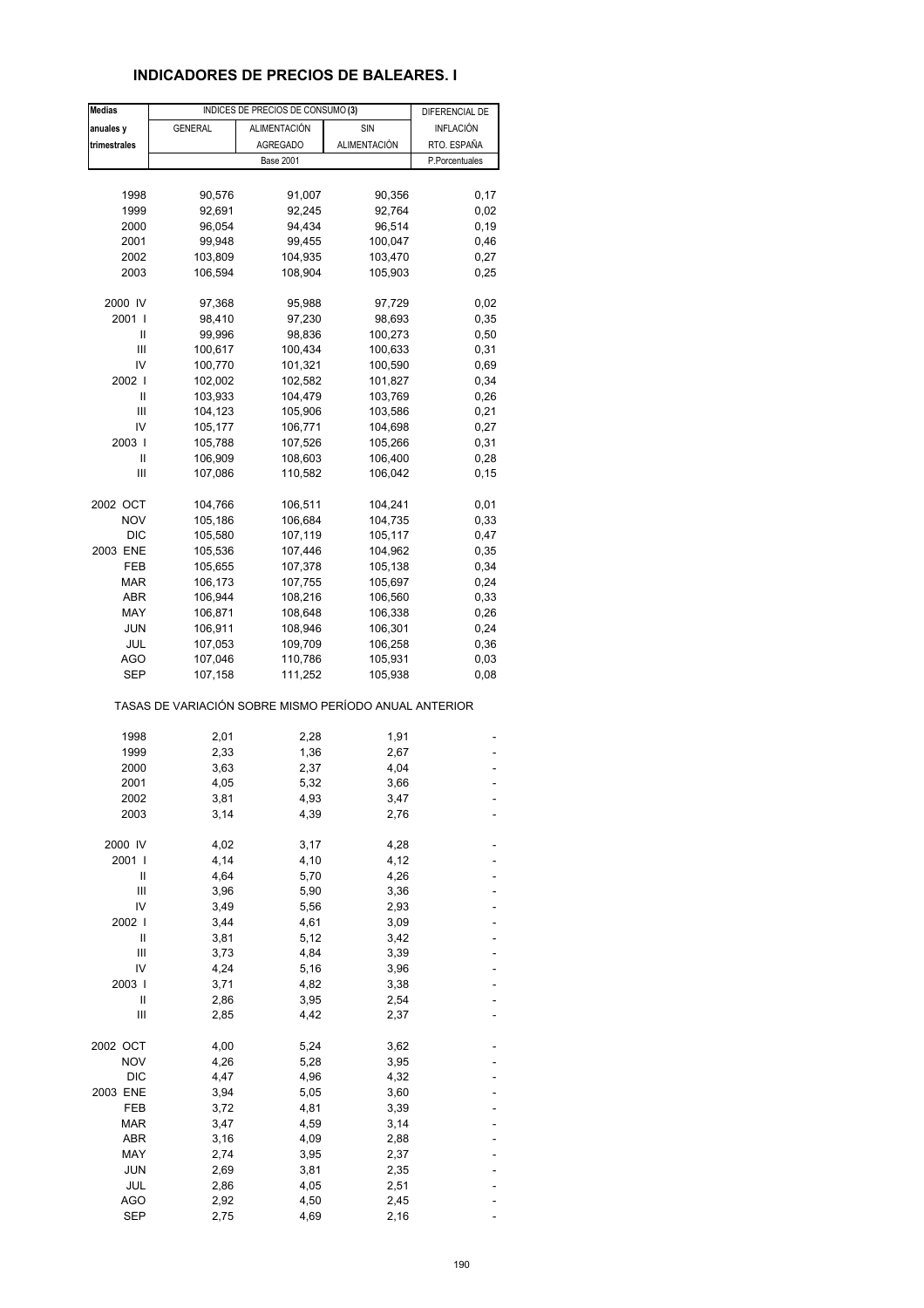# **INDICADORES DE PRECIOS DE BALEARES. II**

| <b>Medias</b>  | INDICES DE PRECIOS DE CONSUMO (3) |                    |                                                       |                    |                    |                 |  |  |
|----------------|-----------------------------------|--------------------|-------------------------------------------------------|--------------------|--------------------|-----------------|--|--|
| anuales y      | <b>ALIMENTOS Y</b>                | BEBIDAS ALC.       | VESTIDO Y                                             | <b>VIVIENDA</b>    | MENAJE             | <b>MEDICINA</b> |  |  |
| trimestrales   | BEB.NO ALCOH.                     | Y TABACO           | CALZADO                                               |                    |                    |                 |  |  |
|                |                                   |                    | <b>Base 2001</b>                                      |                    |                    |                 |  |  |
|                |                                   |                    |                                                       |                    |                    |                 |  |  |
| 1998           | 91,104                            | 89,683             | 97,924                                                | 86,766             | 92,439             | 92,704          |  |  |
| 1999           | 91,898                            | 93,917             | 99,430                                                | 89,400             | 94,316             | 94,767          |  |  |
| 2000           | 94,076                            | 96,162             | 101,387                                               | 93,189             | 96,346             | 96,687          |  |  |
| 2001           | 99,489                            | 99,303             | 103,106                                               | 98,786             | 99,553             | 100,114         |  |  |
| 2002           | 104,940                           | 104,905            | 105,684                                               | 103,524            | 101,855            | 103,267         |  |  |
| 2003           | 109,098                           | 107,757            | 108,463                                               | 106,107            | 102,444            | 105,520         |  |  |
|                |                                   |                    |                                                       |                    |                    |                 |  |  |
| 2000 IV        | 95,674                            | 97,403             | 102,011                                               | 94,475             | 97,296             | 97,905          |  |  |
| 2001 l         | 97,173                            | 97,463             | 102,225                                               | 97,047             | 98,338             | 99,210          |  |  |
| Ш              | 98,966                            | 98,279             | 102,849                                               | 98,909             | 99,613             | 99,892          |  |  |
| $\mathbf{III}$ | 100,665                           | 99,447             | 103,106                                               | 98,927             | 100,023            | 100,331         |  |  |
| IV             | 101,153                           | 102,024            | 104,244                                               | 100,261            | 100,236            | 101,022         |  |  |
| 2002           | 102,711                           | 101,821            | 102,502                                               | 102,474            | 100,834            | 102,659         |  |  |
| Ш              | 104,234                           | 105,928            | 108,407                                               | 103,111            | 102,349            | 102,760         |  |  |
| $\mathbf{III}$ | 105,905                           | 105,914            | 101,398                                               | 104,187            | 101,891            | 103,431         |  |  |
| IV             |                                   |                    |                                                       |                    |                    |                 |  |  |
| 2003           | 106,909                           | 105,957<br>107,113 | 110,431                                               | 104,325            | 102,345<br>102,401 | 104,217         |  |  |
|                | 107,597                           | 107,866            | 105,734                                               | 105,322            |                    | 104,859         |  |  |
| Ш<br>Ш         | 108,729                           |                    | 114,283                                               | 106,254            | 102,872            | 105,547         |  |  |
|                | 110,969                           | 108,293            | 105,373                                               | 106,746            | 102,058            | 106,155         |  |  |
| 2002 OCT       |                                   |                    |                                                       |                    |                    |                 |  |  |
| <b>NOV</b>     | 106,600<br>106,803                | 105,989            | 105,143                                               | 104,296<br>104,287 | 101,860            | 104,041         |  |  |
|                |                                   | 105,978            | 113,403                                               |                    | 102,456            | 104,063         |  |  |
| <b>DIC</b>     | 107,324                           | 105,903            | 112,747                                               | 104,391            | 102,719            | 104,546         |  |  |
| 2003 ENE       | 107,673                           | 106,105            | 106,153                                               | 105,166            | 102,037            | 104,852         |  |  |
| FEB            | 107,362                           | 107,473            | 104,908                                               | 105,258            | 102,364            | 104,843         |  |  |
| <b>MAR</b>     | 107,755                           | 107,762            | 106,141                                               | 105,542            | 102,802            | 104,882         |  |  |
| ABR            | 108,276                           | 107,866            | 114,130                                               | 106,130            | 102,915            | 105,387         |  |  |
| MAY            | 108,786                           | 107,835            | 115,133                                               | 106,048            | 102,958            | 105,500         |  |  |
| JUN            | 109,124                           | 107,897            | 113,586                                               | 106,584            | 102,744            | 105,753         |  |  |
| JUL            | 109,950                           | 108,286            | 108,959                                               | 106,619            | 102,264            | 105,974         |  |  |
| AGO            | 111,192                           | 108,381            | 103,044                                               | 106,814            | 101,831            | 106,228         |  |  |
| SEP            | 111,765                           | 108,212            | 104,117                                               | 106,804            | 102,079            | 106,263         |  |  |
|                |                                   |                    | TASAS DE VARIACIÓN SOBRE MISMO PERÍODO ANUAL ANTERIOR |                    |                    |                 |  |  |
| 1998           | 1,81                              | 5,66               | 1,50                                                  | 1,36               | 1,64               | 2,03            |  |  |
| 1999           | 0,87                              | 4,72               | 1,54                                                  | 3,04               | 2,03               | 2,23            |  |  |
| 2000           | 2,37                              | 2,39               | 1,97                                                  | 4,24               | 2,15               | 2,03            |  |  |
| 2001           | 5,75                              | 3,27               | 1,70                                                  | 6,01               | 3,33               | 3,54            |  |  |
| 2002           | 4,94                              | 4,91               | 5,68                                                  | 3,52               | 1,85               | 3,27            |  |  |
| 2003           | 4,62                              | 3,06               | 4,19                                                  | 2,76               | 0,74               | 2,50            |  |  |
|                |                                   |                    |                                                       |                    |                    |                 |  |  |
| 2000 IV        | 3,14                              | 3,35               | 1,68                                                  | 4,32               | 2,85               | 2,89            |  |  |
| 2001 l         | 4,44                              | 2,47               | 1,45                                                  | 5,74               | 3,06               | 3,76            |  |  |
| Ш              | 6,28                              | 2,93               | 1,49                                                  | 6,39               | 3,82               | 3,85            |  |  |
| $\mathsf{III}$ | 6,56                              | 2,89               | 1,65                                                  | 5,77               | 3,41               | 3,39            |  |  |
| IV             | 5,73                              | 4,74               | 2,19                                                  | 6,12               | 3,02               | 3,18            |  |  |
| 2002 l         | 4,83                              | 3,36               | 5,64                                                  | 4,06               | 1,47               | 3,37            |  |  |
| $\sf II$       | 4,85                              | 6,71               | 6,50                                                  | 2,91               | 2,52               | 2,89            |  |  |
| $\mathsf{III}$ | 4,69                              | 5,79               | 4,17                                                  | 3,85               | 1,58               | 3,41            |  |  |
| IV             | 5,39                              | 3,78               | 6,35                                                  | 3,29               | 1,85               | 3,40            |  |  |
| 2003           | 4,76                              | 5,20               | 3,15                                                  | 2,78               | 1,55               | 2,14            |  |  |
| $\sf II$       | 4,31                              | 1,83               | 5,42                                                  | 3,05               | 0,51               | 2,71            |  |  |
| Ш              | 4,78                              | 2,25               | 3,92                                                  | 2,46               | 0, 16              | 2,63            |  |  |
| 2002 OCT       | 5,47                              | 3,87               | 3,08                                                  | 3,47               | 1,57               | 3,66            |  |  |
| <b>NOV</b>     | 5,55                              | 3,67               | 7,92                                                  | 3,03               | 1,69               | 3,19            |  |  |
| <b>DIC</b>     | 5,15                              | 3,80               | 7,96                                                  | 3,36               | 2,31               | 3,33            |  |  |
| 2003 ENE       | 5,21                              | 4,13               | 4,08                                                  | 3,23               | 1,36               | 2,37            |  |  |
| FEB            | 4,67                              | 5,66               | 2,46                                                  | 2,54               | 1,64               | 2,09            |  |  |
| <b>MAR</b>     | 4,39                              | 5,80               | 2,92                                                  | 2,57               | 1,66               | 1,97            |  |  |
| ABR            | 4,44                              | 2,03               | 6,27                                                  | 3,21               | 0,60               | 2,06            |  |  |
| MAY            | 4,34                              | 1,68               | 5,67                                                  | 2,86               | 0,55               | 3,03            |  |  |
| JUN            | 4,15                              | 1,78               | 4,33                                                  | 3,07               | 0,39               | 3,05            |  |  |
| JUL            | 4,36                              | 2,23               | 4,21                                                  | 2,69               | 0,20               | 2,65            |  |  |
| <b>AGO</b>     | 4,87                              | 2,27               | 4,17                                                  | 2,45               | 0,12               | 2,62            |  |  |
| <b>SEP</b>     | 5,11                              | 2,24               | 3,37                                                  | 2,24               | 0, 18              | 2,63            |  |  |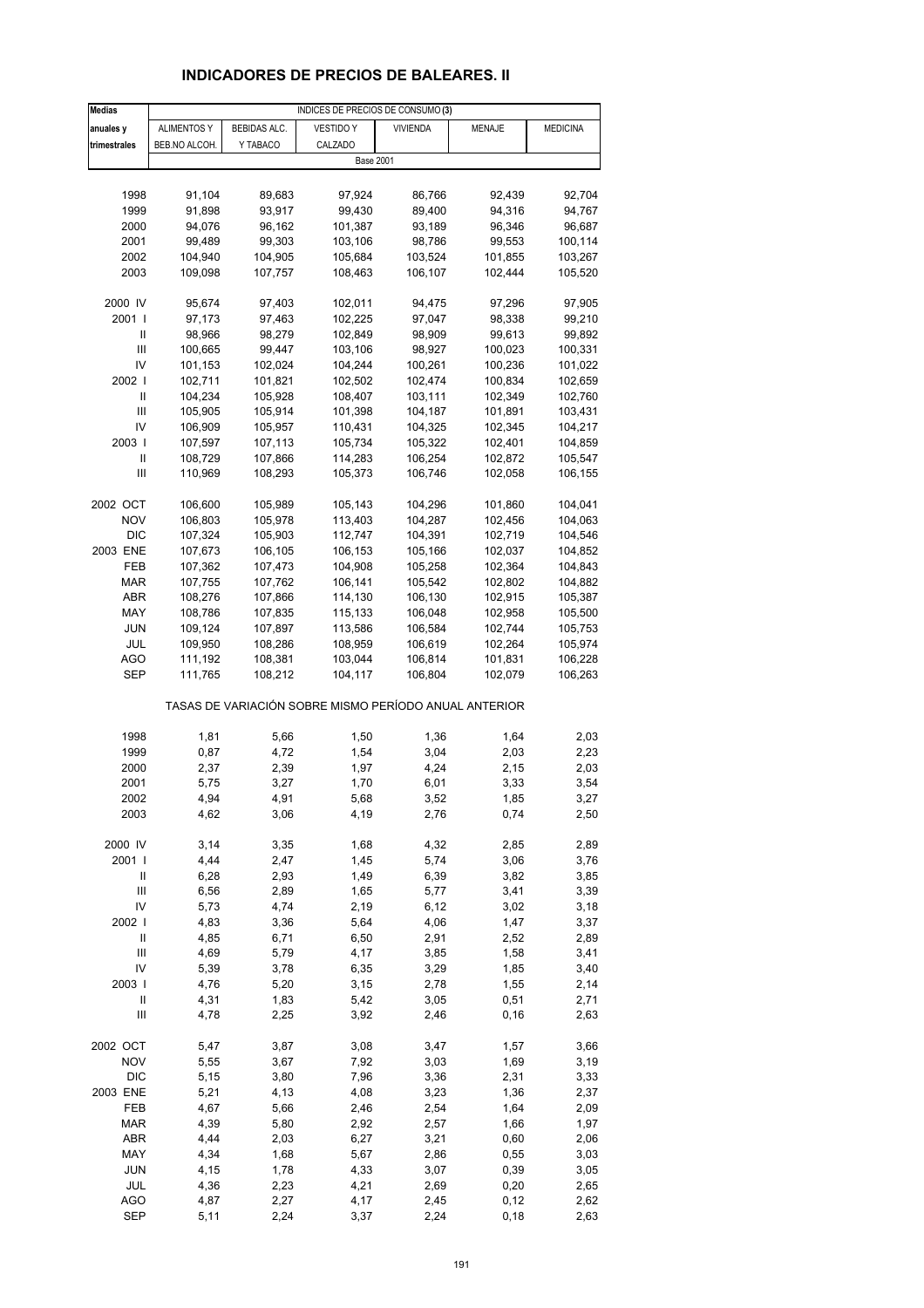# **INDICADORES DE PRECIOS DE BALEARES. III**

| <b>Medias</b>              |                    |                    | INDICES DE PRECIOS DE CONSUMO (3)                     |                    |                    |                    |
|----------------------------|--------------------|--------------------|-------------------------------------------------------|--------------------|--------------------|--------------------|
| anuales y                  | TRANSPORTE         | COMUNICA -         | OCIO <sub>Y</sub>                                     | ENSEÑANZA          | HOTELES,           | <b>OTROS</b>       |
| trimestrales               |                    | <b>CIONES</b>      | <b>CULTURA</b>                                        |                    | CAFÉS Y REST.      |                    |
|                            |                    |                    | <b>Base 2001</b>                                      |                    |                    |                    |
|                            |                    |                    |                                                       |                    |                    |                    |
| 1998                       | 88,650             | 105,123            | 94,902                                                | 90,659             | 86,894             | 87,365             |
| 1999                       | 91,196             | 107,315            | 95,757                                                | 93,150             | 90,345             | 90,428             |
| 2000                       | 97,848             | 101,327            | 97,112                                                | 95,370             | 95,061             | 94,722             |
| 2001                       | 99,513             | 100,333            | 99,241                                                | 99,645             | 100,805            | 99,906             |
| 2002                       | 102,150            | 97,034             | 102,170                                               | 104,326            | 106,218            | 104,558            |
| 2003                       | 103,931            | 95,116             | 103,352                                               | 108,998            | 110,790            | 108,082            |
|                            |                    |                    |                                                       |                    |                    |                    |
| 2000 IV                    | 100,036            | 101,629            | 97,062                                                | 95,331             | 96,154             | 96,464             |
| 2001 l                     | 98,697             | 101,182            | 97,580                                                | 97,583             | 98,235             | 98,768             |
| Ш                          | 101,123            | 100,497            | 98,549                                                | 98,702             | 100,657            | 99,512             |
| $\mathbf{III}$             | 100,068            | 100,277            | 100,663                                               | 99,587             | 102,389            | 100,512            |
| IV                         | 98,164             | 99,378             | 100,171                                               | 102,706            | 101,938            | 100,833            |
| 2002                       | 100,218            | 98,607             | 101,175                                               | 103,184            | 103,157            | 103,687            |
| Ш                          | 102,843            | 97,233             | 101,505                                               | 103,460            | 106,038            | 104,065            |
| $\mathbf{III}$             | 102,848            | 97,153             | 103,354                                               | 104,008            | 107,862            | 105,012            |
| IV<br>2003                 | 102,692            | 95,142<br>95,286   | 102,646                                               | 106,650            | 107,814<br>108,566 | 105,467            |
| Ш                          | 105,016<br>103,076 | 95,060             | 102,276<br>103,097                                    | 108,848<br>108,810 | 110,887            | 107,452<br>108,174 |
| Ш                          | 103,702            | 95,001             | 104,682                                               | 109,337            | 112,917            | 108,619            |
|                            |                    |                    |                                                       |                    |                    |                    |
| 2002 OCT                   | 103,504            | 97,364             | 102,242                                               | 106,490            | 107,768            | 105,427            |
| <b>NOV</b>                 | 101,886            | 94,070             | 101,914                                               | 106,674            | 107,577            | 105,476            |
| <b>DIC</b>                 | 102,685            | 93,993             | 103,783                                               | 106,786            | 108,098            | 105,497            |
| 2003 ENE                   | 104,237            | 95,278             | 101,750                                               | 108,824            | 108,232            | 107,191            |
| FEB                        | 104,990            | 95,331             | 102,292                                               | 108,860            | 108,424            | 107,425            |
| <b>MAR</b>                 | 105,821            | 95,249             | 102,787                                               | 108,860            | 109,043            | 107,741            |
| ABR                        | 103,950            | 95,134             | 103,916                                               | 108,860            | 110,572            | 107,886            |
| MAY                        | 102,736            | 95,043             | 102,426                                               | 108,785            | 110,904            | 108,159            |
| JUN                        | 102,543            | 95,003             | 102,949                                               | 108,785            | 111,184            | 108,476            |
| JUL                        | 103,405            | 95,021             | 103,985                                               | 108,953            | 112,643            | 108,603            |
| <b>AGO</b>                 | 103,919            | 94,988             | 105,478                                               | 109,124            | 113,328            | 108,536            |
| SEP                        | 103,782            | 94,994             | 104,582                                               | 109,935            | 112,781            | 108,719            |
|                            |                    |                    | TASAS DE VARIACIÓN SOBRE MISMO PERÍODO ANUAL ANTERIOR |                    |                    |                    |
| 1998                       | 0,22               | 2,16               | 3,19                                                  | 4,78               | 3,74               | 2,76               |
| 1999                       | 2,87               | 2,09               | 0,90                                                  | 2,75               | 3,97               | 3,51               |
| 2000                       | 7,29               | $-5,58$            | 1,42                                                  | 2,38               | 5,22               | 4,75               |
| 2001                       | 1,70               | $-0.98$            | 2,19                                                  | 4,48               | 6,04               | 5,47               |
| 2002                       | 2,15               | -2,97              | 2,17                                                  | 4,33               | 6,22               | 4,56               |
| 2003                       | 1,92               | $-2,61$            | 1,31                                                  | 5,26               | 4,83               | 3,67               |
|                            |                    |                    |                                                       |                    |                    |                    |
| 2000 IV                    | 7,68               | $-3,61$            | 1,59                                                  | 2,17               | 4,83               | 5,73               |
| 2001 l<br>Ш                | 4,08<br>3,53       | $-0,70$<br>$-0,02$ | 2,89<br>2,71                                          | 3,46<br>2,81       | 5,40<br>6,07       | 6,20<br>6,08       |
| $\mathsf{III}$             | 1,23               | $-0,97$            | 0,06                                                  | 3,93               | 6,67               | 5,12               |
| IV                         | $-1,87$            | $-2,22$            | 3,20                                                  | 7,74               | 6,02               | 4,53               |
| 2002                       | 0,55               | $-2,08$            | 2,04                                                  | 5,08               | 5,74               | 4,47               |
| $\label{eq:1} \mathsf{II}$ | 1,25               | $-2,70$            | 2,13                                                  | 4,52               | 7,01               | 4,49               |
| $\mathsf{III}$             | 2,42               | $-2,87$            | 2,57                                                  | 4,00               | 6,03               | 4,66               |
| IV                         | 4,43               | $-4,22$            | 1,93                                                  | 3,74               | 6,09               | 4,61               |
| 2003                       | 4,79               | $-3,37$            | 1,09                                                  | 5,49               | 5,24               | 3,63               |
| $\sf II$                   | 0,23               | $-2,24$            | 1,57                                                  | 5,17               | 4,57               | 3,95               |
| Ш                          | 0,83               | $-2,22$            | 1,28                                                  | 5,12               | 4,69               | 3,44               |
|                            |                    |                    |                                                       |                    |                    |                    |
| 2002 OCT                   | 4,28               | $-2,82$            | 2,11                                                  | 4,19               | 5,96               | 4,78               |
| <b>NOV</b>                 | 3,96               | $-4,90$            | 1,77                                                  | 3,46               | 6,14               | 4,50               |
| <b>DIC</b>                 | 5,06               | $-4,97$            | 1,91                                                  | 3,57               | 6,18               | 4,55               |
| 2003 ENE                   | 4,96               | $-4,77$            | 1,22                                                  | 5,47               | 5,79               | 3,63               |
| FEB<br><b>MAR</b>          | 5,03<br>4,38       | $-3,23$<br>$-2,07$ | 1,41<br>0,64                                          | 5,50               | 5,47<br>4,48       | 3,66               |
| ABR                        | 0,97               | $-2,19$            | 2,15                                                  | 5,49<br>5,27       | 4,97               | 3,60<br>3,65       |
| MAY                        | $-0,47$            | $-2,28$            | 1,41                                                  | 5,15               | 4,48               | 4,02               |
| <b>JUN</b>                 | 0,18               | $-2,24$            | 1,15                                                  | 5,09               | 4,27               | 4,17               |
| JUL                        | 0,91               | $-2,06$            | 1,34                                                  | 4,98               | 4,98               | 3,62               |
| <b>AGO</b>                 | 1,07               | $-2,10$            | 1,26                                                  | 5,08               | 4,62               | 3,39               |
| <b>SEP</b>                 | 0,51               | $-2,48$            | 1,26                                                  | 5,30               | 4,46               | 3,29               |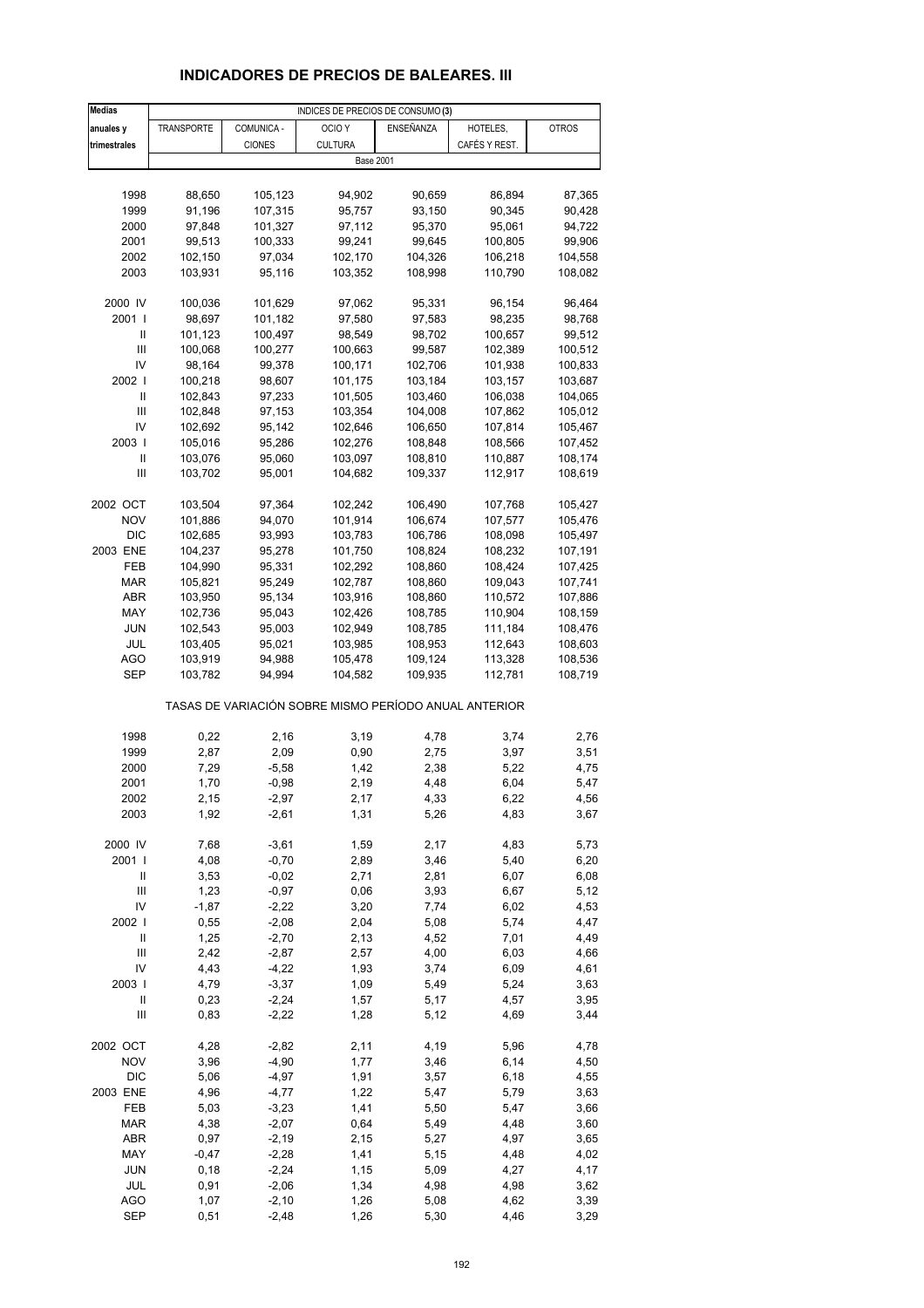| <b>Medias</b>                      | <b>COSTE SALARIAL</b> |                  |                                                       |                          |                                             | <b>SALARIOS</b> |        |         |       |  |
|------------------------------------|-----------------------|------------------|-------------------------------------------------------|--------------------------|---------------------------------------------|-----------------|--------|---------|-------|--|
|                                    | POR TRABAJADOR Y MES  |                  |                                                       |                          | INCREMENTO SALARIAL PACTADO EN CONVENIO (4) |                 |        |         |       |  |
| anuales y<br>trimestrales          | <b>TOTAL</b>          | <b>ORDINARIO</b> | POR HORA EFECTIVA DE TRABAJO<br><b>TOTAL</b>          | <b>ORDINARIO</b>         | <b>TOTAL</b>                                | AGRIC.          | CONST. | INDUST. | SERV. |  |
|                                    |                       | €                |                                                       |                          |                                             |                 | $\%$   |         |       |  |
|                                    |                       |                  |                                                       |                          |                                             |                 |        |         |       |  |
| 1998                               | 1.149,20              | 1.053,23         | 7,96                                                  | 7,28                     | 2,24                                        | 3,00            | 2,30   | 1,31    | 2,38  |  |
| 1999                               | 1.166,26              | 1.066,09         | 8,07                                                  | 7,37                     | 3,10                                        | 2,00            | 2,47   | 4,10    | 3,16  |  |
| 2000                               | 1.177,89              | 1.068,01         | 8,13                                                  | 7,37                     | 3,97                                        | 4,35            | 3,55   | 4,29    | 4,04  |  |
| 2001                               | 1.224,07              | 1.104,16         | 8,50                                                  | 7,66                     | 4,40                                        | 2,01            | 4,40   | 4,67    | 4,43  |  |
| 2002                               | 1.274,69              | 1.144,49         | 8,92                                                  | 8,00                     | 3,81                                        | 5,00            | 3,50   | 4,20    | 3,86  |  |
| 2003                               | 1.289,02              | 1.177,17         | 8,85                                                  | 8,08                     | 3,08                                        | 5,00            | 0,00   | 2,95    | 3,05  |  |
|                                    |                       |                  |                                                       |                          |                                             |                 |        |         |       |  |
| 2000 IV                            | 1.317,42              | 1.098,48         | 9,36                                                  | 7,81                     | 3,57                                        | 3,00            | 3,55   | 3,08    | 3,69  |  |
| 2001                               | 1.145,35              | 1.084,56         | 7,74                                                  | 7,33                     | 3,49                                        | 2,00            | 4,40   | 4,66    | 3,09  |  |
| Ш                                  | 1.181,13              | 1.099,37         | 8,04                                                  | 7,48                     | 3,48                                        | 2,00            | 4,40   | 4,58    | 3,08  |  |
| Ш                                  | 1.209,07              | 1.102,51         | 8,43                                                  | 7,69                     | 3,58                                        | 2,00            | 4,40   | 4,69    | 3,20  |  |
| IV                                 | 1.360,73              | 1.130,18         | 9,78                                                  | 8,13                     | 3,52                                        | 2,00            | 4,40   | 4,65    | 3,23  |  |
| 2002                               | 1.199,88              | 1.122,65         | 8,36                                                  | 7,82                     | 3,83                                        | 0,00            | 0,00   | 3,31    | 3,88  |  |
| Ш                                  | 1.227,17              | 1.124,66         | 8,28                                                  | 7,58                     | 3,44                                        | 2,50            | 0,00   | 2,72    | 3,75  |  |
| Ш                                  | 1.260,92              | 1.150,11         | 8,94                                                  | 8,16                     | 3,68                                        | 2,50            | 0,00   | 2,73    | 3,73  |  |
| IV                                 | 1.410,79              | 1.180,55         | 10,09                                                 | 8,44                     | 3,63                                        | 2,50            | 3,50   | 2,74    | 3,73  |  |
| 2003                               | 1.285,11              | 1.185,22         | 8,79                                                  | 8,10                     | 3,00                                        | 0,00            | 0,00   | 2,95    | 3,00  |  |
| $\mathbf{II}$                      | 1.292,92              | 1.169,12         | 8,90                                                  | 8,05                     | 3,04                                        | 5,00            | 0,00   | 2,95    | 3,01  |  |
| Ш                                  |                       |                  |                                                       |                          | 3,08                                        | 5,00            | 0,00   | 2,95    | 3,05  |  |
|                                    |                       |                  |                                                       |                          |                                             |                 |        |         |       |  |
| 2002 SEP                           |                       |                  |                                                       | ÷,                       | 3,68                                        | 2,50            | 0,00   | 2,73    | 3,73  |  |
| OCT                                |                       |                  |                                                       |                          | 3,68                                        | 2,50            | 0,00   | 2,74    | 3,73  |  |
| <b>NOV</b>                         |                       |                  | ÷.                                                    | $\overline{a}$           | 3,63                                        | 2,50            | 3,50   | 2,74    | 3,73  |  |
| <b>DIC</b>                         |                       |                  |                                                       | ÷,                       | 3,63                                        | 2,50            | 3,50   | 2,74    | 3,73  |  |
| 2003 ENE                           |                       |                  |                                                       |                          | 3,00                                        | 0,00            | 0,00   | 2,83    | 3,01  |  |
| FEB                                |                       |                  | ٠                                                     | $\overline{\phantom{a}}$ | 3,00                                        | 0,00            | 0,00   | 2,84    | 3,01  |  |
| <b>MAR</b>                         |                       |                  |                                                       | ä,                       | 3,00                                        | 0,00            | 0,00   | 2,95    | 3,00  |  |
| ABR                                |                       |                  |                                                       |                          | 3,04                                        | 5,00            | 0,00   | 2,95    | 3,00  |  |
| MAY                                |                       |                  | ٠                                                     | ÷,                       | 3,05                                        | 5,00            | 0,00   | 2,95    | 3,01  |  |
| <b>JUN</b>                         |                       |                  |                                                       | ä,                       | 3,04                                        | 5,00            | 0,00   | 2,95    | 3,01  |  |
| JUL                                |                       |                  |                                                       | ÷,                       | 3,08                                        | 5,00            | 0,00   | 2,95    | 3,05  |  |
| <b>AGO</b>                         |                       |                  |                                                       | ÷,                       | 3,08                                        | 5,00            | 0,00   | 2,95    | 3,05  |  |
|                                    |                       |                  |                                                       |                          |                                             |                 |        |         |       |  |
|                                    |                       |                  | TASAS DE VARIACIÓN SOBRE MISMO PERÍODO ANUAL ANTERIOR |                          |                                             |                 |        |         |       |  |
|                                    |                       |                  |                                                       |                          |                                             |                 |        |         |       |  |
| 1998                               | 1,03                  | 0,52             | 2,08                                                  | 1,57                     |                                             |                 |        |         |       |  |
| 1999                               | 1,48                  | 1,22             | 1,45                                                  | 1,24                     |                                             |                 |        |         |       |  |
| 2000                               | 1,00                  | 0,18             | 0,74                                                  | $-0,03$                  |                                             |                 |        |         |       |  |
| 2001                               | 3,92                  | 3,38             | 4,49                                                  | 3,94                     |                                             |                 |        |         |       |  |
| 2002                               | 4,14                  | 3,65             | 4,94                                                  | 4,47                     |                                             |                 |        |         |       |  |
| 2003                               | 6,22                  | 4,76             | 6,31                                                  | 4,87                     |                                             |                 |        |         |       |  |
| 2000 IV                            |                       |                  |                                                       |                          |                                             |                 |        |         |       |  |
| 2001 l                             | 0,69                  | 0,36             | 0,86                                                  | 0,64                     |                                             |                 |        |         |       |  |
| $\sf II$                           | 3,17<br>4,23          | 3,28             | 1,84<br>5,65                                          | 2,09<br>4,91             |                                             |                 |        |         |       |  |
| $\ensuremath{\mathsf{III}}\xspace$ | 5,07                  | 3,63<br>3,75     | 5,90                                                  | 4,63                     |                                             |                 |        |         |       |  |
| IV                                 | 3,29                  | 2,89             | 4,49                                                  | 4,10                     |                                             |                 |        |         |       |  |
| 2002                               | 4,76                  | 3,51             | 8,01                                                  | 6,68                     |                                             |                 |        |         |       |  |
| Ш                                  | 3,90                  | 2,30             | 2,99                                                  | 1,34                     |                                             |                 |        |         |       |  |
| $\ensuremath{\mathsf{III}}\xspace$ | 4,29                  | 4,32             | 6,05                                                  | 6,11                     |                                             |                 |        |         |       |  |
| ${\sf IV}$                         | 3,68                  | 4,46             | 3,17                                                  | 3,81                     |                                             |                 |        |         |       |  |
| 2003                               | 7,10                  | 5,57             | 5,14                                                  | 3,58                     |                                             |                 |        |         |       |  |
| Ш                                  | 5,36                  | 3,95             | 7,49                                                  | 6,20                     |                                             |                 |        |         |       |  |
| $\ensuremath{\mathsf{III}}\xspace$ |                       |                  |                                                       |                          |                                             |                 |        |         |       |  |
|                                    |                       |                  |                                                       |                          |                                             |                 |        |         |       |  |
| 2002 SEP                           |                       |                  |                                                       |                          |                                             |                 |        |         |       |  |
| OCT                                |                       |                  |                                                       |                          |                                             |                 |        |         |       |  |
| <b>NOV</b>                         |                       |                  |                                                       |                          |                                             |                 |        |         |       |  |
| <b>DIC</b>                         |                       |                  |                                                       |                          |                                             |                 |        |         |       |  |
| 2003 ENE                           |                       |                  |                                                       |                          |                                             |                 |        |         |       |  |
| FEB                                |                       |                  |                                                       |                          |                                             |                 |        |         |       |  |
| <b>MAR</b>                         |                       |                  |                                                       |                          |                                             |                 |        |         |       |  |
| ABR                                |                       |                  |                                                       |                          |                                             |                 |        |         |       |  |
| MAY                                |                       |                  |                                                       |                          |                                             |                 |        |         |       |  |
| <b>JUN</b>                         |                       |                  |                                                       |                          |                                             |                 |        |         |       |  |
| <b>JUL</b>                         |                       |                  |                                                       |                          |                                             |                 |        |         |       |  |

#### **INDICADORES DE SALARIOS DE BALEARES**

AGO - - - - - - ---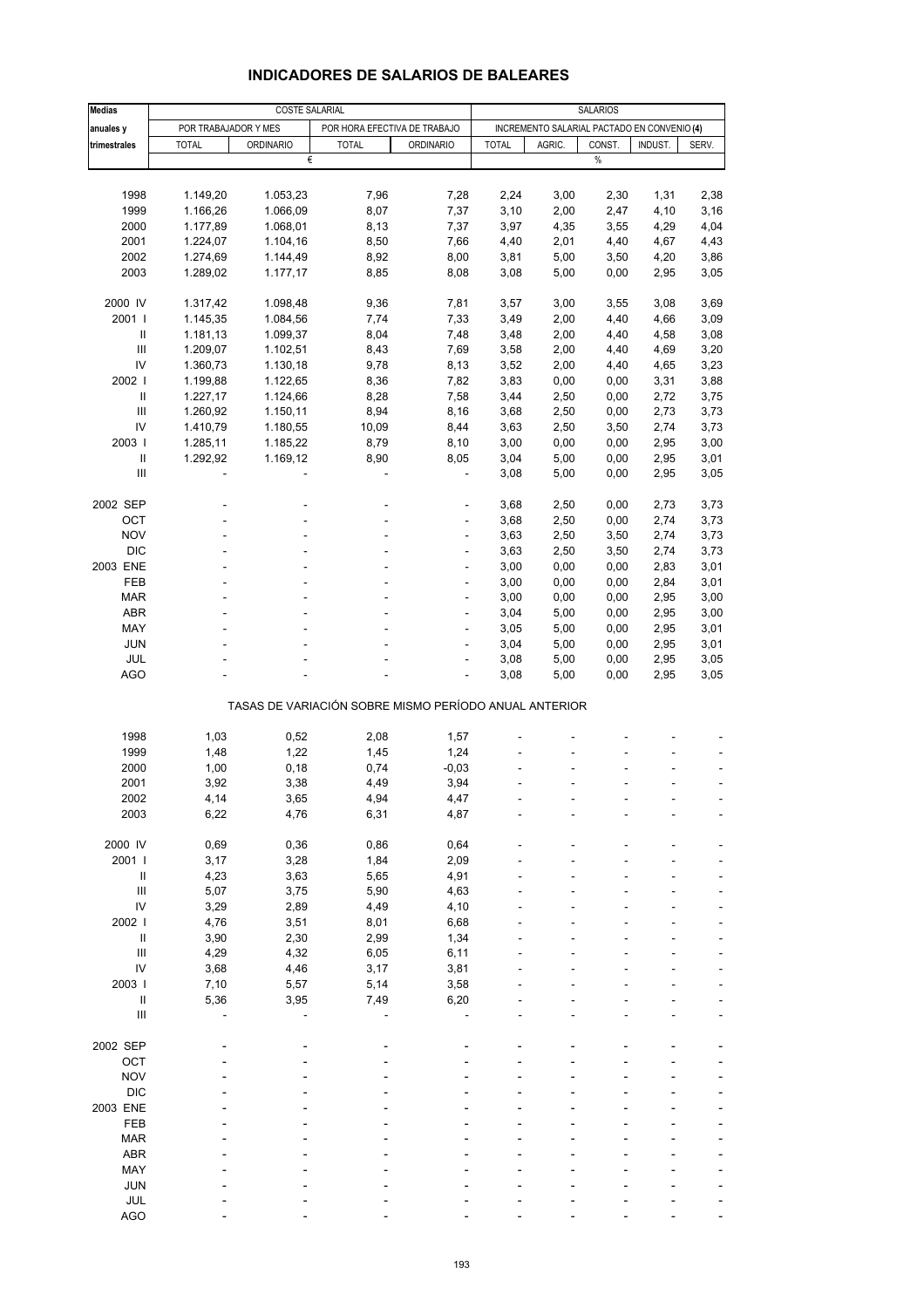## **INDICADORES MONETARIOS DE BALEARES**

| <b>Medias</b>  |                 | CRÉDITOS Y DEPÓSITOS DEL SISTEMA BANCARIO | HIPOTECAS INMOBILIARIAS                               |           |          |                           |
|----------------|-----------------|-------------------------------------------|-------------------------------------------------------|-----------|----------|---------------------------|
| anuales y      | <b>CRÉDITOS</b> |                                           | <b>DEPÓSITOS</b>                                      |           |          | FINCAS RÚSTICAS Y URBANAS |
| trimestrales   | S.PRIVADO       | S.PÚBLICO                                 | S.PRIVADO                                             | S.PÚBLICO | NÚMERO   | <b>IMPORTE</b>            |
|                |                 | Millones de €                             |                                                       |           | Unidades | Miles de $\epsilon$       |
|                |                 |                                           |                                                       |           |          |                           |
| 1998           | 8.235,78        | 430,34                                    | 7.541,25                                              | 237,52    | 1.821    | 114.018                   |
| 1999           | 9.905,41        | 399,62                                    | 8.357,82                                              | 257,64    | 2.035    | 156.111                   |
| 2000           | 12.082,46       | 417,56                                    | 9.540,93                                              | 323,26    | 1.984    | 176.203                   |
| 2001           | 14.271,29       | 476,78                                    | 10.735,98                                             | 324,88    | 2.068    | 193.020                   |
| 2002           | 16.473,62       | 600,96                                    | 11.425,72                                             | 390,70    | 2.298    | 238.876                   |
| 2003           | 18.292,58       | 706,94                                    | 11.668,00                                             | 374,63    | 2.493    | 273.109                   |
|                |                 |                                           |                                                       |           |          |                           |
| 2000 III       | 12.435,73       | 379,42                                    | 10.029,50                                             | 293,17    | 1.953    | 174.981                   |
| IV             | 12.927,19       | 524,31                                    | 9.963,26                                              | 478,09    | 1.834    | 165.493                   |
| 2001 l         | 13.548,03       | 443,69                                    | 9.957,10                                              | 284,31    | 1.952    | 177.061                   |
| Ш              | 14.205,58       | 491,66                                    | 10.653,18                                             | 286,98    | 2.349    | 224.362                   |
| Ш              | 14.169,52       | 469,32                                    | 11.271,21                                             | 350,72    | 1.809    | 187.930                   |
| IV             | 15.162,05       | 502,46                                    | 11.062,43                                             | 377,52    | 2.162    | 182.729                   |
| 2002           | 15.604,30       | 535,71                                    | 10.866,34                                             | 328,39    | 2.450    | 257.981                   |
| Ш              | 16.517,57       | 603,52                                    | 11.421,26                                             | 360,17    | 2.421    | 259.884                   |
| Ш              | 16.688,68       | 633,33                                    | 11.915,67                                             | 421,72    | 2.318    | 227.280                   |
| IV             | 17.083,94       | 631,27                                    | 11.499,61                                             | 452,52    | 2.002    | 210.360                   |
| 2003           | 17.819,76       |                                           | 11.414,22                                             | 406,06    | 2.362    | 266.764                   |
| Ш              |                 | 684,46                                    |                                                       |           |          |                           |
|                | 18.765,40       | 729,41                                    | 11.921,77                                             | 343,20    | 2.623    | 279.454                   |
| 2002 JUL       |                 | ÷,                                        |                                                       |           | 2.738    |                           |
| AGO            |                 | L,                                        |                                                       |           | 1.835    | 241.106                   |
|                |                 |                                           |                                                       |           |          | 198.422                   |
| SEP            |                 |                                           |                                                       |           | 2.382    | 242.313                   |
| ОСТ            | ä,              | ä,                                        | ä,                                                    | ٠         | 2.451    | 237.153                   |
| <b>NOV</b>     |                 |                                           |                                                       | ä,        | 1.859    | 210.147                   |
| <b>DIC</b>     |                 | ä,                                        |                                                       | ÷         | 1.697    | 183.780                   |
| 2003 ENE       | ä,              | ÷,                                        | ä,                                                    | ٠         | 2.136    | 241.176                   |
| FEB            |                 |                                           |                                                       |           | 2.491    | 262.474                   |
| <b>MAR</b>     |                 | L.                                        |                                                       |           | 2.459    | 296.642                   |
| <b>ABR</b>     |                 | ä,                                        | ä,                                                    | ٠         | 2.374    | 266.601                   |
| MAY            |                 |                                           |                                                       |           | 2.702    | 268.084                   |
| <b>JUN</b>     |                 |                                           |                                                       |           | 2.794    | 303.677                   |
|                |                 |                                           | TASAS DE VARIACIÓN SOBRE MISMO PERÍODO ANUAL ANTERIOR |           |          |                           |
|                |                 |                                           |                                                       |           |          |                           |
| 1998           | 14,66           | $-22,85$                                  | 4,21                                                  | 41,31     | 42,69    | 50,40                     |
| 1999           | 20,27           | $-7,14$                                   | 10,83                                                 | 8,47      | 11,79    | 36,92                     |
| 2000           | 21,98           | 4,49                                      | 14,16                                                 | 25,47     | $-2,55$  | 12,87                     |
| 2001           | 18,12           | 14,18                                     | 12,53                                                 | 0,50      | 4,25     | 9,54                      |
| 2002           | 15,43           | 26,04                                     | 6,42                                                  | 20,26     | 11,12    | 23,76                     |
| 2003           | 13,89           | 24,11                                     | 4,70                                                  | 8,81      | 2,36     | 5,47                      |
|                |                 |                                           |                                                       |           |          |                           |
| 2000 III       | 25,12           | 3,15                                      | 14,30                                                 | 18,58     | $-0, 10$ | 17,44                     |
| IV             | 23,75           | 5,18                                      | 14,21                                                 | 18,59     | 7,00     | 12,64                     |
| 2001           | 22,74           | 17,43                                     | 12,23                                                 | 12,83     | 1,25     | 10,27                     |
| Ш              | 19,09           | 26,48                                     | 14,57                                                 | 6,37      | 5,83     | 10,11                     |
| $\mathbf{III}$ | 13,94           | 23,69                                     | 12,38                                                 | 19,63     | $-7,39$  | 7,40                      |
| IV             | 17,29           | $-4, 17$                                  | 11,03                                                 | $-21,04$  | 17,91    | 10,41                     |
| 2002 l         | 15,18           | 20,74                                     | 9,13                                                  | 15,50     | 25,52    | 45,70                     |
| $\sf II$       | 16,28           | 22,75                                     | 7,21                                                  | 25,50     | 3,05     | 15,83                     |
| Ш              | 17,78           | 34,95                                     | 5,72                                                  | 20,24     | 28,18    | 20,94                     |
| IV             | 12,68           | 25,63                                     | 3,95                                                  | 19,86     | $-7,39$  | 15,12                     |
| 2003           | 14,20           | 27,77                                     | 5,04                                                  | 23,65     | $-3,58$  | 3,40                      |
| Ш              | 13,61           | 20,86                                     | 4,38                                                  | $-4,71$   | 8,37     | 7,53                      |
|                |                 |                                           |                                                       |           |          |                           |
| 2002 JUL       |                 |                                           |                                                       |           | 35,54    | 12,80                     |
| <b>AGO</b>     |                 |                                           |                                                       |           | 11,21    | 10,37                     |
| <b>SEP</b>     |                 |                                           |                                                       |           | 35,65    | 42,31                     |
| OCT            |                 |                                           |                                                       |           | 32,34    | 30,59                     |
| <b>NOV</b>     |                 |                                           |                                                       |           | $-19,77$ | 18,50                     |
| <b>DIC</b>     |                 |                                           |                                                       |           | $-26,76$ | $-2,88$                   |
| 2003 ENE       |                 |                                           |                                                       |           | $-3,91$  | $-15,16$                  |
| FEB            |                 |                                           |                                                       |           | $-11,10$ | $-4, 15$                  |
| <b>MAR</b>     |                 |                                           |                                                       |           | 5,81     | 37,45                     |
| <b>ABR</b>     |                 |                                           |                                                       |           | $-10,82$ | 2,52                      |
| MAY            |                 |                                           |                                                       |           | 21,99    | 7,83                      |
| <b>JUN</b>     |                 |                                           |                                                       |           | 17,15    | 12,07                     |